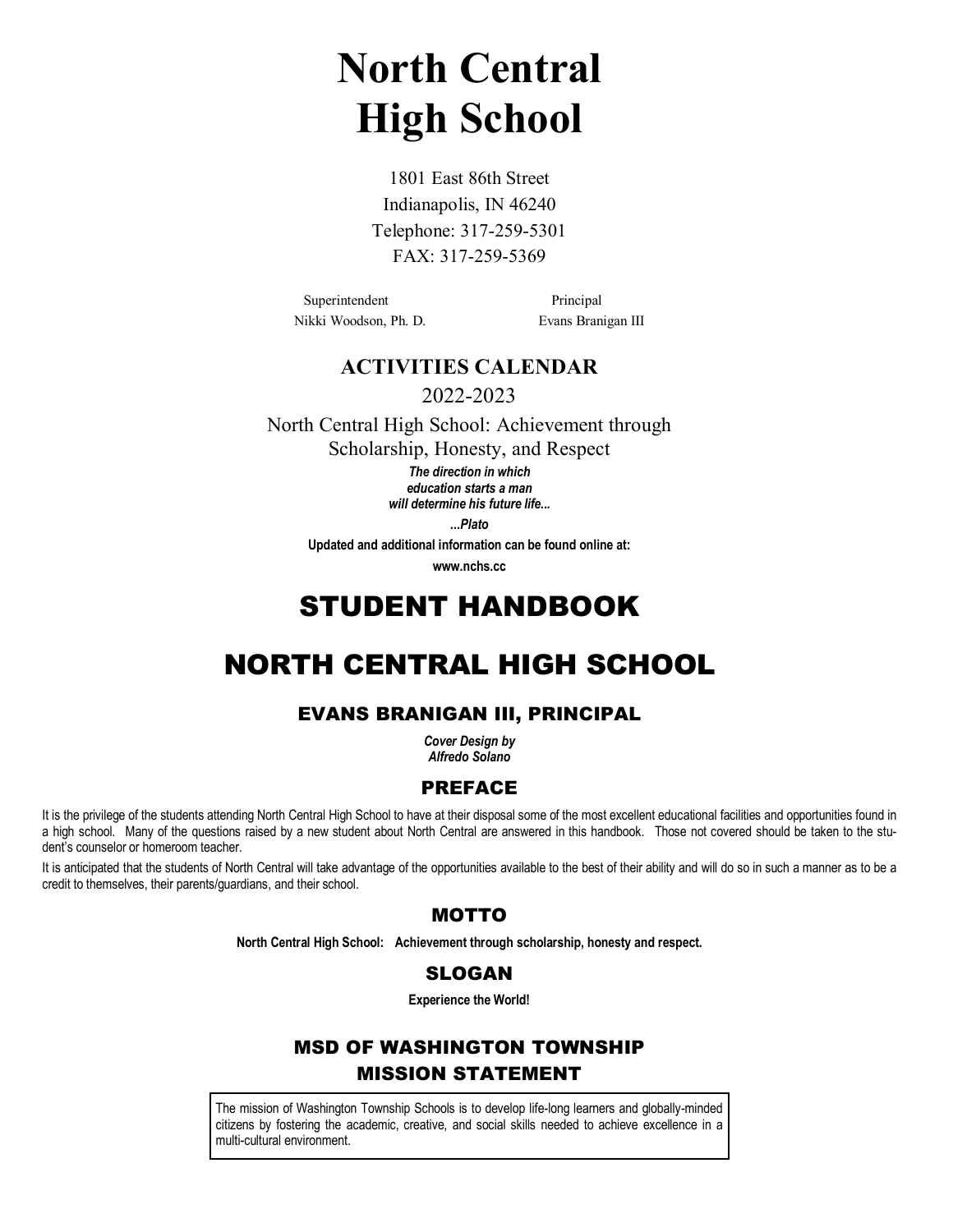# MSD OF WASHINGTON TOWNSHIP AND NORTH CENTRAL HIGH SCHOOL WEBSITE AND SOCIAL MEDIA

The Metropolitan School District of Washington Township and North Central High School maintains websites with important information about our schools. Valuable tools, such as the district's Event Calendar, are housed there as well. Additionally, each individual school within the district has a website that can be found by navigating through the district and North Central homepages.

North Central Website: www.nchs.cc

North Central Facebook: Accessible via the North Central Homepage, www.nchs.cc

North Central Twitter: Accessible via the North Central Homepage, www.nchs.cc

North Central Athletics: www.nchsathletics.com

North Central Athletics Twitter: Accessible via the North Central Homepage, www.nchs.cc

MSDWT District Handbook (and Parent/Student Guide): Accessible via the MSDWT homepage, www.msdwt.k12.in.us

MSDWT Facebook: Accessible via the MSDWT homepage, www.msdwt.k12.in.us

MSDWT Twitter: Accessible via the MSDWT homepage, www.msdwt.k12.in.us

MSDWT Code of Conduct: Accessible via the MSDWT homepage, www.msdwt.k12.in.us

# HISTORY OF THE SCHOOL

North Central High School sits along a busy corridor on the north side of Indianapolis. It is difficult to imagine today that over a half-century ago, this area was little more than meadow and pasture.

By the 1950's, the northern part of Indianapolis exploded into subdivisions and shopping malls. Along with this explosion of growth came the need for schools. No high school had existed in Washington Township prior to the founding of North Central in 1956. North Central became part of the first metropolitan school district in the state and set the standard for the dozens of other systems that followed its establishment.

The story of the school is more than bricks and mortar. The families who raised the money and started North Central demanded excellence. They lobbied and managed to change the state law so that citizens could elect a school board. They hired J. Everett Light as the first Superintendent of Washington Township Schools. Dr. Light was given the task of hiring the best faculty that the city and state offered. The school opened its doors in August of 1956.

By the late 1950's, administrators realized that the high school was too small and began to plan for a larger structure. Once again the community rose to the occasion and raised the funds needed to build a bigger high school at 1801 East 86th Street. Constructed during the height of the Cold War in 1963, architects added tunnels underground as a potential haven should a nuclear bomb fall on Indianapolis. Students attended classes in air-conditioned rooms and performed experiments in state-of-the-art science labs. Russian, Chinese, German, French, Spanish, Hebrew, and Japanese have been offered over the years as options for a second language.

The 1960's proved to be a difficult time for Americans and students at North Central were no exception. Shocked to learn of the assassinations of several key leaders in the U.S. and dismayed by the systemic racism that persisted in America, the Vietnam War and the Civil Rights Movement brought both protest and support in the form of student publications and seminars. And the school continued to grow. In 1972, the J. Everett Light Career Center opened. Students could now take classes in cosmetology, construction trades, and auto mechanics. The high school also began to offer Advanced Placement courses. The IB Diploma Program began in 1988.

In the 1970's and early 1980's, the high school enrolled thousands of teens and produced graduating classes of approximately 1000 students. Performing arts, athletics, and clubs all grew during this time period. In 1977, the Federal Law called Title Nine guaranteed women the same opportunities as men in sports. Many young women joined teams after the passage of this law. In 1993 and 1994, the school suffered from two separate arson attacks causing significant damage to the building. Newer and more stringent policies were put in place after the fires. These remain in effect to this day. In 1994, the school was renovated and wings were added on three sides of the building.

The one unifying factor throughout the school's history has been the insistence on academic excellence. Currently, students take more AP, dual credit, and International Baccalaureate courses than at any time in the school's history. Thus, the school's commitment to academics set in place in 1956 remains strong if not stronger more than a half-century later.

# INTERNATIONAL BACCALAUREATE (IB) PROGRAM

The aim of all International Baccalaureate (IB) Programs is to develop internationally-minded people who recognize their common humanity and shared responsibility for guardianship of the planet and as a result, help to create a better and more peaceful world. At North Central High School, Grades 11 and 12, students can elect to participate in the international Baccalaureate diploma program (IB DP).

# NORTH CENTRAL'S PANTHER EXPLORATION

During their sophomore year, all 10<sup>th</sup> grade students are expected to participate in North Central's personal project. The 10<sup>th</sup> grade personal project is a student directed investigation into a topic of personal interest. Involving a cycle of inquiry, action and reflection, the personal project allows students to demonstrate academic skills learned. This full-year project is primarily an independent learning experience; however, students are assigned a staff member who will serve as their supervisor and who will help and guide students as they research and complete their own personal projects. Completion of the personal project satisfies a graduation pathway requirement.

# THE AIMS OF THE 10TH GRADE PANTHER EXPLORATION

- Participation in a sustained, self-directed inquiry
- Generation of creative new insights and develop deeper understandings through in-depth investigation on a topic of personal interest
- Demonstration of the skills, attitudes and knowledge required to complete a project over an extended period of time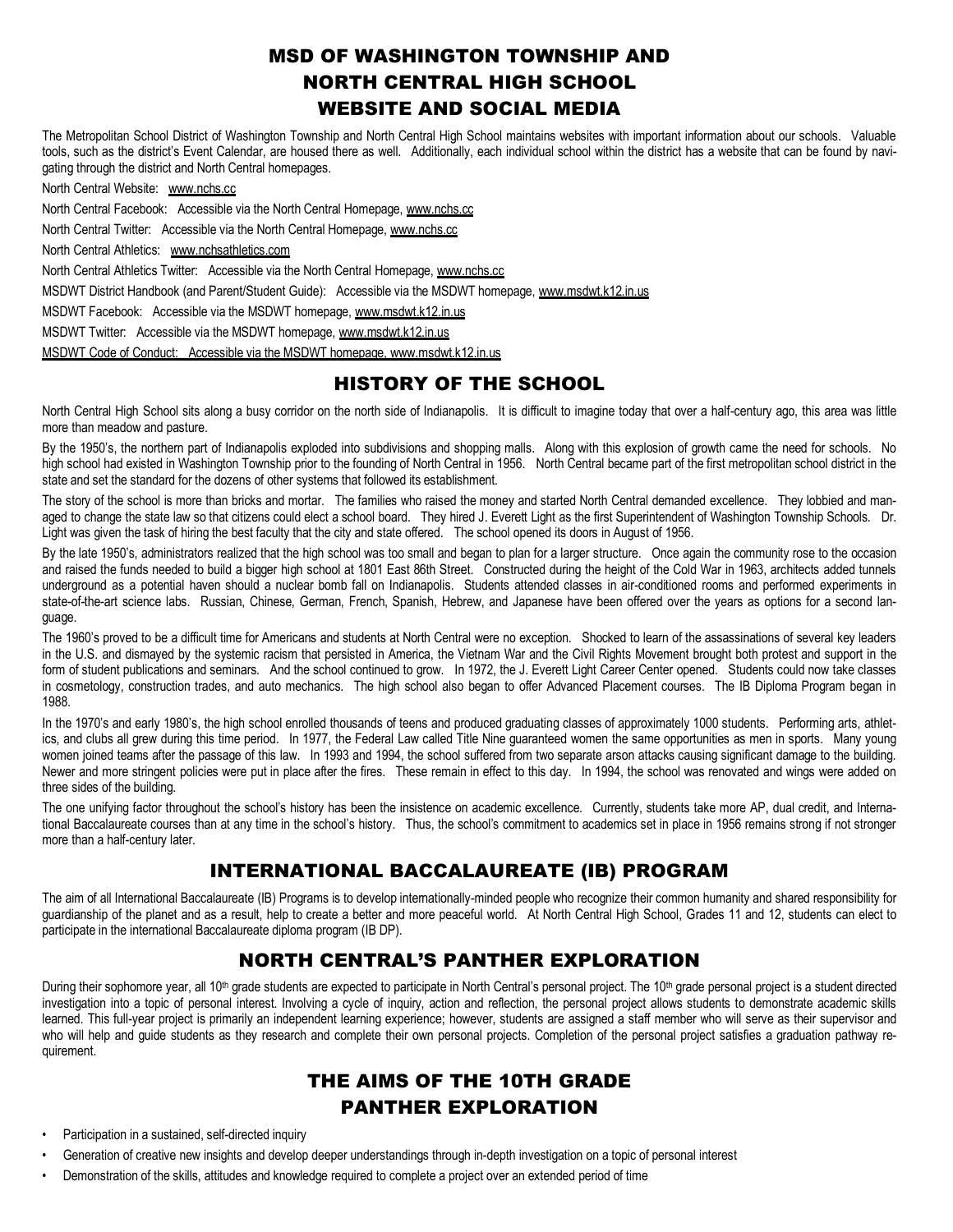- Communication that is effective in a variety of situations
- Display of responsible action through, or as a result of learning
- Reflection on the process of learning and take pride in their accomplishments

# OBJECTIVES OF THE PANTHER EXPLORATION

- To form attitudes and habits fundamental to life-long learning
- To develop positive and effective communication skills
- To learn to think critically, analytically and logically
- To acquire the values and skills needed to make ethical decisions
- To recognize and appreciate aesthetic and multi-cultural values
- To view oneself in the larger context of community, country and world
- To fulfill personal potential

# ADMINISTRATION

The high school principal derives authority from the Board of Education through the Superintendent. The principal is legally charged with the overall operation of the school. The principal coordinates the curriculum, articulates policy, schedules classes, makes teacher assignments, and promotes positive faculty and community relations.

The administrative team is delegated responsibilities to assist the principal in the operation of the school, and a member of the team assumes duties in the principal's absence. Student affairs, student scheduling, attendance, student attitudes, student activities program, transportation, calendar of school events, and general coordination of school policies are under the team's supervision. Department chairs are delegated responsibilities to assist the principal in the area of curriculum. The attendance assistants are delegated responsibilities to assist the principal in the operation of attendance.

# MSDWT CODE OF CONDUCT

#### **VISION FOR POSITIVE SCHOOL CLIMATE**

MSDWT supports students' development using research-based best practices to strengthen engagement and relationships under the principle guidance of Be Safe, Be Respectful and Be Responsible. These principles provide an important foundation to guide behavior in an effort to fulfill the vision. When students have difficulty meeting these principles MSDWT commits to providing corrective responses to support students with their development, understanding and application of these principles.

## **BE SAFE**

- Follow all school regulations and local, state, and federal laws, including those pertaining to possession, use, transmission, and/or selling of weapons, drugs, alcohol, tobacco products, cell phones, and other portable communication devices.
- Follow the rules of appropriate bus behavior as described in the transportation rules and regulations to ensure the safety and welfare of themselves and others.
- Refrain from and report fighting or any other act of violence against person or property.

#### **BE RESPECTFUL**

- Show respect and consideration for self, others, and property at all times. Exhibit cooperative behavior toward peers, teachers, administrators, bus drivers, other members of the staff, and volunteers. Take responsibility for learning by being on time to class, by being prepared with assignments and materials, by participating in class activities, by actively listening, and by making their best effort.
- Refrain from language that is profane, inflammatory, degrading, or that provokes disruptive behavior.
- Demonstrate appropriate behavior, good citizenship, and sportsmanship while participating in or attending any school-sponsored event or after-school activity.

#### **BE RESPONSIBLE**

- Demonstrate academic honesty.
- Attend school daily and remain for the entire school day. Arrive on time to all classes.
- Dress in a manner that is conducive to the learning environment.
- Refrain from and report bullying and/or harassment of any kind.

The Student Code of Conduct (SCC) is important for all members of the school community to read and understand. When all partners know, understand and follow the SCC, they will help schools be safe, respectful and productive places for all to learn and thrive.

Students: The SCC is your guide for behavior at school. Your principal, teachers, and other staff members will help you learn and understand the behaviors that are expected of you at school. The SCC describes behaviors that are expected at school and explains the consequences if you behave inappropriately. If you follow the SCC, you will be helping your school be a safe, respectful, and productive place for you and your classmates to learn.

Parents/Families/Guardians: The SCC is your quide for understanding the principles that are expected of your child while at school and the steps that will be taken if your child behaves inappropriately. Please read the SCC with your child and discuss any questions with the school principal. If you have concerns about your child's safety or behavior, please talk with your school principal so that you and the school staff can cooperate to help your child succeed.

School Staff: The SCC is your quide for supporting positive student behavior at school and understanding the steps that may be taken if a student demonstrates inappropriate behavior. If you have concerns about safety or the school's climate, please talk to your school principal or district administrator in order to identify ways to support the implementation of a safe and orderly learning and work environment that meets your needs.

#### **WHEN AND WHERE THE STUDENT CODE OF CONDUCT APPLIES**

The SCC applies to students at all times while they are on school property during school hours and immediately before and after school and at any school-sponsored event, including field trips. Incidents that occur off school grounds are generally not addressed by the SCC, however if it is determined that students have engaged in cyberbullying during non-school hours and the behavior seriously affects the climate and safety of other students in the school, administrators may implement intervention or disciplinary responses included in the MSDWT Student Code of Conduct.

MSDWT recognizes that additional steps must be taken when students with disabilities are disciplined. The SCC requires principals and school staff to follow state and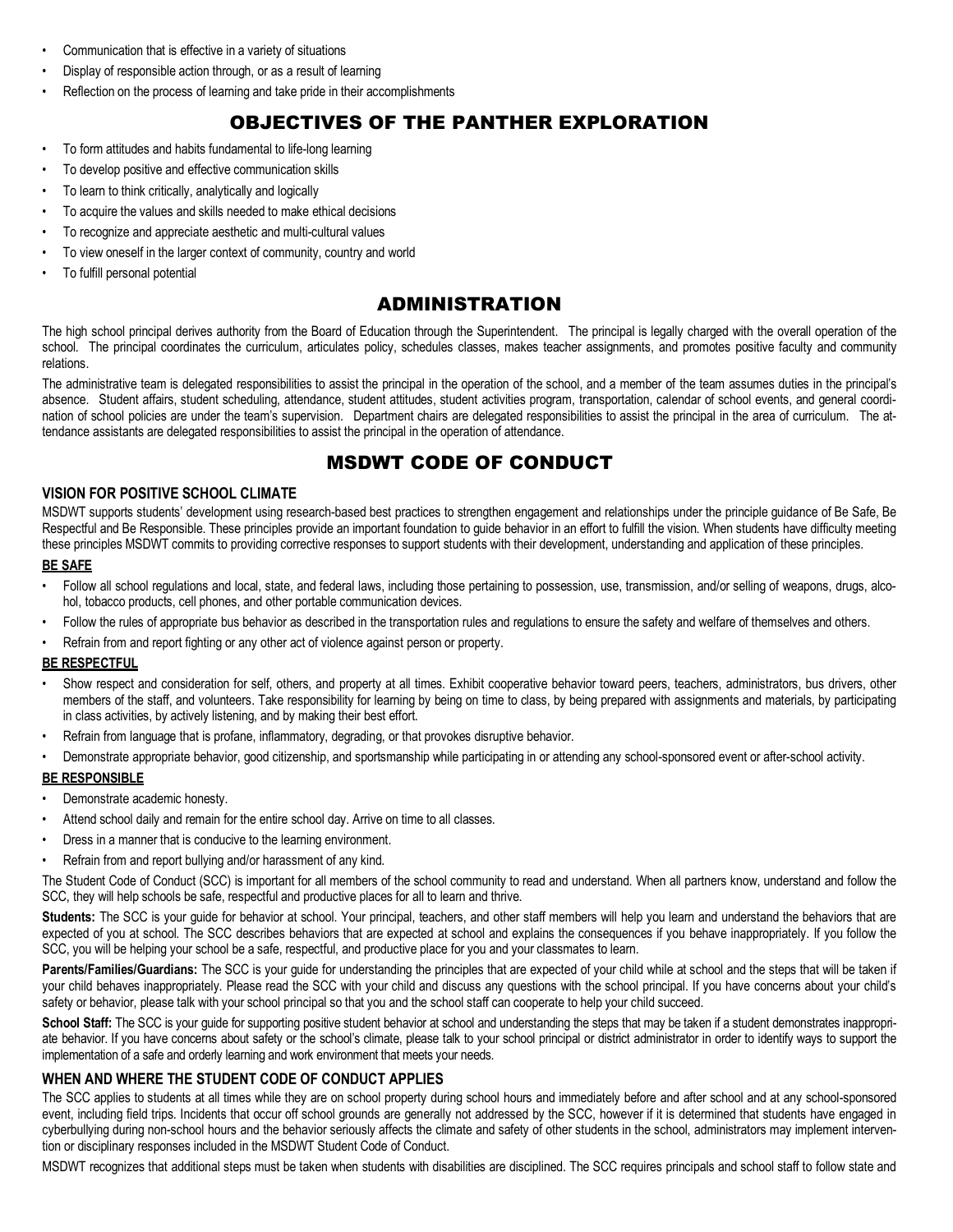federal laws concerning the discipline of students with disabilities. MSDWT is also committed to providing a free and appropriate education unhindered because of race, religion, national origin, gender, gender identity, sexual orientation, disability, economic status, and other personal characteristics or any reason not related to their individual capabilities.

## **RIGHTS AND RESPONSIBILITIES OF THE SCHOOL COMMUNITY**

MSDWT is committed to creating positive school climates where students, parents/ guardians, and all staff work together respectfully to maintain a safe and orderly learning environment focused on teaching and learning. Students have a right to a disciplinary process that is consistent, fair, and equitably applied. Our schools are the safest and the most successful when everyone - students, parents/guardians, and staff alike - hold a set of responsibilities that promotes successful collaboration and respect for each other's roles, and all are invested in preventative and restorative discipline practices.

| <b>Student Rights</b>                                                                                                                                                                                                                                                                                                                                                                                                                                                                                                                                                                                                                                                                                                                                                                                                                                                                                                                                                            | <b>Student Responsibilities</b>                                                                                                                                                                                                                                                                                                                                                                                                                                                                                                                                                                                                                                                                                                                                                                                                                                                                  |
|----------------------------------------------------------------------------------------------------------------------------------------------------------------------------------------------------------------------------------------------------------------------------------------------------------------------------------------------------------------------------------------------------------------------------------------------------------------------------------------------------------------------------------------------------------------------------------------------------------------------------------------------------------------------------------------------------------------------------------------------------------------------------------------------------------------------------------------------------------------------------------------------------------------------------------------------------------------------------------|--------------------------------------------------------------------------------------------------------------------------------------------------------------------------------------------------------------------------------------------------------------------------------------------------------------------------------------------------------------------------------------------------------------------------------------------------------------------------------------------------------------------------------------------------------------------------------------------------------------------------------------------------------------------------------------------------------------------------------------------------------------------------------------------------------------------------------------------------------------------------------------------------|
| Students have the right to                                                                                                                                                                                                                                                                                                                                                                                                                                                                                                                                                                                                                                                                                                                                                                                                                                                                                                                                                       | Students have the responsibility to                                                                                                                                                                                                                                                                                                                                                                                                                                                                                                                                                                                                                                                                                                                                                                                                                                                              |
| A public education unhindered because of<br>race, religion, national origin, gender, gender<br>identity, sexual orientation, disability, economic<br>status, and other personal characteristics or<br>any reason not related to their individual capa-<br>bilities.<br>An orderly, safe school and classroom envi-<br>ronment that will promote learning for all stu-<br>dents.<br>Be treated courteously, fairly and respectfully<br>٠<br>by other students and school staff.<br>Be informed about the reason for a disciplinary<br>$\bullet$<br>decision.<br>Have school staff or an administrator present if<br>٠<br>police are called and have a parent or guardian<br>notified of the nature of the investigation and<br>other details as appropriate.<br>Receive staff responses that address their .<br>$\bullet$<br>social/emotional needs.<br>Be explicitly taught how they can best demon-<br>$\bullet$<br>strate positive behavior and follow expected rou-<br>tines. | Attend school daily, be on time, be pre-<br>pared for class, and complete assign-<br>ments to the best of their ability.<br>Be responsible for the decisions they make<br>in the classroom and at school related activ-<br>ities.<br>Know and follow school rules and instruc-<br>tions given by all school staff.<br>Tell school staff about any dangerous be-<br>havior or activity that occurs on school<br>grounds or off school grounds if it may re-<br>sult in disruption to the educational setting.<br>Keep parents or guardians informed of<br>school-related issues and give them any<br>materials intended for parents or guardi-<br>ans sent home with students by the<br>school.<br>Respect school property, community prop-<br>erty, and the property of others.<br>Ensure that their conduct contributes to a<br>safe environment while being transported<br>to and from school. |

## **STUDENT RIGHTS AND RESPONSIBILITIES**

# **Parent/Guardian Rights Parent/Guardian Responsibilities** Parents/Guardians have the right to... **Parents/Guardians have the responsibility to...**

#### **PARENT/GUARDIAN RIGHTS AND RESPONSIBILITIES**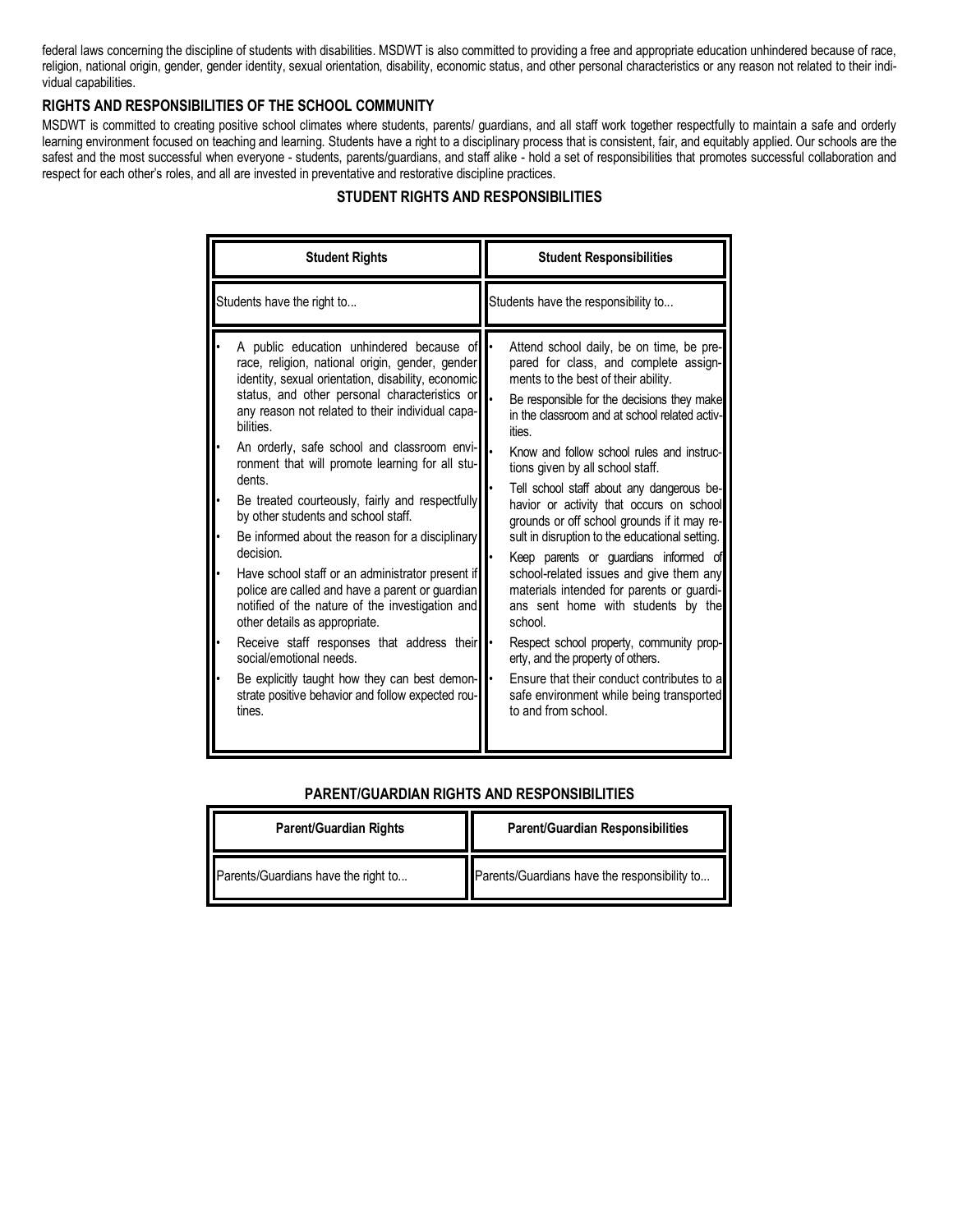|           | Be actively involved in their children's educa-<br>tion.<br>Be treated courteously, fairly and respect-                                                                                                | Make sure their children attend school regular-<br>ly and on time and report any absences to the<br>school.                                                                                                                                     |
|-----------|--------------------------------------------------------------------------------------------------------------------------------------------------------------------------------------------------------|-------------------------------------------------------------------------------------------------------------------------------------------------------------------------------------------------------------------------------------------------|
|           | fully by all school staff.<br>Have access to information about the policies<br>of the Board and be provided procedural<br>safeguards that relate to their children's edu-<br>cation.                   | Tell school officials about any concerns or<br>complaints in a respectful and timely man-<br>ner.<br>Be respectful and courteous to staff, other<br>parents, guardians and students while on                                                    |
|           | Get regular reports, written, oral, electronic<br>(via email/phone) from school staff regarding<br>their children's academic progress or behav-<br>ior, including but not limited to report cards,     | school premises.<br>Work with school staff to address any aca-<br>demic or behavioral problems their children<br>may experience.                                                                                                                |
|           | behavior progress reports and conferences.<br>Visit their child's classroom by pre-arranging<br>a mutually-agreed upon time with the<br>teacher.                                                       | Support their children's education by talking<br>with their children about school, expected<br>behavior, and the importance of follow-<br>ing/meeting those expectations.                                                                       |
|           | Receive information and prompt notification<br>of inappropriate or disruptive behaviors by<br>their children and disciplinary actions taken<br>by school staff.                                        | Read and become familiar with the policies<br>of the Board, administrative regulations and<br>this Code of Conduct.                                                                                                                             |
| $\bullet$ | Have access to information and be provided<br>procedural safeguards about due process<br>for disciplinary matters concerning their<br>children, including information on confer-<br>ences and appeals. | Keep all student and family information up-<br>dated in Skyward, including contact infor-<br>mation, addresses, emergency contacts, and<br>students' medical information and communi-<br>cate updates to their children's individual<br>school. |
|           | Receive information from school staff about<br>ways to improve their children's academic or                                                                                                            | Respect other students' and families' priva-<br>cy rights.                                                                                                                                                                                      |
|           | behavioral progress, including but not limited<br>to counseling, tutoring, after-school pro-<br>grams, academic programs and mental<br>health services within MSDWT and the<br>community.              | Regularly check Skyward for their children's<br>grades and updates from teachers as well<br>as read all documents sent from school.                                                                                                             |
|           | Receive information about services for stu-<br>dents with disabilities and English language<br>learners, when applicable.                                                                              |                                                                                                                                                                                                                                                 |
|           | Request school communication be translat-<br>ed into their native language.                                                                                                                            |                                                                                                                                                                                                                                                 |
|           | Serve as collaborative decision making part-<br>ners alongside school staff.                                                                                                                           |                                                                                                                                                                                                                                                 |

# **STAFF RIGHTS AND RESPONSIBILITIES**

| <b>Staff Rights</b>             | <b>Staff Responsibilities</b>            |  |
|---------------------------------|------------------------------------------|--|
| Staff members have the right to | Staff members have the responsibility to |  |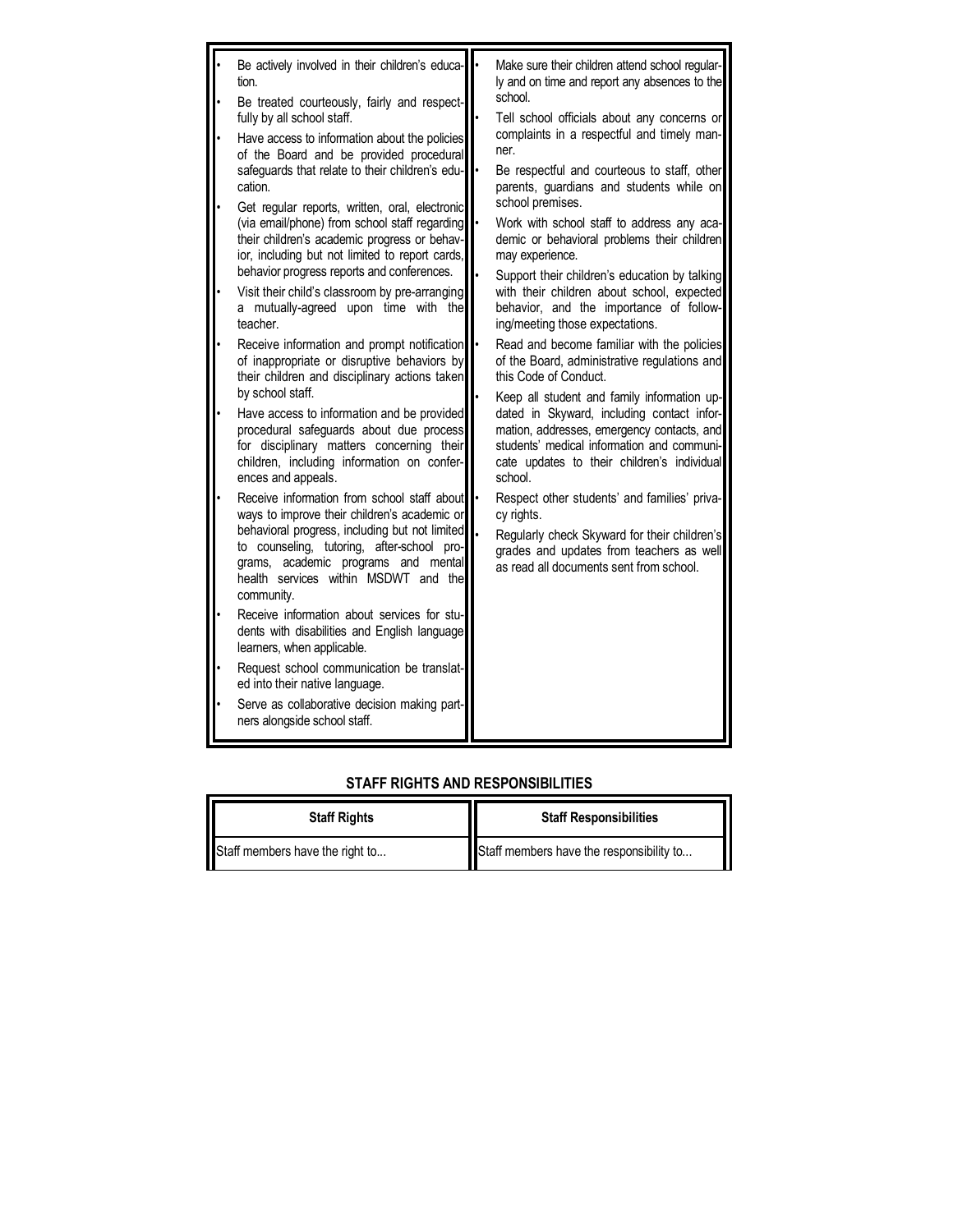| Work in a safe, secure, and orderly environ-<br>ment.<br>Be treated courteously, fairly, cooperatively<br>and respectfully by students, parents or<br>guardians and other school staff.<br>Receive supportive professional develop-<br>ment and training.<br>Receive the necessary resources to deliver<br>quality instruction.<br>Training to support the understanding of the<br>Code of Conduct, implementation of positive<br>behavior supports, and other interventions to<br>maintain a positive school climate.<br>Carry out disciplinary action consistent with<br>the Code of Conduct and established admin-<br>istrative rules and expectations when student<br>behavior is disruptive. | Maintain safe and orderly schools by using<br>proactive and culturally responsive preven-<br>tion and intervention strategies.<br>Explicitly teach, re-teach, and model clear<br>behavioral expectations to all students.<br>Be respectful and courteous to students,<br>parents and guardians, other district employ-<br>ees, and visitors.<br>Be knowledgeable about District policies,<br>administrative expectations, and school<br>rules, and enforce them fairly and consist-<br>ently.<br>Communicate policies, expectations to fami-<br>lies in an education jargon-free manner.<br>Respond in a timely manner to par-<br>ent/guardian and student concerns in an<br>education jargon-free manner.<br>Identify and respond to students' social, emo-<br>tional, and/or behavioral health needs, includ-<br>ing referring students for additional support.<br>Provide makeup work for students when<br>absent, including those students who are ab-<br>sent for disciplinary reasons.<br>Participate in required professional develop-<br>ment opportunities. |
|---------------------------------------------------------------------------------------------------------------------------------------------------------------------------------------------------------------------------------------------------------------------------------------------------------------------------------------------------------------------------------------------------------------------------------------------------------------------------------------------------------------------------------------------------------------------------------------------------------------------------------------------------------------------------------------------------|----------------------------------------------------------------------------------------------------------------------------------------------------------------------------------------------------------------------------------------------------------------------------------------------------------------------------------------------------------------------------------------------------------------------------------------------------------------------------------------------------------------------------------------------------------------------------------------------------------------------------------------------------------------------------------------------------------------------------------------------------------------------------------------------------------------------------------------------------------------------------------------------------------------------------------------------------------------------------------------------------------------------------------------------------------------------|

Complete Code Of Conduct available at www.msdwt.k12.in.us

# GENERAL INFORMATION

The rules and regulations of North Central High School addressed in the content provided in the student handbook are in effect from the time a student leaves home for school, during school hours, throughout after school activities--both curricular and extra-curricular--until the student returns home from school. School administrators, teachers, and staff are said to stand in loco parentis, in the place of the parent/guardian, during all school related activities. North Central student representatives have additional rules that apply to their behavior beyond the normal school regulations. See the Athletic Handbook for rules, which apply to athletes.

#### **ABSENCES**

For state reporting, absences from school are counted as periods missed:

- 1 3 class periods missed counts as 1/2 day absence
- 4 7 class periods missed counts as a full day of absence from school.

Students who are absent for any reason are expected to obtain assignments from the teachers' website or Canvas.

#### **ACADEMIC HONESTY**

Students in our district are expected to act with integrity and honesty. Students in our district are expected to act responsibly as they conduct inquiry and research. The Academic Honesty Policy establishes skills and behavior that support good practices in the classroom, on homework, and on essays and examinations. This policy will be introduced, modeled, and employed throughout the school.

#### **THE POLICY STATEMENT**

The Metropolitan School District of Washington Township defines **plagiarism** as submitting the ideas or words of another as one's own without giving credit and attribution to the source from which the ideas or words were taken.

- 1. **Theft of Words:** One of the most obvious forms of plagiarism is the theft of the actual words of another writer. As few as three or four words strung together in a distinctive manner may be proof enough for plagiarism in a court of law.
- 2. **Theft of Ideas:** A clever argument or a persuasive concept taken from someone without credit to the source constitutes plagiarism even if the ideas are present in words quite different from the original.
- 3. **Theft of Artistic Expression:** Plagiarism is also defined as the representation of another person's creative expression as one's own. Using all or part of a design, an image, a musical composition or arrangement without giving due credit to the appropriate artist or composer constitutes plagiarism.

The Metropolitan School District of Washington Township defines **cheating** as using dishonest means to gain advantage. This includes employing any kind of secretive methods to gather information for use on quizzes, tests or homework.

An academically honest student:

- □ Cites the source of direct quotations
- $\Box$  Cites information taken from books, Internet, or any other source (e.g. History Channel, magazine, musical composition, image, etc.)
- $\Box$  Cites reference materials in a bibliography
- $\Box$  Knows what constitutes cheating and plagiarism
- $\Box$  Abides by the rules
- An academically honest student **DOES NOT**:
- $\Box$  Use notes during a test unless allowed by the teacher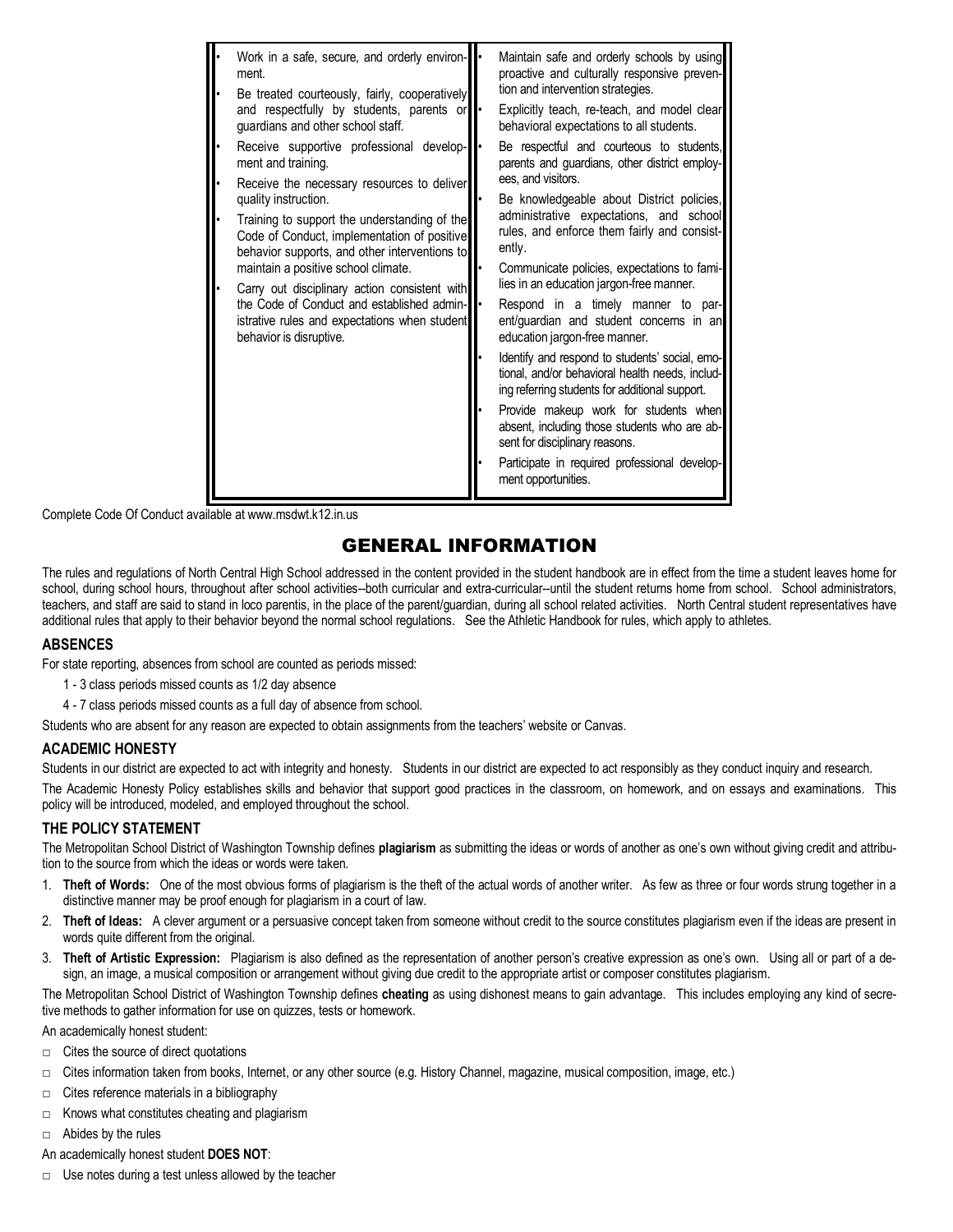- □ Copy from another student during a test
- $\Box$  Copy from the homework of another student or allow another student to copy from him/her
- □ Hand in work as his/her own that has been copied from another student
- □ Do work of any kind for another student unless approved by teacher

#### **ANNOUNCEMENTS**

At a certain period of each day (to be determined prior to each school year) approved announcements are broadcast over the public address communication system. Before an announcement can be broadcast, it must be emailed in full and approved by a faculty member. The announcement may be emailed to the teacher of the activity. The teacher then forwards the announcement to the "announcement" address. The announcement must be emailed to the secretary of the assistant principal by 12:00 noon two days prior to reading the announcement. A copy of the daily announcements is posted in a designated area in the Student Center and on the school webpage under Student Announcements.

### **ANTI-BULLYING**

"Bullying" is defined as overt, unwanted, repeated acts or gestures, including verbal or written communications or images transmitted in any manner (including digitally or electronically); physical acts committed; aggression; or any other behaviors committed by a student or group of students against another student with the intent to harass, ridicule, humiliate, intimidate, or harm the targeted student, creating for the targeted student an objectively hostile school environment that:

- A. places the targeted student in reasonable fear of harm to their person or property;
- B. has a substantially detrimental effect on the targeted student's physical or mental health;
- C. has the effect of substantially interfering with the targeted student's academic performance; or
- D. has the effect of substantially interfering with the targeted student's ability to participate in or benefit from the services, activities, or privileges provided by the school

Bullying does not include, and should not be interpreted to impose any burden or sanction on, the following:

- A. participating in a religious event;
- B. acting in an emergency involving the protection of a person or property from an imminent threat of serious bodily injury or substantial danger;
- C. participating in an activity consisting of the exercise of a student's freedom of speech rights;
- D. participating in an activity conducted by a nonprofit or governmental entity that provides recreation, education, training, or other care under the supervision of one (1) or more adults;
- E. participating in an activity undertaken at the prior written direction of the student's parent; or
- F. engaging in interstate or international travel from a location outside Indiana to another location outside Indiana.

Bullying is prohibited by the District. Students who commit any acts of bullying are subject to discipline including, but not limited to, suspension, expulsion, arrest, and/or prosecution.

#### **ANTI-HARASSMENT**

The Board of Education for the MSDWT approved policies for all employees and students of the District to maintain a learning and working environment free of sexual harassment, race/color harassment, religious (creed) harassment, national origin harassment, and disability harassment. (POLICIES 3362, 4362 AND 5517) Students or parents who feel that they have been a victim of harassment should contact the building principal.

#### **APPOINTMENTS (DOCTOR, DENTIST, DRIVER'S LICENSE AND COURT)**

The day before your appointment, the parent/guardian is to place a call to the attendance office, 317-259-5355 stating that an appointment is scheduled for the student. A green pass is issued upon receipt of the call. It then becomes the *student's responsibility to pick up* the green pass from the attendance office personnel. When the student acquires the pass, s/he may leave the building to meet the parent/quardian at the prearranged location. It is not necessary for a parent/quardian to come in and sign the student out. Due to the volume of calls, it will not be possible for the attendance personnel to telephone the parent/guardian to verify a possible appointment. If an appointment is canceled before the scheduled departure time for the student, simply place another call and the pass will be voided. The student will be sent back to his/her regularly scheduled class.

When the student returns to school after the appointment, a statement from the doctor/dentist, etc., is required to receive an excused pass for the periods missed. Without a statement, an unexcused pass will be issued.

## **ASSAULT, BATTERY, AND/OR ABUSIVE LANGUAGE**

**Assault or Battery on or Abusive Language to a School Employee**--A student shall not cause or attempt to cause physical injury, threaten bodily harm, intentionally make physical contact of an insulting or provoking nature or behave in such a way as could reasonably cause physical injury to a school employee; or without provocation, use in such employee's presence opprobrious or abusive words, obscene language or obscene gestures tending to cause a breach of the peace:

- A. on the school grounds at any time;
- B. off the school grounds at a school activity, function, or event; or
- C. en route to and from school.

**Assault or Battery by a Student to a Person Not Employed by the School**--A student shall not cause or attempt to cause physical injury, threaten bodily harm, intentionally make physical contact of any insulting or provoking nature, or behave in such a way as could reasonably cause physical injury to any person:

- A. on the school grounds at any time;
- B. off the school grounds at a school activity, function, or event; or
- C. en route to and from school.

#### **In simple language, fighting results in the following:**

- A. a 5-day suspension for the first offense during the school year and behavioral probation;
- B. expulsion for the second and subsequent offenses during the school year.
- C. based upon the severity of the infraction, a student may be recommended for expulsion on the first offense.

In both cases students may be arrested and students may be transported to juvenile or jail depending upon the age of the student.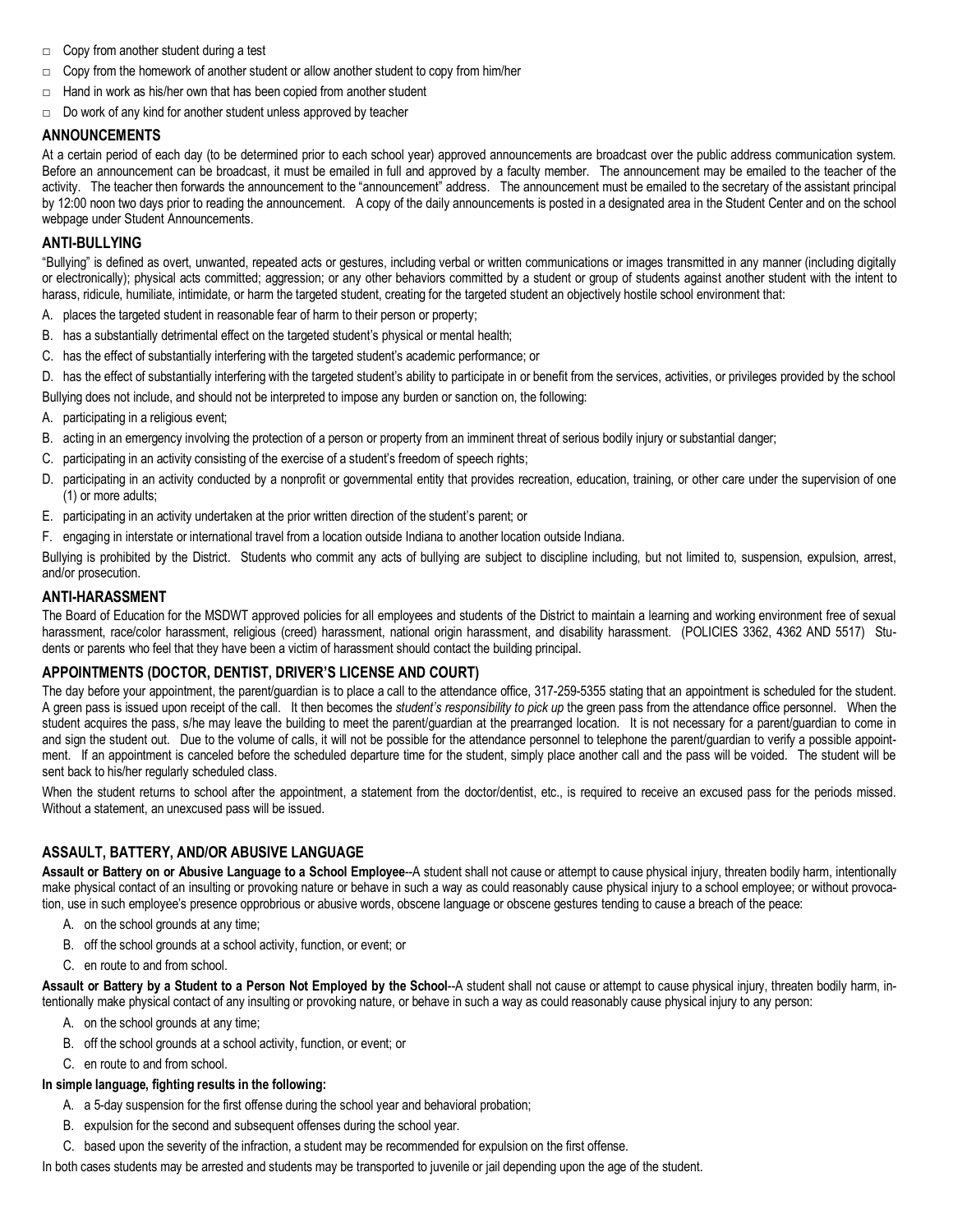## **ATTENDANCE**

Regular attendance of students is essential and expected at all times. When it is necessary to be absent from school all day, the parent/quardian is to call the school—**317-259-5355**--and notify the attendance secretary of the reason for the absence. **These calls are to be made every day of absence, preferably between 8:00 and 11:00 a.m. Voice mail messages may be accepted prior to 8:00 a.m. Calls received after 3:30 p.m. or the following day may result in an unexcused absence**.

The following are considered excused:

- 1. participates in school-sponsored field trips.
- 2. is observing a major religious holiday.
- 3. has to appear in court.
- 4. is scheduled to take the driver's road test for the first time.
- 5. is incarcerated.
- 6. is suspended from class or school.
- 7. serves as a page in the state legislative body.
- 8. is working at any general, city, township, special, or primary election.

## **Excused Absences**

Excused absences are granted for all reasons stated by Indiana Attendance Statutes and School Board policies--they are as follows: the student's illness, serious illness of an immediate member of the family, or death of an immediate member of the family. (Credit for work missed during an excused absence will be recorded at full credit. Students receive two days to make up work for each day of excused absences.)

#### **Pre-arranged absences are discouraged and will not be granted during nine weeks tests or semester exams. Pre-arranged absences may not be granted to extend a holiday or vacation break. Pre-arranged absences must be approved by the grade level administrator.**

#### **Unexcused Absences**

**Absences for reasons other than those mentioned above are considered unexcused. This shall include, but not be limited to:**

- 1. missing the school bus, ride to school, or car trouble.
- 2. vacations or trips with or without the student's family that have not been prearranged at least three days prior to the absence.
- 3. absences not called in by 11:00 a.m. the morning of the absence or explained in writing and signed by the parent or legal guardian.
- 4. absences not validated as described above or requested by an administrator.

Excessive unexcused absences will result in immediate and firm action by the administration as outlined under Excessive Absence in the Student Handbook. All missed work and tests due to unexcused absences shall be completed. If the make-up work and tests are completed by the date set by the teacher, 75% credit of the grade earned will be recorded. In the case of truancy, no credit will be given to make-up work or tests missed. Responsibility rests with the parents and students to obtain assignments and turn them in on time. Further, parents and students are responsible to any loss of achievement that might occur as a result of unexcused absences from school/class.

#### **BOOK RENTAL**

Students are expected to use textbooks that are the property of North Central High School under the following conditions:

- a. Students will return the books to school when notified or at the end of the semester, in condition as good as when received, allowance being made for wear caused by careful use.
- b. If a book is lost, stolen, or damaged beyond use, the parent or guardian will be assessed a fee to replace the textbook.
- c. If a book is marked in, torn, defaced, or damaged in any other way, the student will be assessed a fee to repair the textbook.

#### **BREATHALYZER**

North Central students may choose to attend North Central sponsored social events. Students who choose to do so must adhere to guidelines relating to social events.

- a. Students must pass a Breathalyzer test prior to dance admittance.
- b. Students must show I.D. upon request.
- c. Students must follow all normal North Central school rules.
- d. Unless prior permission has been granted, only North Central students may attend North Central social functions.

## **CHANGE OF PERSONAL INFORMATION**

If a student changes their name, address, telephone number, or emergency information, the student or parents/guardian should report the new information promptly to the Enrollment Secretary in the Counseling Center at 317-259-5346. Documentation for name change and/or address is required.

# **CHRONIC HEALTH CONDITIONS**

It is the parent's/guardian's responsibility to provide necessary supplies for their student with a chronic health condition such as, doctor's notes, medications, permission forms or medical equipment and/or supplies. If parent/quardian does not provide the necessary items, the school will implement procedures (Administrative Guideline 5335) up to and including: *investigation by Social Worker, report to the Department of Child Services (DCS), and the student's exclusion from school.*

## **CLASS STANDING**

Class standing in grades 9, 10, 11 and 12 is determined by the number of semesters of high school a student has completed:

| 0 |
|---|
| 2 |
| 4 |
| 6 |
|   |

## **COLLEGE CAMPUS VISIT DAYS**

Seniors and juniors are allowed two (2) school days annually to make official visits to colleges and universities. The two school days do not accumulate from year to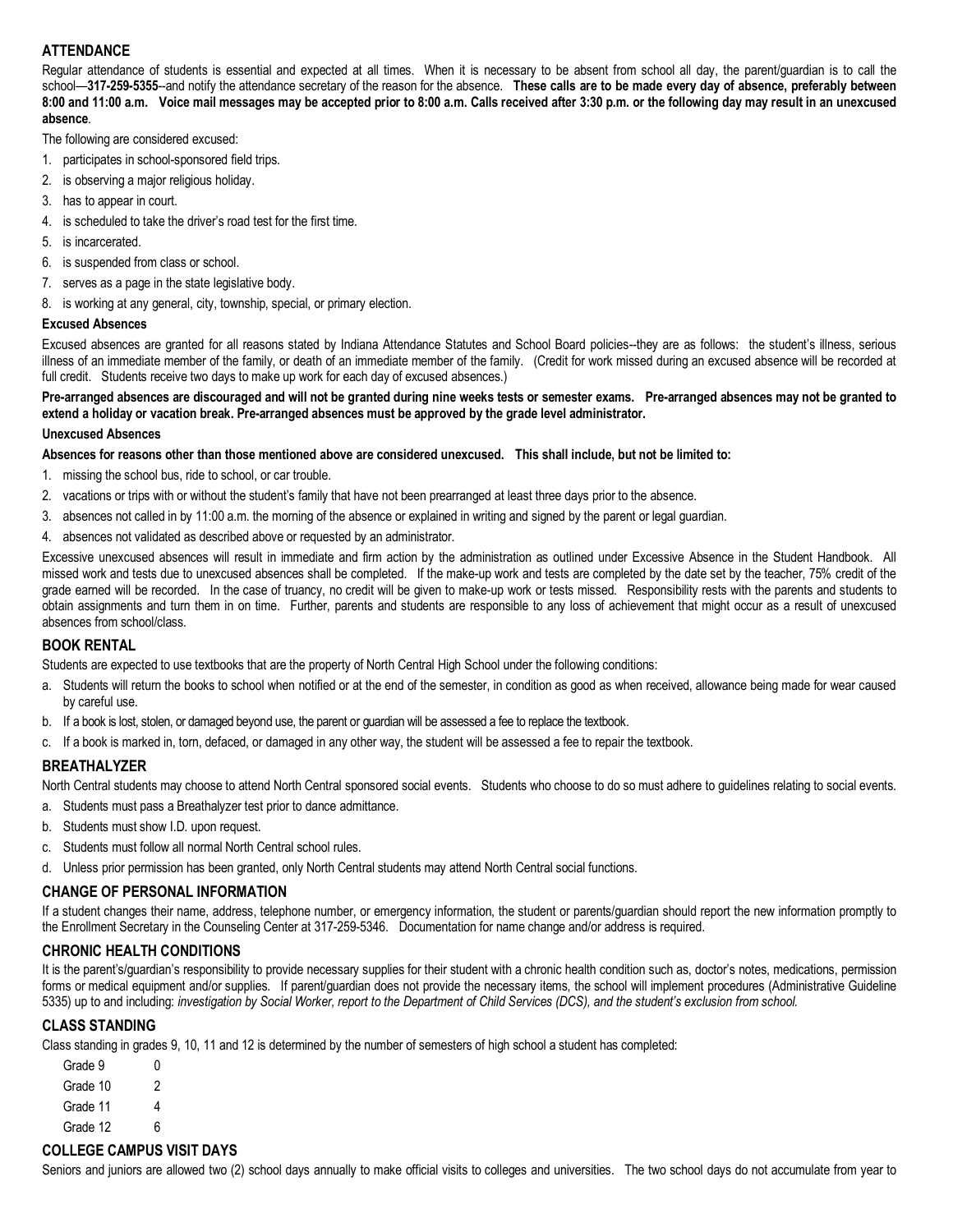year. Students are strongly encouraged to visit a college or university prior to deciding to enroll. The optimal time for visiting campuses is when North Central is **not in session:**

- Summer break
- Fall break
- Dr. Martin Luther King, Jr. holiday (unless used as inclement weather day)
- President's Day holiday (unless used as inclement weather day)
- Spring Break
- Weekends (most admission offices offer campus tours and Saturday appointments)

Obviously, not all of the above times will fit perfectly into everyone's timeline. If students choose to use the allotted college visit days during time that North Central **is in session**, the following steps must be completed:

- 1. Obtain the *College Campus Visit Form* from the attendance office. Complete the student section and obtain a parent signature.
- 2. Upon completion of Step 1, the grade level assistant principal must sign the *College Campus Visit Form*.
- 3. Meet individually with all teachers prior to departure and notify them that class will be missed. Request that each teacher sign off on the *College Campus Visit Form*. Discuss what is expected in order to make up missed class time and work, tests, papers, etc.
- 4. Request an official letter from the college admission office while on campus verifying campus visit (date visited and with whom) on the institution's letterhead. All admission offices are familiar with these requests and readily comply.
- 5. Submit both the official visit verification letter and completed *College Campus Visit Form* upon return to school to the attendance office. Both documents must be received for the college visit to be considered an excused absence. Failure to follow the policy may result in an unexcused absence.

All campuses appear "perfect" in recruitment publications. Consider staying overnight on a campus to gain a feel for the student life aspect. Wear comfortable shoes for walking around campus and clothing that is presentable and comfortable.Make final visits before the May 1- National Candidate Reply Date during spring break of the senior year.

## **CONVOCATIONS**

Convocations are a component of the total educational program of the school. Although they are intended to be interesting, convocations are not to be considered as entertainment only. Students are expected to conduct themselves in a courteous and respectful manner when they are in the auditorium. The impressions made on others come from the student attitudes shown in the auditorium.

## **CRIMINAL GANG ACTIVITIES**

The Board of Education (Policy 5840) prohibits criminal gang activity and similar destructive or illegal group behavior on school property, or school buses, or at school-sponsored functions. The Board prohibits reprisal or retaliation against individuals who report criminal gang activity and similar destructive or illegal group behavior or who are victims, witnesses, bystanders, or others with reliable information about criminal gang activity and similar destructive or illegal group behavior.

A confirmed incident of criminal gang activity is a violation of the District's code of conduct. The principal or the principal's designee shall respond to criminal gang activity, according to the parameters described in the school's code of conduct, and report such activity to law enforcement.

#### **CYBERBULLYING**

If a student's expression of thoughts or ideas asserted through social media or cyberbullying reasonably interferes with school purpose or constitutes unlawful activity, the principal or his designee has the authority to suspend or expel for such actions under IC 20-33-8-15 to restore order or to protect persons on school property.

#### **DISCIPLINE**

Disciplinary consequences are at the discretion of an administrator's judgement.

Students of Washington Township Schools are expected to:

- 1. Show respect and consideration for self, others, and property at all times. Exhibit cooperative behavior toward peers, teachers, administrators, bus drivers, other members of the staff, and volunteers. Take responsibility for learning by being on time to class, by being prepared with assignments and materials, by participating in class activities, by actively listening, and by making their best effort. Exhibit safety by following all school regulations and local, state and federal laws.
- 2. Demonstrate academic honesty.
- 3. Attend school daily and remain for the entire school day. Arrive on time to all classes.
- 4. Obey all school regulations and local, state, and federal laws, including those pertaining to possession, use, transmission, and/or selling of weapons, drugs, alcohol, tobacco products, cellular telephones, and other portable electronic devices, which may include but is not limited to vaping devices.
- 5. Refrain from language that is profane, inflammatory, degrading, or that provokes disruptive behavior.
- 6. Dress in a manner that does not distract from a normal school environment, or disrupt or interfere with learning.
- 7. Follow the rules of appropriate bus behavior as described in the transportation rules and regulations to ensure the safety and welfare of themselves and others.
- 8. Demonstrate appropriate behavior, good citizenship, and sportsmanship while participating in or attending any school-sponsored event or after-school activity.
- 9. Refrain from fighting or any other act of violence against person or property.
- 10. Refrain from participation in bullying, and or harassment of any kind.

#### **DRESS CODE**

Student dress is the responsibility of students and parents. However, the school shares this responsibility in areas of health, safety, cleanliness of person and apparel, and classroom deportment. Students are expected to observe standards of common decency in their dress.

#### The following is a list of **acceptable** dress:

- 1. Shoulders must be covered i.e. no tank tops of any kind. No strapless tops.
- 2. There should be no visible cleavage or midriff.
- 3. The back of the student should be covered. No see-through apparel or fishnet garments are allowed.
- 4. No sagging pants. All pants and slacks must be worn at the waist. No undone belts will be allowed.
- 5. Hats, caps, scarves, bonnets, shower caps, bandannas, do-rags, stocking hats, sunglasses, and any other head coverings are not to be worn in the building during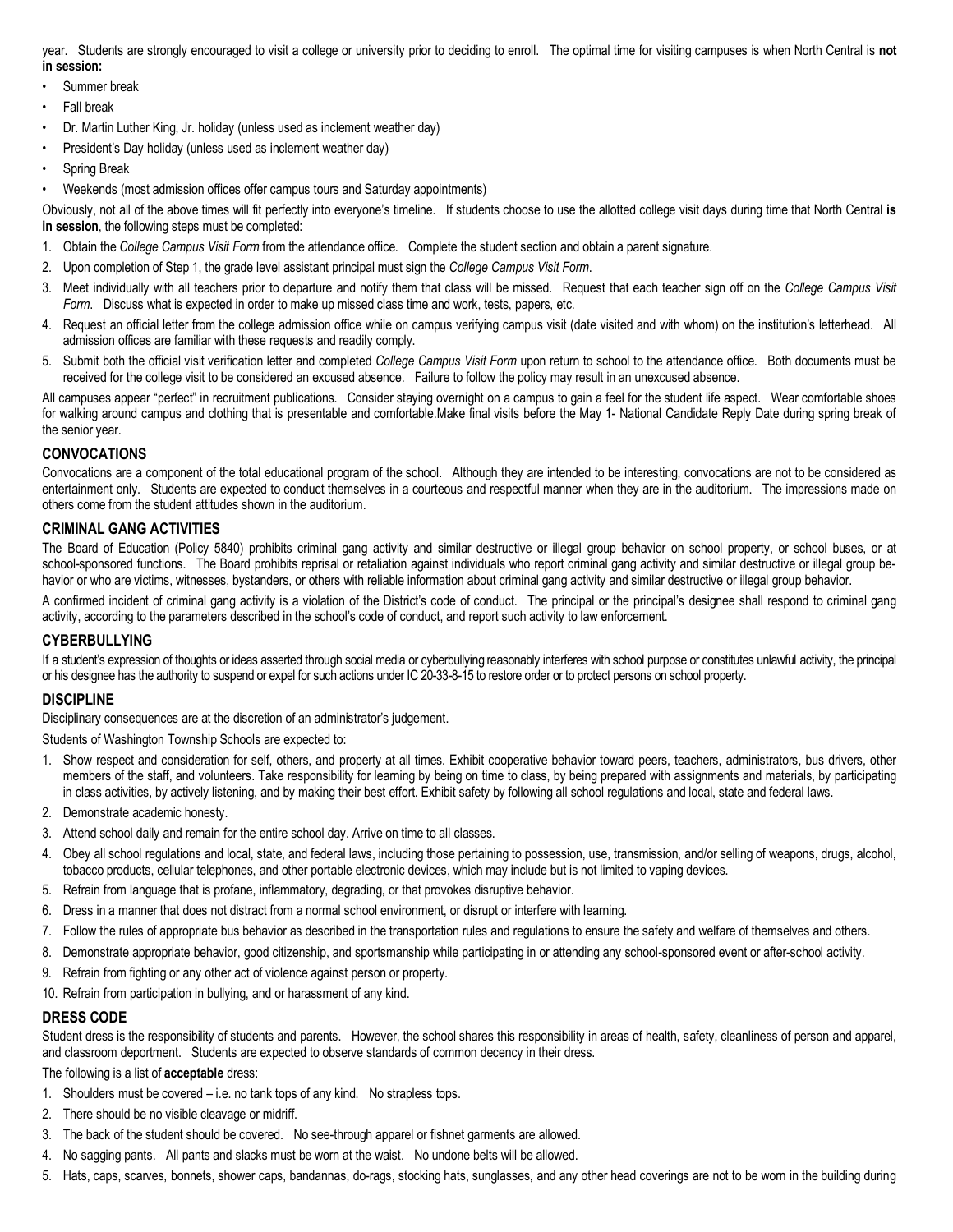the school day and are to be removed upon entering the building. However, students may be required to wear hairnets and/or other hair restraints in technology classes, laboratory, swimming, and comparable activities.

6. When standing upright and with hands to the side, shorts and skirts must be longer than the length of your fingertips. Slits in skirts and dresses must be no higher than the length of your fingertips.

#### The following attire **will not be tolerated:**

- 1. Attire that may damage school property or cause personal injury to others (such as chains or studded items) is unacceptable.
- 2. Clothing that advertises, promotes, or glorifies the use of alcohol, tobacco, drugs, or other illegal substances is unacceptable.
- 3. Clothing that is suggestive, has a double meaning or innuendo, or suggests inappropriate ideas is unacceptable.
- 4. Any personal belongings, apparel, jewelry, cosmetic, make-up accessory, notebook, or manner of grooming which, by virtue of its color arrangement, trademark, or any other attitude denoting membership in a gang, advocating drug use or violence, or clothing bearing racially or sexually offensive messages, is unacceptable.
- 5. Home/Sleep apparel is not appropriate; this includes but is not limited to pajamas, robes, slippers, and blankets.
- 6. Leggings, tights, and pantyhose are acceptable for school; however, they must be covered by shorts, skirts, dresses, and tops that are a minimum of fingertip length around the circumference of the student.
- 7. Sunglasses are not to be worn in the building at any time, unless a written prescription is on file, which indicates the necessity for the student to wear them.

Failure to dress appropriately will result in a student being sent to the Dean's Office. The student may be issued sweat pants or a t-shirt. A zip-tie will be used for students whose pants are sagging. A student may call a parent for appropriate clothing. Second and subsequent offenses may result in suspension. Work completed while a student is inappropriately dressed or suspended is unexcused and will count for 100% maximum credit.

## **DRIVER'S LICENSE**

The following is a summary of the law allowing suspension of a student's driving privileges due to suspension, expulsion, withdrawal from school, or habitual truancy.

- 1) is a habitual truant under IC 20-8.1-3-17.2;
- 2) is under at least a second suspension from school for the school year;
- 3) is under an expulsion from school due to misconduct under IC 20-8.1-5.1-8, IC 20-8.1-5.1-9, or IC 20-8.1-5.1-10;
- 4) has withdrawn from school for a reason other than financial hardship and the withdrawal was reported under IC 20-8.1-3-24 (a) before graduating.

If a person is less than eighteen (18) years of age and is a habitual truant, under a suspension or an expulsion or an exclusion, or has withdrawn from school as described in Section 1, IC 9-24-2 (paragraph 3 (4) of this memorandum, the BMV shall, upon notification by the student's principal, invalidate the person's license or permit until the earliest of the following:

- 1) The person becomes eighteen (18) years of age.
- 2) One hundred twenty (120) days after the person is suspended or the end of a semester during which the person returns to school, whichever is longer.
- 3) The suspension or expulsion is reversed after the person has had a hearing under IC 20-8.1-5.1.

#### **DRIVING/PARKING**

Students who plan to drive and park on campus must purchase and display a parking permit on their vehicle.

#### **To obtain a North Central High School Parking Permit:**

- 1. Go to www.nchs.cc
	- a. Click on Student Parking Permits
	- b. Click on Parking Permit Application Form
		- i. Complete the questionnaire, upload a copy of your driver's license and hit submit.
	- c. Click on the Pay Student & Optional Fees
	- i. Click on Pay for Optional Fees (cost is \$5.00). Additional parking permits are an additional \$5.00.
- 2. Additional Information:
	- a. Only Juniors or Seniors are allowed NCHS parking permits.
	- b. Senior Honor Code (SHC) parking permits are distributed only after a student has purchased a regular student parking permit and after the student has been approved for and presented proof of Senior Honor Code status. There is no additional cost for the SHC permit.
	- c. Handicapped parking permits may be obtained in room D571. **A physician's statement is required**.

#### d. **THE FOLLOWING REGULATIONS MUST BE OBSERVED:**

- i. Students may be subject to fine, towing or suspension of school driving privileges on **first offense** of failing to conform to the rules. If you have any questions about where to park or the following regulations, please see the Assistant Principal in room D571, or call 317-259-5301, extension 45203.
	- 1. The proper NCHS parking permit must be attached to **the rear windshield, lower passenger side**.
	- 2. Motorcycles must secure permit on the fork.
	- 3. Students are to park between two **yellow lines** only (must be yellow on **both** sides). **Note: bus zones are marked with yellow lines; no one is to park there anytime during the school day.**

#### **4. Student lots are located:**

- A. North of Northview, between **yellow lines** only.
- B. J. Everett Light Career Center.
- 5. Students are not allowed to park in faculty/staff parking spaces (**white lines**) or visitor (**red lines**). If students are found to be parked in either faculty/staff parking or at Door 1, an **automatic fine** will be issued (or could be towed if the student has received a prior offense).
- 6. Senior Honor Code student parking will be assigned based on eligibility. Students who have the SHC permit affixed to their car may park between two **green lines** (green on both sides); these spaces are available on a first come, first serve basis.
- 7. All drivers park on the NCHS campus at their own risk.
- 8. Permits are not to be moved from one car to another. A second or subsequent vehicle requires the purchase of an additional permit at \$5.00 each. In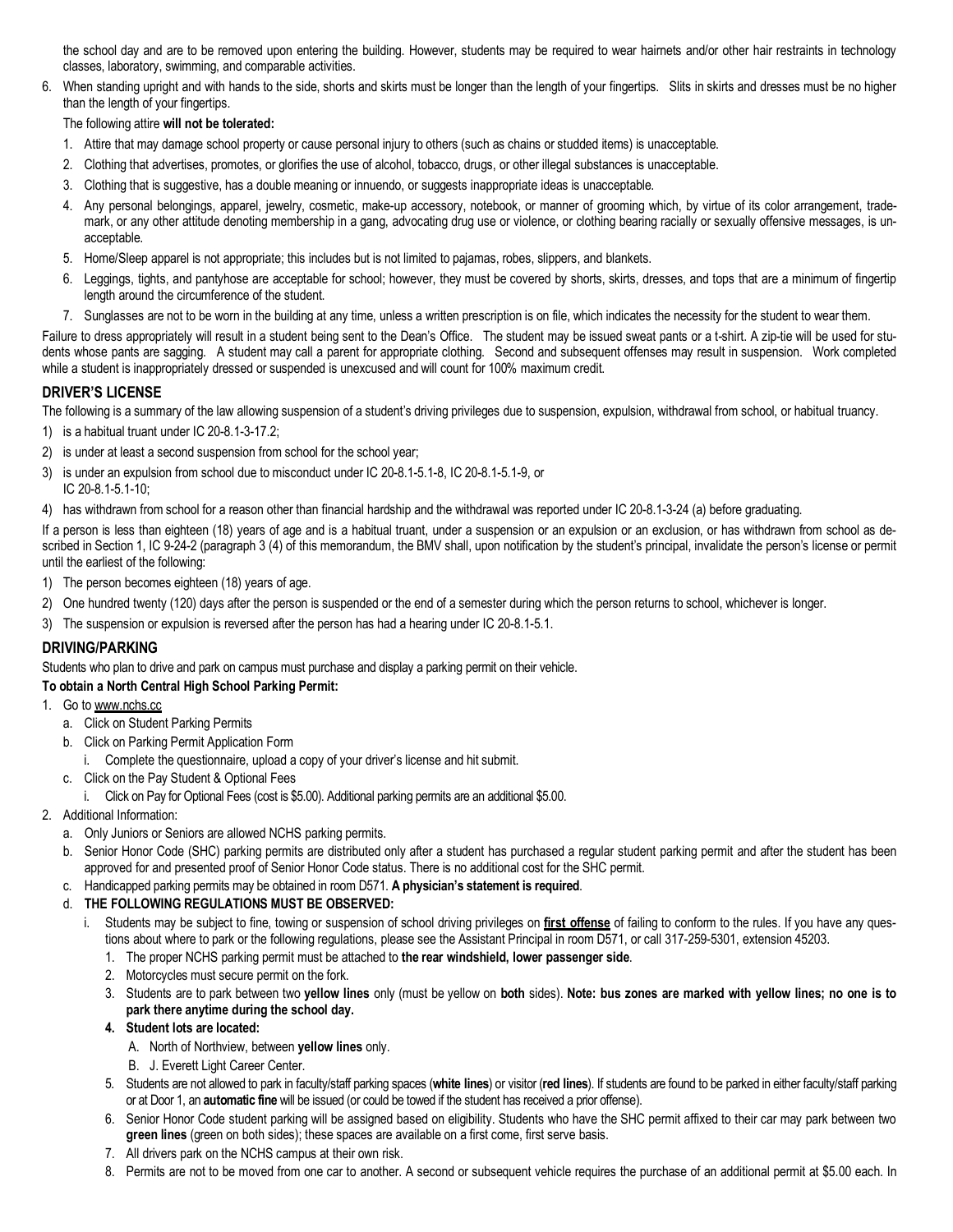the case that the permitted car cannot be driven, a temporary permit may be purchased for \$5.00. A temporary permit entitles the student to park for five (5) days. Only **two** (2) temporary permits may be purchased by a student per semester, or if a student brings the original permit to the Assistant Principal overseeing parking, it will be replaced at no cost.

- 9. If a permit is lost or stolen, a student may obtain a replacement permit for \$15.00.
- 10. Any permit that is purchased by parties not responsible for the vehicle will be revoked.
- 11. According to state statues, MSD Washington Township reserves the right to enter any car when, in our judgement, that car may contain anything which might be dangerous to the welfare of any student or employee of MSD Washington Township.
- 12. Observe all rules and regulations listed in the Student Handbook. Failure to follow the Code of Conduct, excessive absenteeism, truancy, and/or excessive tardiness may result in loss of driving privileges.
- 13. Please note: All drivers are subject to state and local traffic regulations and may be issued traffic tickets for any violations occurring on campus. Anyone parked in a handicapped area, fire lane, hash marked areas, or in front of North Central may be immediately towed from the premises.

#### **DRUG AND ALCOHOL TESTING**

As used in Board Policy (5532), the terms "substance use/abuse," "drug or alcohol use or abuse," "drug or alcohol problems" or similar phrases include, without limitation, the following:

- Use or under the influence of any drug, intoxicant, controlled substance, or other substance made unlawful by law or regulation.
- Use or under the influence of any alcoholic beverage or similar intoxicant.
- Use of any prescription medication or legend drug not strictly in accordance with the direction of a licensed physician.
- Use of any non-prescription or over-the-counter medication or of any other substance, legal or illegal, in a way that noticeably impairs or alters mood, behaviors, motor skills or mental functions (except use of a substance strictly in accordance with the direction of a licensed physician).

The term "use" means consuming, ingesting, drinking, injecting, demonstrating, inhaling, or smoking drugs or alcohol. The term "under the influence" means any positive test that was administered under this policy. Any confirmed evidential breath test with a value of .020 or greater is the definition of under the influence of alcohol. The term "alcohol" means ethyl alcohol and includes all beverages, mixtures, medications, inhalants, or preparations which contain ethyl alcohol. The term "drug" means any substance that has known mind or function altering effects upon the human body or that impairs one's ability to safely perform his or her work, and specifically includes, but is not limited to, all prescription and over-the-counter medications, all psychoactive substances, all controlled substances, all substances illegal under Federal or Indiana law, all synthetic, counterfeit or designer drugs, all "look alike" drugs, all drug paraphernalia, and nicotine.

As used in this policy, "reasonable suspicion" includes observation of the negative behaviors and actions set out above as indicators of a problem; specific observations concerning the appearance, behavior, body odors, or speech of a student; information received by the principal or his designee from teachers, parents, students, employees, or detection devices; the past record of a student in connection with any of the above listed factors; an accident involving a motor vehicle (cars, motorcycles, motor bikes, etc.) before, during, or after school hours at school or in any other "School District location" defined as any school building and on any school premises; in any school-owned vehicle or in any other school approved vehicle used to transport students to and from school or school activities; on or off school district property at any school sponsored or school approved activity, event, or function, such as a field trip or athletic event, where students are under the jurisdiction of the School District; or during any period of time students are under the supervision of employees who are working on behalf of the District or otherwise engaged in District business.

The District has the right to request an appropriate specimen such as urine, breath, saliva, sweat, or any other specimen deemed reasonable in conducting drug and alcohol tests. Students will be required to submit to a drug and alcohol test in accordance with rules and regulations to be developed by the Superintendent in the following circumstances: The student violates the District policy and/or the school rules pertaining to use, possession, and/or being under the influence of drugs and/or alcohol, or if an administrator, teacher, or other staff member has reasonable suspicion that a student might be using drugs and/or alcohol.

If the results are positive, the district Drug Coordinator will proceed as follows:

- 1. First Positive Test The results of the test will be provided to both the parent/ guardian and the principal or principal's designee. If the parent/guardian wants a retest administered on the same sample, the full cost of the retest shall be borne by the parent/guardian. Students testing positive will be placed on probation. Failure to participate in any recommended program for assistance and treatment will result in a recommendation of expulsion.
- 2. Second Positive Test When any student tests positive a second time (not including a prior retest that was paid by the parent/guardian), the student will be suspended, and the school will initiate a request for the student's expulsion.

#### **EARLY DISMISSAL/LATE ARRIVAL REQUIREMENTS**

Juniors and seniors may elect to arrive late or be dismissed early under the following conditions:

Students in Grade 11 who have accumulated 26 credits prior to the start of the school year or students in Grade 12, who have accumulated 38 credits, may be released from attending the full student day (seven classes) under certain conditions.

The conditions are as follows:

- 1. Juniors must have a cumulative grade point average of 2.5 or higher at the end of his/her first 3 semesters in high school. Seniors must have a cumulative grade point average of 2.5 or higher at the end of his/her first 5 semesters in high school.
- 2. The student must carry a minimum course load of six credits each semester and attend at least five (5) full class periods.
- 3. The student must meet one of the following criteria:
	- a. The student plans to participate in volunteer or community service activities;
	- b. There are family needs that relate to child or home care;
	- c. The student is involved in continuing education programs; or
	- d. The student is employed on a part time basis.
	- e. The student must have successfully completed the Panther Exploration Project during their sophomore year.
- 4. Student must have successfully completed the Panther Exploration Project during their sophomore year.
- 5. The student must not be in arrears.

It is understood that the student request is approved and verified by a parent/guardian. It is further understood that students with early dismissal should have **transportation from school and will leave the building at the end of period nine. Students who do not leave the building prior to the ringing of the tardy bell for period 10 will lose their early dismissal privilege and be assigned to a Study Hall during period 10. Freshmen and sophomores are scheduled for a full school day.**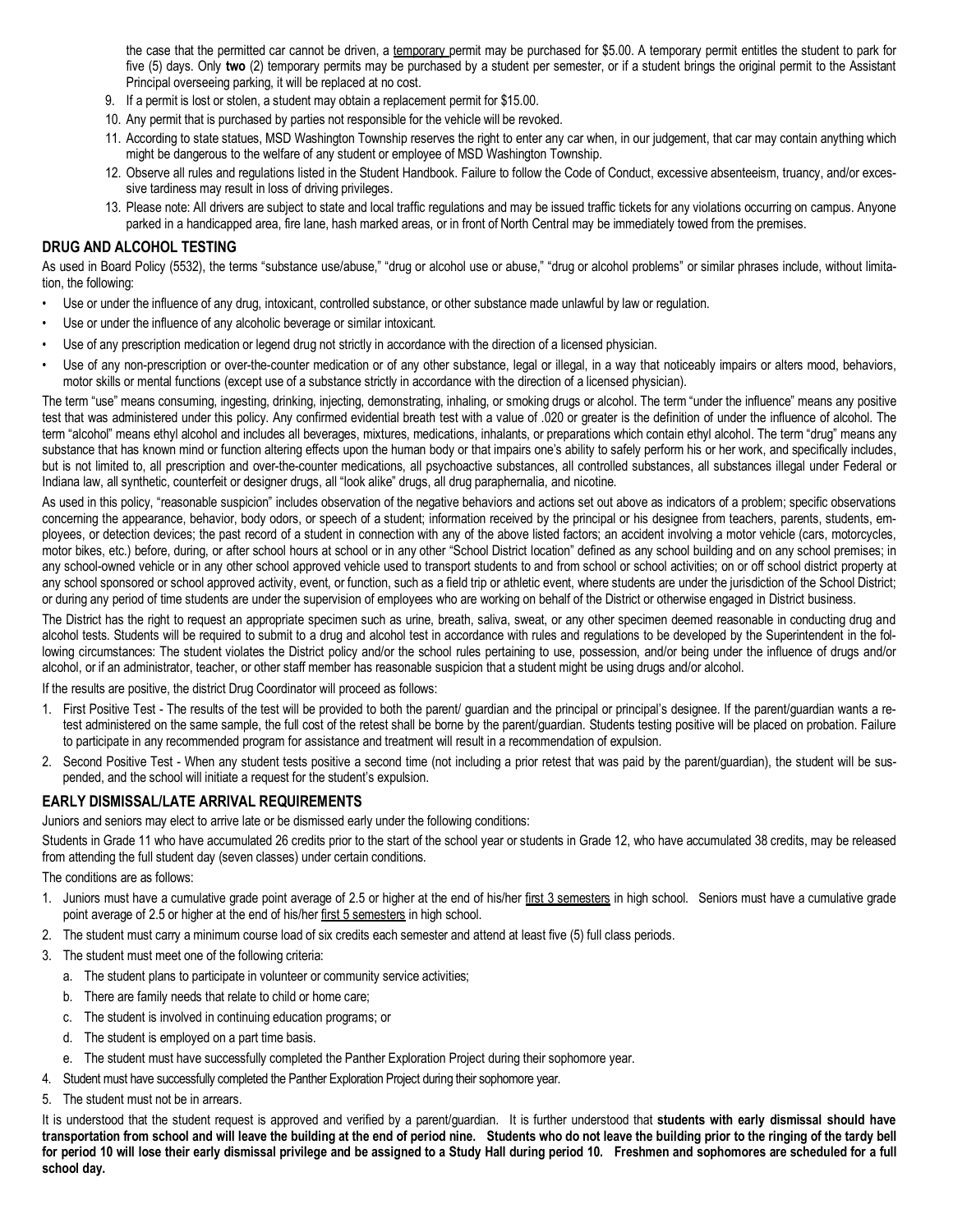**It is also understood that students with late arrival need to be on campus in time to park and be in class at the start of period 2. Students who are tardy to period 2 will lose their late arrival privilege and be assigned to a Study Hall period 1.** 

## **ELEARNING DAYS**

eLearning days, also known as At Home Learning days, may be used in the event of inclement weather or other special circumstances so that learning can continue without the need to be at school. These days will involve the student completing school work at home and could include the student using their school-issued device. While many of these activities may require a network connection, ample time will be given to students for completing their assignments if they do not have access to a network connection.

#### **ELECTRONIC DEVICES**

Electronic devices are allowed during non-instructional times (before school, passing periods, lunch, and after school). Electronic devices with headsets are permitted provided that the volume is not audible. These devices will be confiscated at the discretion of the teacher and given to an administrator if used at inappropriate times. If confiscated, they may be retrieved by a parent/guardian in the Dean's Office. The school assumes no responsibility for any of the above referenced items. Students who violate this school expectation may receive disciplinary action.

#### **ELEVATORS**

The elevators are not for general student use. If it is necessary for students to use an elevator, either on a temporary or permanent basis, they will obtain permission from an assistant principal or the health center personnel.

#### **ELIGIBILITY**

In addition to the eligibility requirements established by IHSAA (applicable to athletes), to be granted initial eligibility for any athletic or extra-curricular activity, all students must have a 2.0 overall grade point average and have a passing grade in five classes on the first official day of IHSAA and/or Club Sport sanctioned practice, or extra-curricular activity. Qualifying grading periods are the first nine weeks, end of first semester, third nine weeks, end of second semester. **Mid-term grades are not criteria for eligibility**. If a student passes five classes but their GPA falls below a 2.0 during the next grading period, the following criteria must be met in order for the student to remain eligible:

- 1. The student must report to the Learning Center for assistance twice per week from 3:45-4:45 p.m. for a help session. At the session, the student must sign in and remain in the Learning Center until the faculty member releases the student to practice.
- 2. On a weekly basis, the student must provide to the Head Coach or Faculty Sponsor a grade check from each teacher on his/her class schedule.
- 3. If a student is having academic issues in a certain class, the student must seek help at help sessions which are before school on Tuesday and after school on Thursday.

If any of the above criteria is not met, the student will be deemed academically ineligible until they have earned a 2.0 (and met IHSAA credit requirements for athletes).

#### **END OF THE DAY**

At the end of the school day, all students are to leave the building and grounds by 3:45 p.m. unless under the direct supervision of a staff member, teacher, coach or administrator. The school administration considers loitering in the school building a serious offense. Residency of these students will be carefully checked. Students who leave school grounds are not allowed back onto property unless coming back at the appropriate time for a school sponsored event. Students who leave the campus after school and return will not be permitted to ride the late buses for safety and security reasons.

#### **ENROLLMENT**

Students who live within the boundaries of the school district, or are approved Non-Resident students may enroll. The enrollment process is handled through the Counseling Office.

#### **EXCESSIVE ABSENCE**

Frequent and prolonged absence is in violation of the compulsory school attendance statute. Excessive absence, whether excused or unexcused may result in failure and withdrawal from a course or school.

North Central High School defines excessive absence as twelve (12) absences per semester **excused** and/or unexcused from school or from an individual class. However, when a student reaches nine (9) absences, a parent/guardian-student-administrator conference will be held to discuss the student's absences.

If no valid extenuating circumstances are found, the student's grade for the course in question may convert to a "WF" (withdrawal from the course with failure). If the absences are all day absences from school, due process, expulsion from school may be initiated.

#### **FERPA**

The District forwards education records to other agencies or institutions that have requested the records and in which the student seeks or intends to enroll or is already enrolled so long as the disclosure is for purposes related to the student's enrollment or transfer. The District will include information regarding students' suspensions and expulsions to these agencies and institutions.

School officials, as defined by FERPA may access students' Personally Identifiable Information (PII) without student or parent consent. For this purpose, school officials includes but is not limited to a teacher, school administrator, district administrator, board member, Registrar, counselor, admissions officer, attorney, human resources personnel, information systems specialist, support staff, clerical staff, School Resource Officer, or School Police Officer. In some instances, contractors, consultants, volunteers, or other third parties to whom the District has outsourced certain functions to perform a function for which the District would otherwise use employees, and of whom are under the direct control of the District with respect to student records, may access students' PII.

#### **FIELD TRIPS**

Educational field trips may be planned by classes or school organizations. A student going on such a trip is to complete a Field Trip Permit, signed by his/her parent/guardian, and return it to the classroom teacher or sponsor prior to the trip. Students are to inform teachers prior to missing a class for a field trip and are responsible for any school work to be made up. Students who do not have a 2.0 GPA and passing five (5) classes will not be allowed to participate in field trips. This includes Performing Arts and JROTC related field trips.

#### *Overnight School Trips Guidelines*

You represent your school, your community, your family, and yourself. The following guidelines, procedures and processes will be in effect at all times. You are expected to conduct yourself in an exemplary manner. The following list is not all inclusive.

- All school rules and school board policies are in force during the entire duration of the trip.
- Student's luggage is subject to search by school personnel or school appointed chaperones at any time before, during or after the trip.
- Student's room is subject to search by school personnel or school appointed chaperones at any time before, during or after the trip.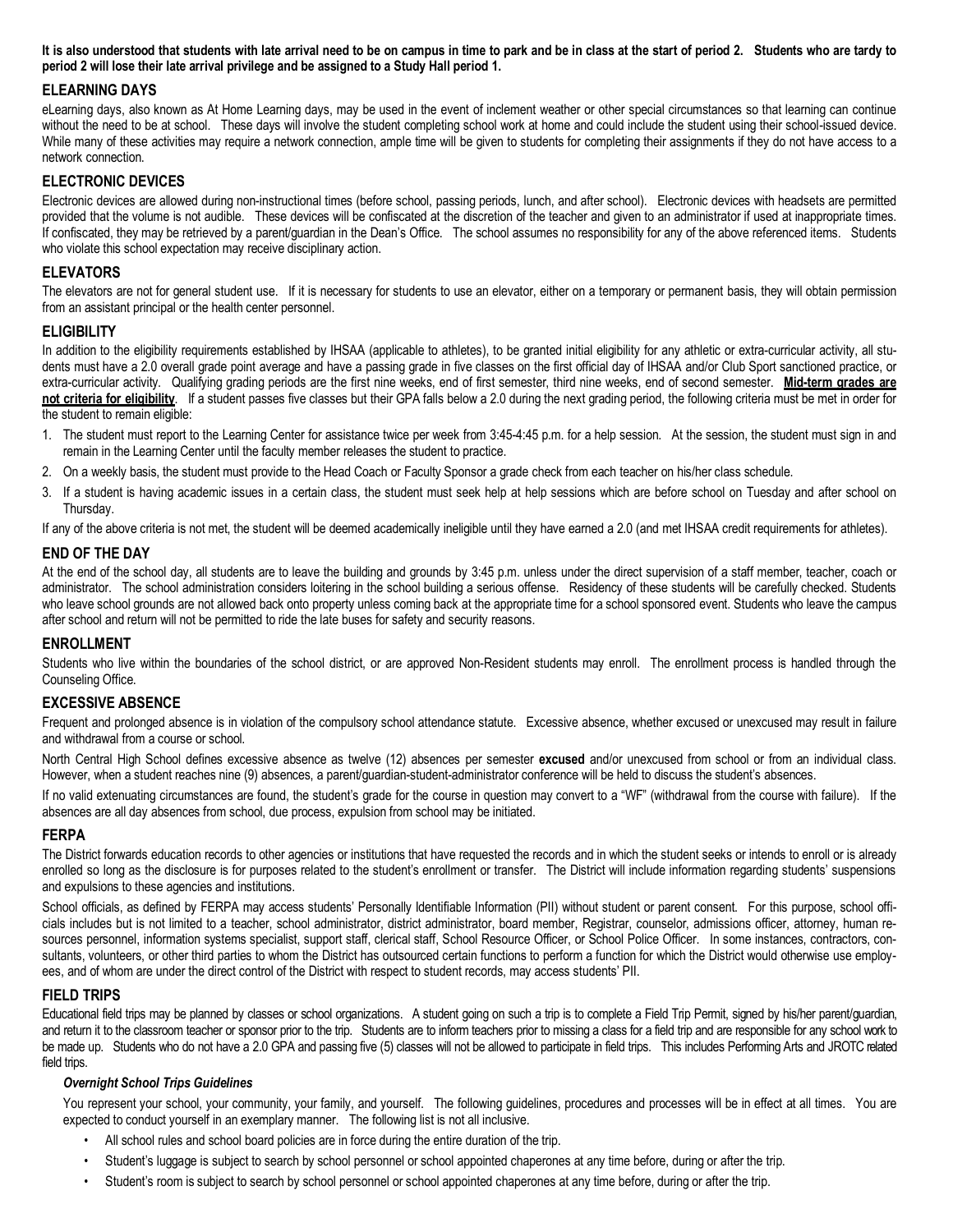- Students are expected to report any violation of rules, policies or state/federal law to school personnel or a chaperone.
- Students are expected to obey all state and federal laws.

Violation of any of the above expectations will result in disciplinary action by the school. Such action could include (but not limited to) suspension, expulsion, community service, withdrawal from class with a W/F, loss of leadership roles, and/or loss of all extra/co-curricular privileges.

#### **FORGERY**

Students who use or attempt to use any school document without permission from a staff member will be subject to suspension or expulsion. All passes used by students must be signed by a valid staff member. Any student caught signing school passes will be subject to an appropriate disciplinary response.

#### **GRADE/APPRAISAL REPORTS**

**Appraisal Reports** will be distributed to students at the end of the fourth and thirteenth weeks of each semester. **These are not official grade reports. Appraisals are indicators** of student progress at that point in time.

Grade Reports are available to the students through Skyward as soon as possible at the conclusion of each grading period. Grade reports are mailed to parents/guardians as soon as possible at the end of the second semester.

Grades are assigned according to the following schedule.

- A Excellent F Failure
- B Good I Incomplete
- C Average WF Withdrawn with Failure
- D Poor

Grades of incomplete must be removed within a time agreed upon by the teacher and approved by the principal. No incomplete can stand as a final grade. Any incomplete not removed automatically becomes an "F" grade. An "I" grade is calculated as an "F" in terms of participation eligibility.

#### **GRADE DESCRIPTORS**

#### **A Range**

Student has consistently demonstrated an exceptionally high degree of scholarship and level of achievement. The student has attained a comprehensive knowledge of the content, concepts and skills, which comprise the course. The student has consistently extended knowledge, concepts and skills to new situations. Attendance and participation are superior.

#### **B Range**

Student performance is consistently at a high level of achievement. The student demonstrates a thorough command of the course content and most concepts and skills, which comprise the course. A high level of performance is displayed with frequent extension of knowledge to new situations. Attendance and participation are superior.

#### **C Range**

Student performance is considered satisfactory. The student has attained a basic comprehension of the content of the course, demonstrated an understanding of basic concepts, developed and used appropriate skills, and extended knowledge to new situations. Performance level is considered adequate for further learning in the subject area. Attendance and participation are satisfactory.

#### **D Range**

Student performance and comprehension are below standard on most aspects of the course. In those areas where some understanding of course content has been demonstrated it is at an elementary level. Few if any of the course concepts and skills have been attained. Foundations for continued learning in the subject area are weak. There is minimal if any extension of knowledge to new situations. Attendance and participation may be below acceptable levels.

#### **F Range**

Student performance and knowledge attainment are wholly unacceptable and below standard. The student has demonstrated little or no comprehension of the content or concepts comprising the course. Foundations for continued learning in the subject area are weak or absent. Student has demonstrated no extension of knowledge to new situations. Attendance and participation may be below acceptable levels.

#### **GRADING AND EVALUATION**

It is the responsibility of each teacher to establish a fair and just system for evaluating students' work. Teachers will explain to each class what procedures will be used in determining performance standards and evaluating specific levels of achievement.

Teachers expect to be held accountable for issuing grades and making professional judgments as to the quality of students' work and performance.

Questions about grading procedures and standards should be referred to the teacher.

#### **CORE 40 GRADUATION REQUIREMENTS**

A student must be enrolled in a recognized high school for a minimum of seven semesters, exclusive of summer school. Each student must enroll in a **minimum** of five courses each semester. A student may earn a maximum of seven credits during one semester. The student must pass the state's graduation exam and have 46 credits as described below:

| Mathematics (Including Geometry)  6 credits* |  |
|----------------------------------------------|--|
| United States History 2 credits              |  |
| Government and Economics 2 credits           |  |
| World History/World Geography  2 credits     |  |
| Science (Including Biology)  6 credits       |  |
| Speech (Class of 2023 and 2024) 1 credit     |  |
| Physical Education 2 credits                 |  |
|                                              |  |
|                                              |  |
|                                              |  |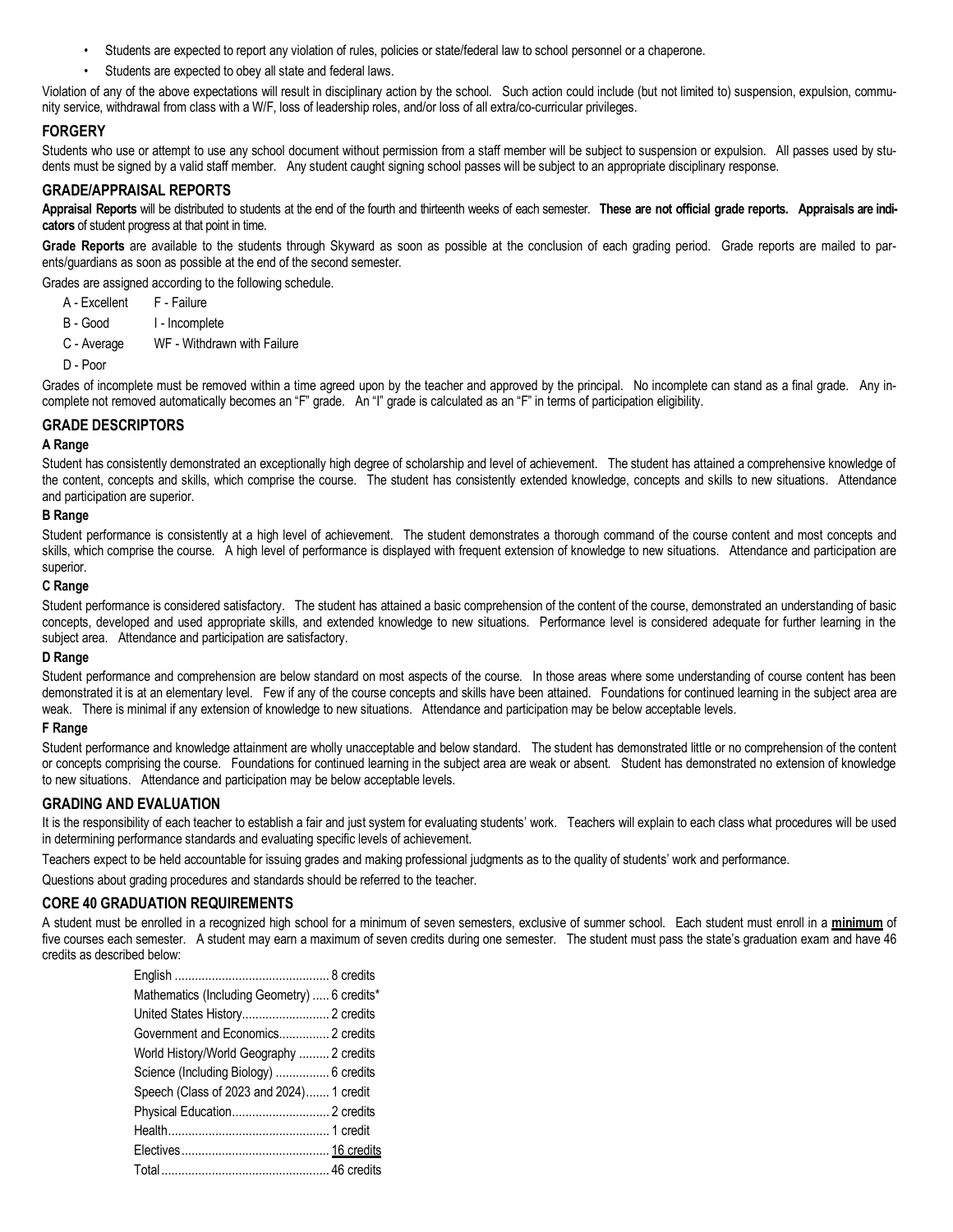\*Students are required to take a math or quantitative reasoning course each year of high school.

#### **REPEATING A COURSE**

Students who have earned a grade of D+, D or D- may repeat a course to better master the content or to meet minimum grade requirements to qualify for an Indiana Academic Honors Diploma, an Indiana Technical Honors Diploma or a North Central Academic Honors Diploma. The course may be repeated in the following methods: in the classroom, online via Indiana Online or Indiana University High School, or after school via Edmentum. The following rules apply:

- 1. The student must submit a permission/request form signed by parent/guardian indicating a desire to repeat the course to the student's counselor and be approved.
- 2. Both grades will appear on the transcript and will be factored into the Grade Point Average.
- 3. The student must repeat the course within one calendar year of earning the D+, D or D-.
- 4. Students may not repeat the same course more than once.
- 5. The request to repeat a course in the classroom may be denied if placement causes the class size to be excessive (determined by Principal or designee).

#### **CREDIT FOR HIGH SCHOOL COURSES/ON-LINE COURSES**

Students who have a cumulative grade point average of 2.0 or above may earn up to ten (10) high school credits toward graduation from North Central High School by completing courses which have been approved for high school credit by accredited institutions. Courses listed as one-half (1/2) unit are equal to one (1) North Central High School credit. See your counselor for permission letter prior to enrolling in any course.

#### **ADULT EDUCATION, ONLINE CREDIT OPTIONS FOR HIGH SCHOOL COURSES**

Students may earn a maximum of ten (10) credits by completing courses at other accredited institutions, under the following circumstances:

- 1. Prior approval is gained by submitting a "Request Form" available from your counselor.
- 2. The course is not available at North Central or the student has a full schedule of required classes.
- 3. The student has previously taken and failed the course or cannot graduate on time without taking the course.

#### **COLLEGE COURSES FOR HIGH SCHOOL CREDIT**

Students who have a cumulative grade point average of 3.0 or above and have been endorsed by the Principal of North Central High School may earn up to four (4) credits toward the forty-six (46) credit requirement for a North Central High School diploma by taking college courses which have been approved for high school credit and are not offered at North Central High School. See your counselor for permission letter prior to enrolling in any course.

#### **TRANSFER CREDITS**

North Central High School personnel will evaluate, assess and determine whether or not to accept credits from other institutions. An official transcript from the student's former school is required. Documentation of course content may also be required.

#### **HOME-SCHOOLING GUIDELINES**

Students who are home-schooled may choose to take classes at North Central High School to supplement their education. Home-schooled students do **NOT** receive a diploma from North Central High School and are classified by grade level according to credits earned at North Central. Parents need to call for an enrollment appointment to meet with a counselor to select classes.

The Board of Education does not permit a resident student who is being educated at a non-accredited or home school to participate in any of the Corporation's co-curricular or extra-curricular activities.

Students who participate in the curricular program of the corporation will be counted as enrolled students in the ADM to the extent allowed by Indiana Law and must participate in the required state and local standardized testing programs as determined by the Indiana Department of Education.

Students who request transfer of credit from home-schooling to North Central must submit course syllabi and evidence of completed coursework to individual department chairs. Students seeking transfer of credit will take semester criterion-referenced tests and submit portfolios for assessment.

#### **ID CARDS**

Each student will be issued a student ID card, which is to be worn by the student at all times. It is to be shown upon request of any staff member and needs to be presented to gain admission to many school functions as well as Health Center, Information Center, and/or Learning Center. Failure of a student to properly identify themselves to any staff member when requested to do so may result in suspension or expulsion recommendation from school. If a student loses the student ID card, it must be replaced immediately. The student must report to the Counseling Office for a replacement identification card. Student pictures will be taken before school and during the lunch periods. There will be a charge of \$5.00 for each replacement.

#### **INSUBORDINATION**

A student must comply with reasonable directions or commands of teachers, student teachers, substitute teachers, teacher aides, principals, school bus drivers or other authorized school personnel when:

- On the school grounds at any time
- Off the school grounds at a school activity, function, or event
- Under the jurisdiction of school district transportation (on buses)

#### **LATE BUSES**

Every Monday through Thursday **ONLY**, two late buses leave the southwest door (Door #30) of North Central at 5:00 p.m. Students who have after-school activities may ride these buses home. Students must receive a late pass from the adult supervisor of the after-school activity to ride a late bus. In addition, students must provide their school issued ID to ride the late bus. The same type of behavior and conduct that is expected on a student's regular bus is also required on the late bus. Students must remain on school grounds and supervised in order to be eligible for transportation.

#### **LEAVING THE BUILDING DURING CLASS PERIODS**

Students may leave the building while their classes are in session only with the permission of an administrator, the health center nurse, or with a pass from the attendance office personnel.

#### **MILITARY RECRUITMENT**

A provision in the No Child Left Behind Act (NCLB) requires schools to provide the military with student names and contact information. If you, as a parent or guardian, do not want your child's name released, please submit your request in writing to the Registrar.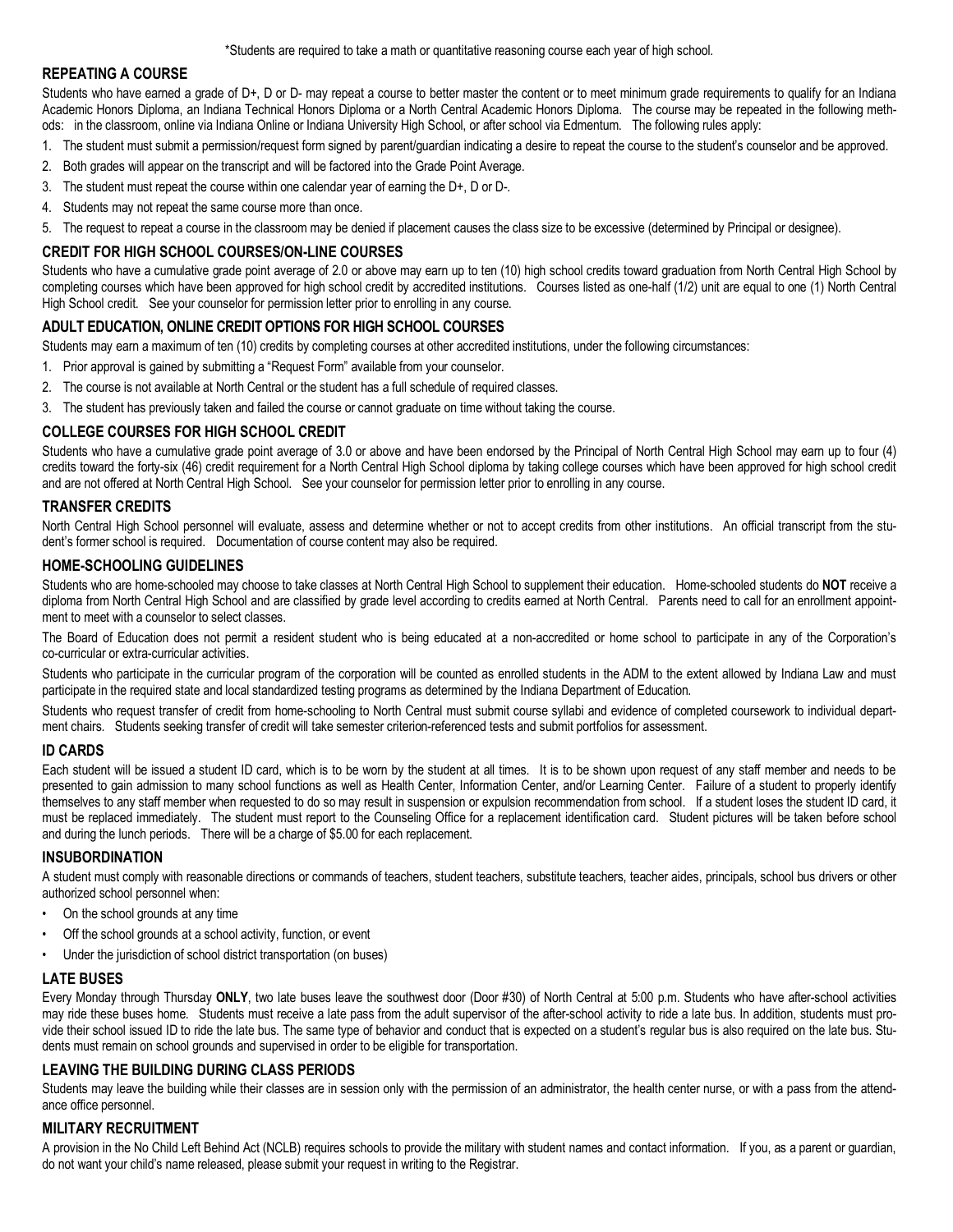## **OFF SITE COURSES**

Courses taken through On-line or University programs must be pre-approved by North Central personnel before credit is given. The approval process starts with the student's counselor. A permission letter is needed before a student enrolls in any course outside of North Central for which a student wishes to earn credit. North Central department chairs determine coursework eligibility for credit.

#### **PASSES**

There are four types of school passes. Blue passes are used only by administrative personnel and may excuse students from any class at any time if the word "now" is written on the pass. Otherwise, the student should be excused at a convenient time in order to miss as little class work as possible.

White passes are used only by Student Services personnel and green passes are used only by attendance office personnel.

Pink passes may be used by any teacher and may excuse students from study halls or from the class of the teacher issuing the pass. It is not used to excuse students from regularly assigned classes of other teachers.

Please see the Library section for more information.

#### **POSTERS**

Posters and other signs publicizing school events are to be placed within the student center, hallways and the cafeteria. Before posting, all posters must be approved by the principal or the principal's designee. Posters may not be displayed on display cases for any reason.

#### **PREARRANGED ABSENCES**

If a student needs to be out of town for a wedding, religious conference, family vacation, or absent for any reason which does not constitute an excused absence, a Prearranged Absence Form (pink) is required. The form may be picked up from attendance personnel prior to the dates absent. There will be no provision for prearranged absences during the final week of any grading period or for any class during summer school. There are also no prearranged absences during the week of, prior to, or following a school vacation period.

The form requires the signature of a parent/guardian, an assistant principal, and any teacher whose class will be missed. Homework assignments may be given prior to the absence, or upon the student's return, at the individual teacher's discretion. The homework/assignment section of the form will be returned to the student upon receipt of the signed form. Make-up work for full credit is granted in the prearranged category. A student must have the prearranged absence form completed **three (3)** days prior to the absence in order for make-up work to be granted for credit.

It is the decision of the school administrator to determine if a prearranged absence will be granted. This is a privilege. It is not a right. Students who have poor grades (do not meet standard of participation) or poor attendance may be refused a prearranged absence. Long term prearranged absences are generally not approved.

#### **PRIVATE TRANSPORTATION**

Students riding to school by private transportation are to be dropped off on the north side of the building. Students being picked up from school at.3:30 p.m. should be picked up from the north side of the building at Door 2. Students who do not comply have to wait outside of North Central for their ride home.

#### **PUBLICITY**

Posters publicizing non-school events may be posted in the display case at the west end of the upper Student Center. Posters should be taken to the Assistant Principal in charge of Student Activities for approval.

#### **RANK IN CLASS**

Rank in class at North Central is determined by dividing the total number of grade points earned by the total number of credits attempted. North Central's system of weighting classes is figured into the determination of class rank at the end of each semester. Students should check the section under Weighted Courses for further information about how this system works.

Points are assigned to grades as follows: (Half credit courses receive half the points, i.e., A=2.0 points.)

|  | $A = 4.0000$     |  | $C = 2.0000$  |
|--|------------------|--|---------------|
|  | $A - = 3.6667$   |  | $C = 1.6667$  |
|  | $B+ = 3.3333$    |  | $D+ = 1.3333$ |
|  | $B = 3.0000$     |  | $D = 1.0000$  |
|  | $B - = 2.6667$   |  | $D = 0.6667$  |
|  | $C_{+}$ = 2.3333 |  | $F = 0.0000$  |
|  |                  |  |               |

#### **ROOM NUMBERS**

All rooms with numbers below 300 are located on the first floor; those with numbers above 500 are on the second floor. All numbers are prefaced by the letter of the hall in which the rooms are located. For example, room N704 is located on the second floor in N hall. In the Career Center, all rooms are numbered in the 300 and 400 series. These rooms are also prefaced by the letter of the hall. A map of the school floor plan is included in this handbook.

#### **SCHEDULE OF PERIODS**

There are seven class periods in the school day. Students are to leave the building immediately following the completion of their school day, unless they are here for official school business: **Waiting for a ride is not considered official business.**

Lunch is served during periods four, five, six, seven and eight. Students might attend class one of these periods, eat lunch, and then return to the second half of class. Note that periods 4, 5, 6, 7 and 8 are of shorter duration.

| Period | Time           | Period | Time            |  |  |
|--------|----------------|--------|-----------------|--|--|
|        | $8:30 - 9:18$  | o      | $12:18 - 12:42$ |  |  |
|        | $9:24 - 10:12$ |        | $12:48 - 1:12$  |  |  |

## **REGULAR SCHEDULE**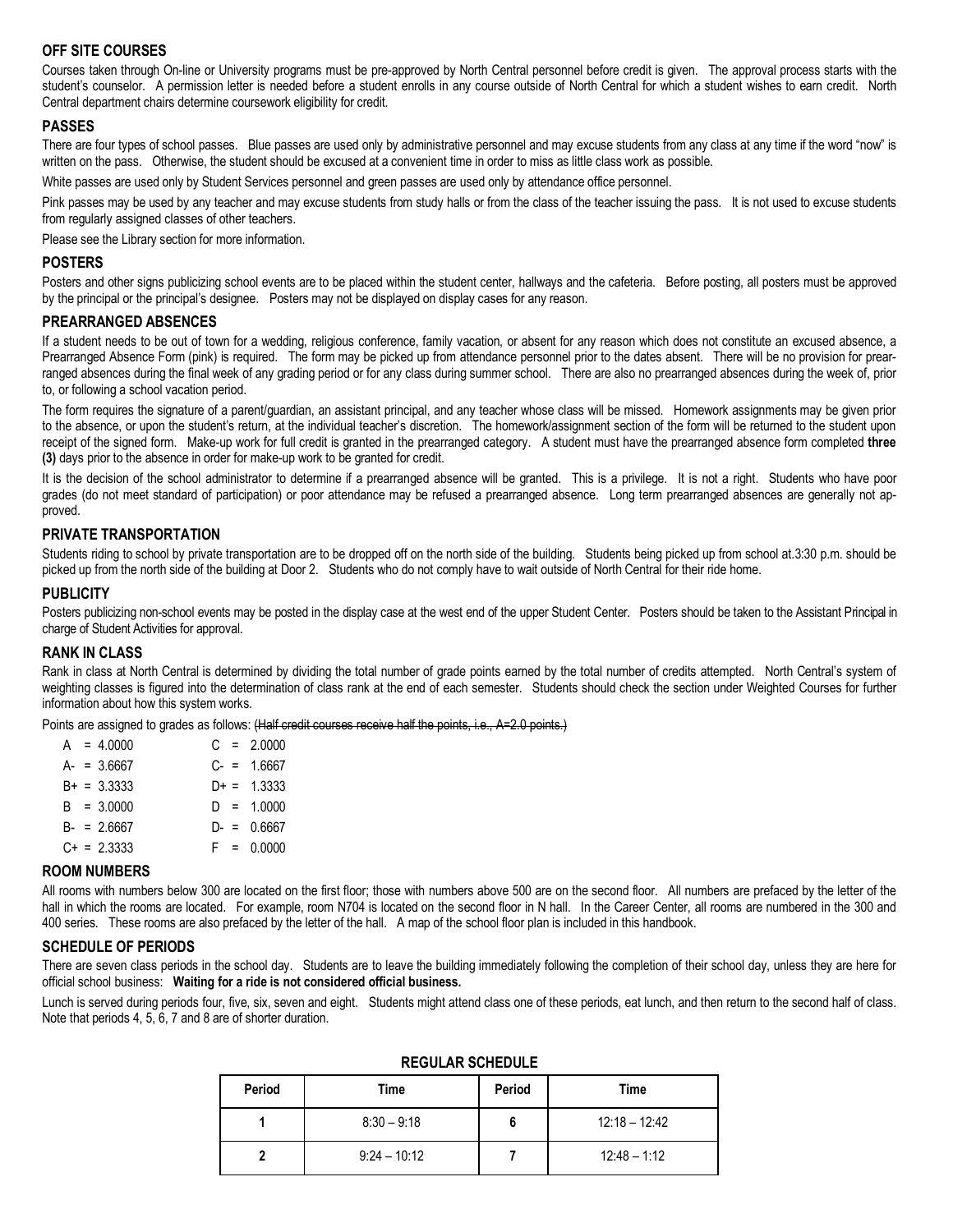| u | $10:18 - 11:12$ |    | $1:18 - 1:42$ |
|---|-----------------|----|---------------|
|   | $11:18 - 11:42$ |    | $1:48 - 2:36$ |
|   | $11:48 - 12:12$ | 10 | $2:42 - 3:30$ |

#### **HOMEROOM SCHEDULE**

| Period        | <b>Time</b>     | Period | <b>Time</b>     |
|---------------|-----------------|--------|-----------------|
|               | $8:30 - 9:12$   | 6      | $12:30 - 12:54$ |
| $\mathfrak z$ | $9:18 - 10:00$  |        | $1:00 - 1:24$   |
| 3             | $10:06 - 10:48$ | 8      | $1:30 - 1:54$   |
| Homeroom      | $10:54 - 11:24$ | 9      | $2:00 - 2:42$   |
| 4             | $11:30 - 11:54$ | 10     | $2:48 - 3:30$   |
| 5             | $12:00 - 12:24$ |        |                 |

#### **TWO-HOUR DELAY SCHEDULE**

| Period       | Time            | Period | Time          |
|--------------|-----------------|--------|---------------|
|              | $10:30 - 10:54$ | 6      | $1:06 - 1:30$ |
| $\mathbf{2}$ | $11:00 - 11:24$ |        | $1:36 - 2:00$ |
| 3            | $11:30 - 12:00$ | 8      | $2:06 - 2:30$ |
| 4            | $12:06 - 12:30$ | 9      | $2:36 - 3:00$ |
| 5            | $12:36 - 1:00$  | 10     | $3:06 - 3:30$ |

#### **E-LEARNING DAY SCHEDULE**

| Period        | Time            | Period        | Time           |
|---------------|-----------------|---------------|----------------|
|               | $10:00 - 10:38$ | Lunch         | $12:52 - 1:21$ |
|               | $10:43 - 11:21$ | 6/7, 6/8, 7/8 | $1:26 - 2:04$  |
| 3             | $11:26 - 12:04$ | 9             | $2:09 - 2:47$  |
| 4/5, 4/6, 5/6 | $12:09 - 12:47$ | 10            | $2:52 - 3:30$  |

#### **SCHOOL-ISSUED DEVICES**

For the purpose of improving 21<sup>st</sup> Century Skills in and out of the classroom, students may be assigned a school-issued technology device. The grade level of the student will determine the type of device as well as whether it stays primarily at school or remains with the student.

These devices may be sent home with students in special circumstances such as an eLearning day. Whether the device is being used at home or in the classroom, the device remains the property of M.S.D. Washington Township at all times. Therefore, there is no assumption of privacy. M.S.D. Washington Township reserves the right to inspect student devices at any time during the school year.

Technology, on or off-campus, must be used in accordance with the mission and philosophy of M.S.D. Washington Township as well as the Acceptable Use Policy for Technology as stated in the Student Handbook. Teachers may set additional requirements for use in their respective classes. Misuse of the device may result in disciplinary action.

## **STUDENT: DAMAGE OR LOSS OF EQUIPMENT**

## *Responsibility for Damage*

The student is responsible for maintaining a 100% working computer at all times. The Student shall use reasonable care to ensure that the computer is not damaged.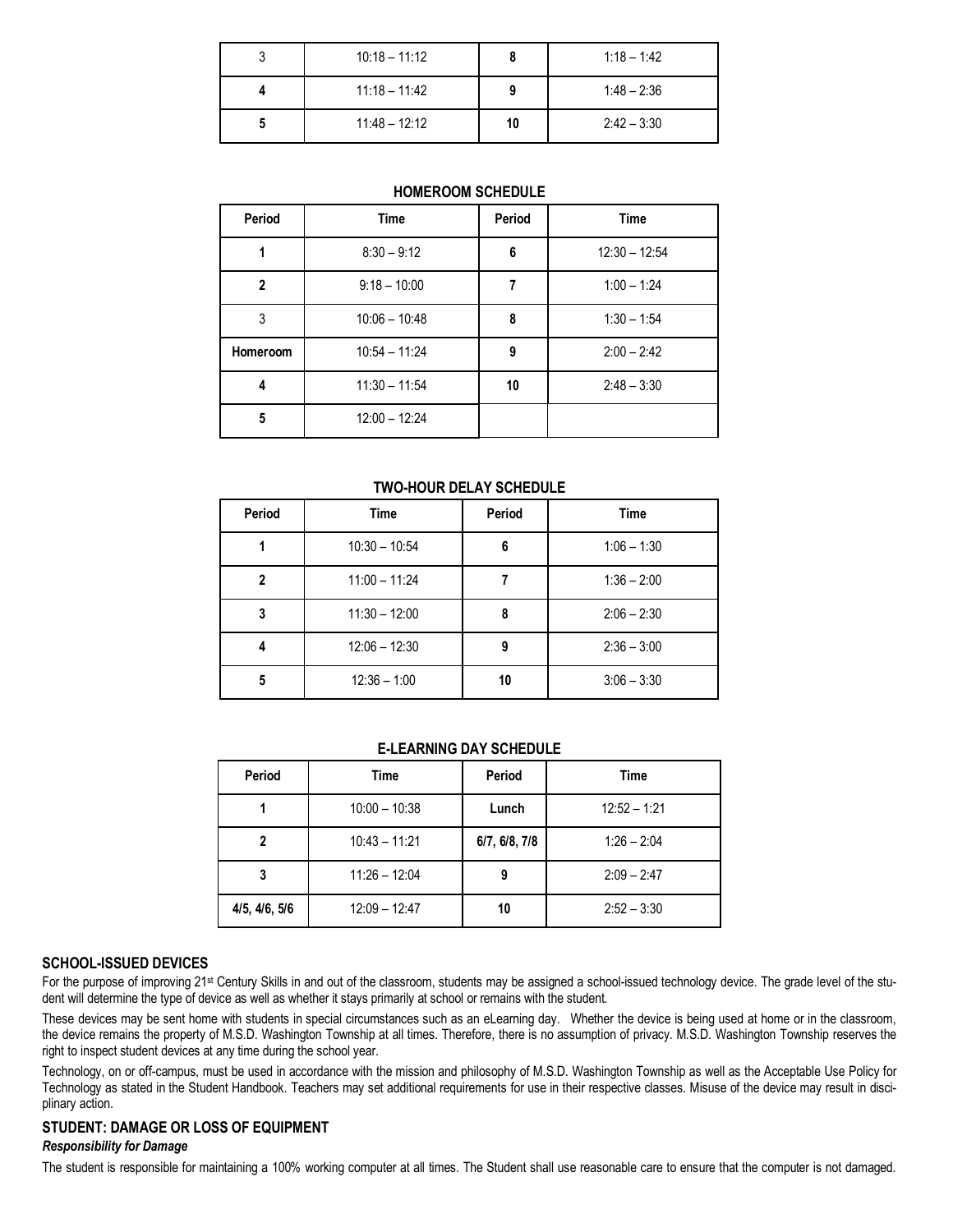The student and parent will be billed a fee according to the following schedule:

|                                | Cost of Repair / Replacement |  |  |
|--------------------------------|------------------------------|--|--|
| Damaged Screen                 | \$40.00                      |  |  |
| Damaged Keyboard               | \$40.00                      |  |  |
| Damaged Trackpad               | \$20.00                      |  |  |
| Lost / Damaged Battery Charger | \$35.00                      |  |  |
| Damaged Hinges                 | \$15.00                      |  |  |
| Irreparable Damage             | Replacement Cost of Device   |  |  |

Washington Township reserves the right to charge the student and parent the full cost for repair or replacement when damage occurs due to gross negligence as determined by administration.

Examples of gross negligence include, but are not limited to:

- Leaving equipment unattended and unsecured. This includes damage or loss resulting from an unattended and unsecured laptop while at school.
- Lending equipment to others other than one's parents/guardians
- Using equipment in an unsafe environment.
- Using the equipment in an unsafe manner.
- Malicious damage to another student's device, full repair or replacement cost. (including chargers)

#### *Responsibility for Loss*

In the event the Computer is lost or stolen, the student and parent may be billed the full cost of replacement.

*Action Required in the Event of Damage or Loss:* Report the problem immediately (within 24 hours) to the Technology help desk in the school's library or a school administrator. If the computer is stolen or vandalized while not at school or at a school sponsored event, the parent shall file a police report.

#### **SELLING IN THE BUILDING**

All selling of any kind is strictly prohibited unless it is a school fundraiser approved by the principal or designee. There is no selling of edibles in classrooms. Products approved are to be sold in the North Central High School Student Center. If a student is found selling in the building, the items will be confiscated for a parent or guardian to retrieve from the office, and disciplinary action is possible, suspension or expulsion depending on the severity. All questions related to fund-raising (selling) are to be referred to the principal.

#### **STANDARDS FOR PARTICIPATION IN SCHOOL ACTIVITIES**

Students who represent North Central High School should demonstrate behavior that reflects positively on themselves and their school. Therefore, the following standards of academic achievement, behavior and attendance have been established.

#### A. **Academic Achievement**

Detailed eligibility found in the Student Handbook.

#### B. **Good Citizenship**

1. *Standards of Participation* -- Any student in arrears may not be allowed to participate in student activities. All participating students are expected to display good manners and responsible behavior. Inappropriate appearance, speech and actions bring discredit to the student, the group and the school. These standards are minimum expectations for participation in all school activities and grounds to remove the student from extra-curricular activities for all or part of the school year. Athletic teams, which operate under IHSAA standards covered in the North Central Athletic Handbook, may be more specific in nature. Since these are minimum standards for all students, individual groups/organizations may establish additional, more stringent standards. Listed below is a **sample** (not a complete list) of the many activities to which these standards apply:

| Academic Teams                 | <b>JROTC Staff and Teams</b>  | <b>Athletics Clubs</b>    |
|--------------------------------|-------------------------------|---------------------------|
| Student & Class Councils       | Nominees for Kings and Queens | <b>Student Assistants</b> |
| Student Leadership Camp        | Drama Groups                  | Junior Spectacular        |
| Hoosier Boys' and Girls' State | Speech Teams                  |                           |

- 2. *Violations and Consequences*--If the adult(s) in charge of any school activity determines that the above minimums are not being met, the students may be prohibited from participating. Though this applies to all school activities, it is especially critical for students in leadership roles and candidates for all school or class offices.
	- a. Students in leadership participant roles:
		- 1. Any elected or appointed student leader or participant of a North Central organization shall lose the leadership or participant position if found possessing, using, selling, or transmitting any drugs, alcohol, and/or other illegal substances.
		- 2. Smoking and/or possessing tobacco products on school premises shall also result in the loss of the leadership role.
		- 3. Violation of any school rules, which results in an out-of-school suspension, shall result in the loss of the leadership role. One tardy to class, which re-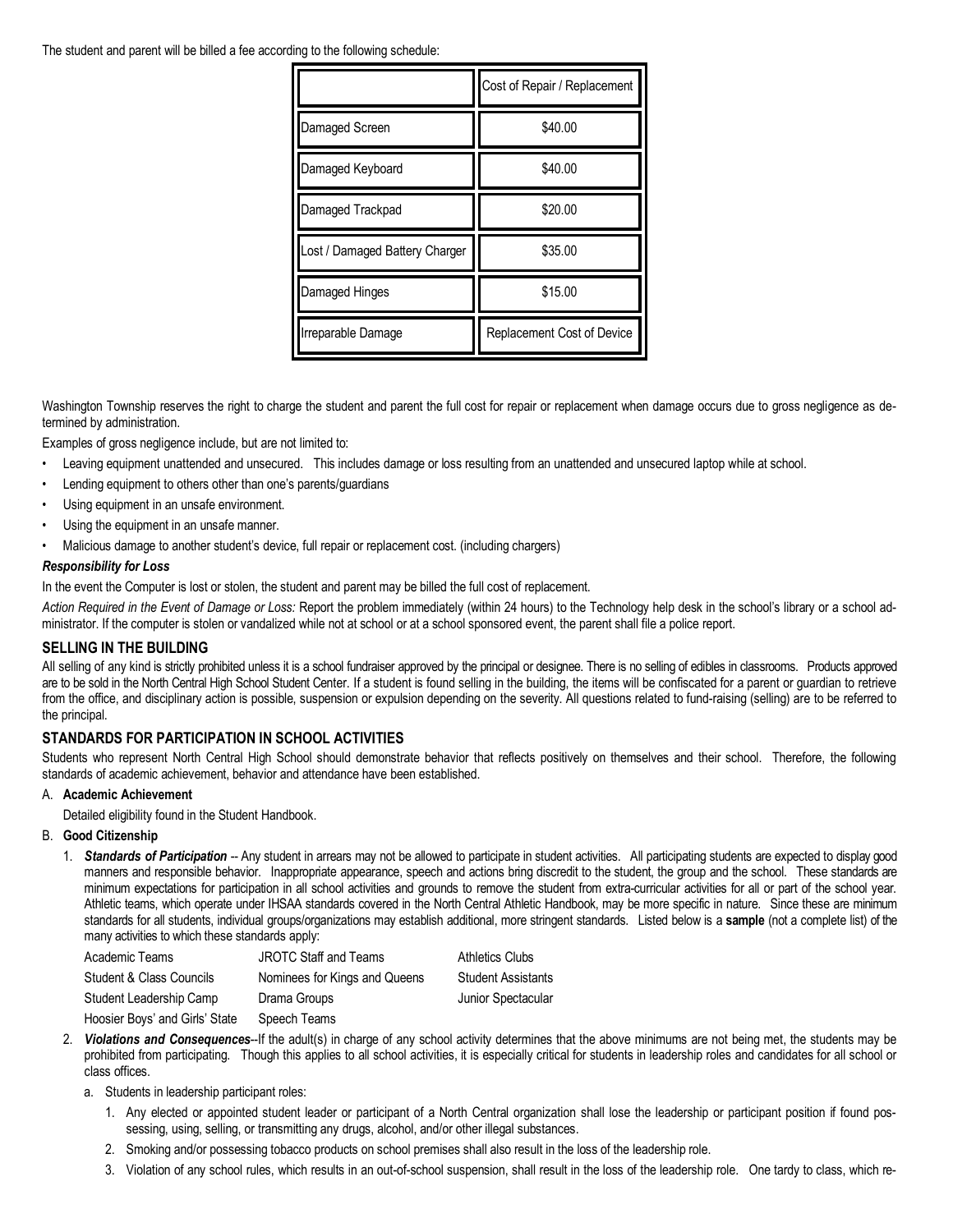sults in a suspension, does not apply here. Subsequent tardies/suspensions will apply here.

- 4. Ineligibility for leadership roles remains in effect for one calendar year from date of occurrence of the violations.
- b. Candidates for all-school or class offices:
	- 1. The above standards also pertain to such candidates.
	- 2. Ineligibility for leadership roles remains in effect for one calendar year from date of occurrence of the violation.
- c. Students on school probation: Such students may not represent the school in public presentations, conferences, competitions, or similar events.

#### C. **Attendance**

- 1. Students must attend school all day a minimum of 4 classes on the day they wish to participate in a school sponsored event. Friday's attendance will be used to determine weekend participation.
- 2. Referral to the Excessive Absence Review (E.A.R.) Committee will result in suspension from participating in the following school activities:
	- 1. Public Performance;
	- 2. Team Competition; and
	- 3. Office Incumbency
- 3. Students will remain suspended until a final determination is made by the E.A.R. Committee.

#### **SUMMER SCHOOL**

Students may earn up to Sixteen (16) credits during Summer School in their four years. A student in one summer may earn a maximum of four (4) credits.

North Central's Summer School is two sessions for fourteen (14) days each. Each class meets a minimum of five hours daily. A student is allowed only one absence. A student may be withdrawn from summer school for any of the following reasons:

- 1. The student is failing a course after the first four days of class with no chance of passing the course.
- 2. The student is disrespectful to an adult, a class or him/herself.
- 3. The student misses two days, when class time is missed due to tardies, or for being sent to the office for disciplinary reasons.
- 4. Students are not permitted to miss the final day of summer school.

#### **SUSPENSION OR EXPULSION**

Students under suspension or waiting for a decision on an expulsion recommendation are expected to keep up with all assignments. Check the teachers' website, Canvas or the Homework Hotline. This applies to all classes except those with a laboratory or career program. Students may continue with assignments until the recommendation for expulsion has been finalized. Those serving a suspension or recommendation for expulsion may submit make-up work for full credit at one make-up day per each day of school missed. If the student is expelled, then the direction of the school will be reflective of the hearing examiner's findings/actions taken.

#### **Definitions**

*"Suspension"* means any disciplinary action that does not constitute an expulsion under Indiana Code (IC) 20-33-8-7 whereby a student is separated from school attendance for a period of not more than ten (10) school days. The term does not include situations in which a student is:

- 1. Disciplined under IC 20-33-8-25, including short term removal by a teacher or assignment by the principal;
- 2. Removed from school in accordance with IC 20-34-3-9 for illness; or
- 3. Removed from school for failure to comply with the immunization requirements of IC 20-34-4-5

*"Expulsion"* means disciplinary action or other action whereby a student is:

- 1. Separated from school attendance for a period of more than ten (10) school days;
- 2. Separated from school attendance for the balance of the current semester or current year unless a student is permitted to complete required examinations in order to receive credit for courses taken in the current semester or current year; or
- 3. Is separated from school attendance for the periods prescribed under section 16, which may include an assignment to attend an alternative school, an alternative educational program, or a homebound educational program.

The term does not include situations when a student is:

- 1. Disciplined under IC 20-33-8-25 including short term removal by a teacher or assignment by the principal;
- 2. Removed from school in accordance with IC 20-34-3-9 for illness; or
- 3. Removed from school for failure to comply with the immunization requirements of IC 20-34-4-5.

#### **GROUNDS FOR SUSPENSION OR EXPULSION**

Grounds for suspension or expulsion include student misconduct or substantial disobedience, IC 20-33-8-14. The following are examples of student misconduct or substantial disobedience. (This list is not intended to be all inclusive.):

- 1. Interference with school purposes or procedures.
- 2. Damage to school property, stealing, or attempting to steal school property.
- 3. Damage to personal property, stealing, or attempting to steal personal property.
- 4. Physical injury to any person.
- 5. Intimidation (threatening anyone) and/or verbal attacks against another person.
- 6. Bullying; defined as overt, unwanted, repeated acts or gestures, including verbal or written communications or images transmitted in any manner (including digitally or electronically); physical acts committed; aggression; or any other behaviors committed by a student or group of students against another student with the intent to harass, ridicule, humiliate, intimidate, or harm the targeted student, creating for the targeted student an objectively hostile school environment.
- 7. Possession of a firearm or facsimile.
- 8. Possession of a deadly weapon or other device or substance designed to inflict bodily harm.
- 9. Possessing, using, transmitting, manufacturing, distributing, dispensing, being under the influence, or selling of drugs, alcohol, tobacco, nicotine products or vaping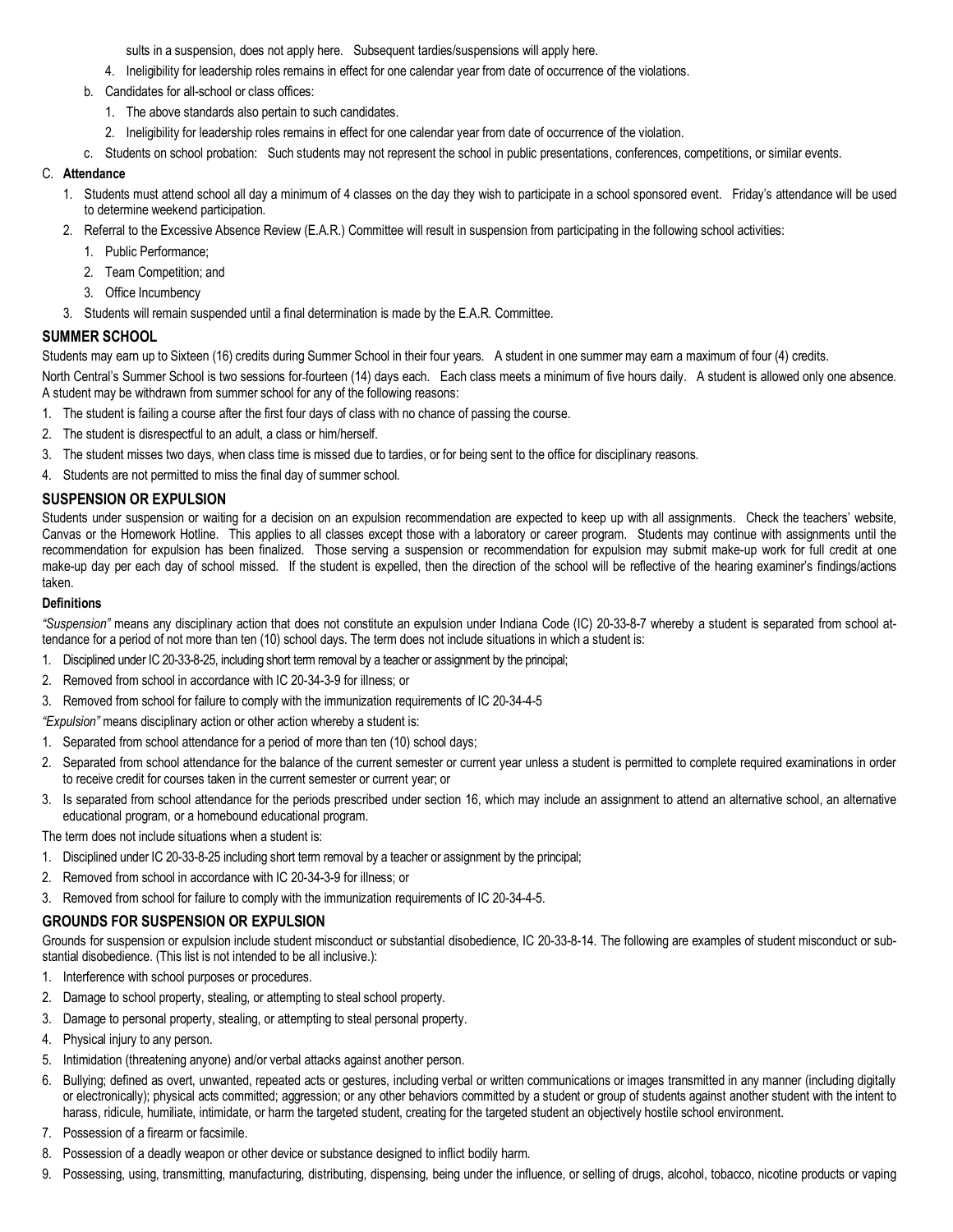#### devices.

- 10. Criminal law violation, including but not limited to theft and forgery.
- 11. Insubordination (willful failure to comply with directions of school personnel).
- 12. Violation of state law, including habitual truancy.
- 13. Violating or repeatedly violating any rules that are reasonably necessary in carrying out school purposes or an educational function and are validly adopted and published by individual schools within the District.
- 14. Lack of legal settlement within the District.
- 15. Videotaping, photography or audio recordings of staff or students with prior administrative authorization.
- 16. Sending, sharing, viewing, or possessing pictures, text messages, emails, or other material of a sexual nature in electronic or any other form, including the contents of a cell phone or other electronic device.
- 17. Academic Dishonesty.

#### **A principal may require that a student who:**

- 1. Is at least sixteen (16) years of age; and
- 2. Wishes to reenroll after an expulsion; attend an alternative educational program evening classes; perform 120 hours of service with a nonprofit organization if the parent or guardian approves.

#### **The grounds for suspension or expulsion apply when any student is:**

- 1. On school grounds immediately before or during school hours, or immediately after school hours, or at any other time when the school is being used by a school group;
- 2. Off school grounds at a school activity, function, or event; or
- 3. Traveling to or from school or a school activity, function, or event.

#### **In addition to the grounds specified, a student may be suspended or expelled for engaging in unlawful activity on or off school grounds if:**

- 1. The unlawful activity may reasonably be considered to be an interference with school purposes or an educational function; or
- 2. The student's removal is necessary to restore order or protect persons on school property; including an unlawful activity during weekends, holidays, other school breaks, and the summer period when a student may not be attending classes or other school functions.

#### **As previously noted, possession of a firearm, destructive device, or deadly weapon serve as grounds for suspension or expulsion as defined under IC 20-33-8-16.**  The Superintendent or administrative designee shall notify the Marion County Prosecutor if a student is expelled under either of the two offenses below.

*"Firearm" and "Destructive Device"* has the meaning set forth in IC 35-47-1-5. A student who is:

- 1. Identified as bringing a firearm or destructive device to school or on school property; or
- 2. In possession of a firearm or destructive device on school property; must be expelled for a period of at least one (1) calendar year, with the return of the student to be at the beginning of the first school semester after the end of the one (1) year period. The Superintendent may, on a case-by-case basis, modify the period of expulsion for a student who is expelled under this section. A student with disabilities who possesses a firearm or destructive device on school property is subject to procedural safeguards under the Individuals With Disabilities Education Act.

*"Deadly Weapon"* has the meaning set forth in IC 35-31.5-2-86. A student who is:

- 1. Identified as bringing a deadly weapon to school or on school property; or
- 2. In possession of a deadly weapon on school property; may be expelled for a period of not more than one (1) calendar year.

#### **TARDINESS**

Students arriving to school after 8:30 a.m. should report to the attendance office. Students late to school due to an excused reason will be sent immediately to class from the attendance office. Tardiness due to a student's bus arriving late is excused. Tardiness due to oversleeping, car trouble, etc. is not excused. Students who drive may lose their driving privileges for tardies to school. Corrective responses begin when a student reaches 4 tardies.

Students are allowed three (3) tardies to class per semester.

The building is large and there are many students passing to classes. Students neither have time to socialize between class periods nor have time to return to their locker after each class. With a little planning and a conscientious effort, every student can be on time.

### **TERRAZZO SYMBOLIC DESIGN**

The design in the terrazzo floor of the student center is representative of the various activities associated with North Central High School. **It has become the custom that no one walks on the design.**

#### **Key:**

| 1 - Softball       | 5 - Pacific Ocean | 9 - Dividers    | 13 - Theater, Drama |
|--------------------|-------------------|-----------------|---------------------|
| 2 - North America  | 6 - Musical Note  | 10 - Antarctica | 14 - Book           |
| 3 - South America  | 7 - Basketball    | 11 - Paintbrush | 15 - Football       |
| 4 - Atlantic Ocean | 8 - Flask         | 12 - Africa     | 16 - Protractor     |

## **TRANSCRIPT REQUESTS**

Current students should click on the Naviance link on the Counseling Webpage. Alumni should click on the Parchment link on the Counseling webpage. Previous students who did not graduate from North Central High School should contact the Registrar.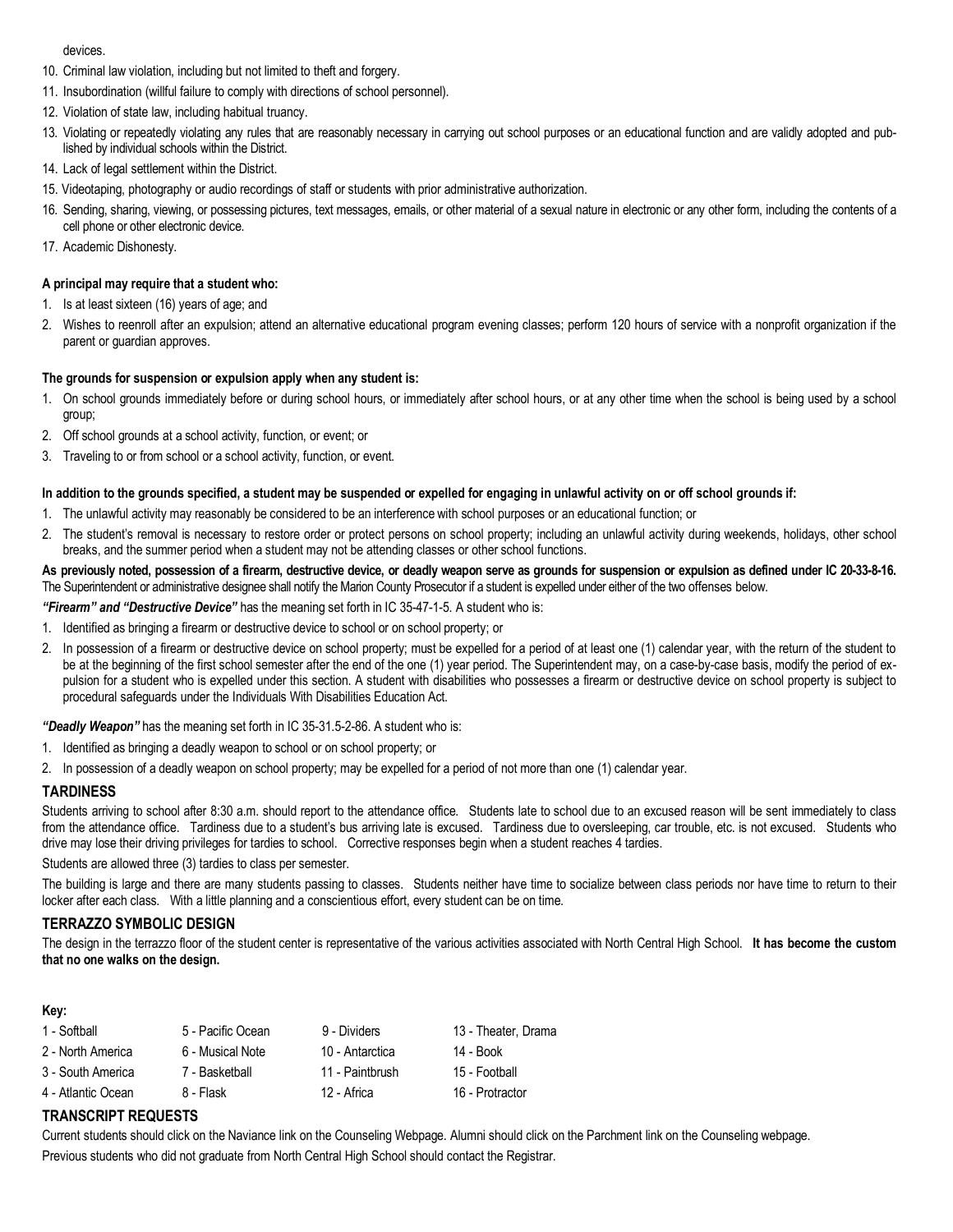## **TRANSITION TO HIGH SCHOOL**

An important part of a child's educational journey is the transition from middle school to high school. North Central has many activities designed to assist students and parents in the important transition from middle school to high school. A few are highlighted below:

- Open House: held each fall, is a Big Picture view of North Central from A to Z.
- Curriculum Night: Highlights our broad curricular offerings to 8th graders and parents.
- PantherQuest: Nationally known, day–long camp like experience during the summer to acquaint incoming 9th graders with their new school.

## **TRUE NORTH ACADEMY (ALTERNATIVE HIGH SCHOOL SETTING)**

All students assigned to True North Academy are North Central students who are subject to all expectations, rules and policies of North Central High School and the MSD of Washington Township.

### **TRUTHFULNESS**

It is expected for each student to be truthful when answering questions from any adult. It is the obligation of any student to be truthful to any adult. Failure to be truthful may result in a student being suspended for failure to comply with the directions of school personnel. This is grounds for suspension or expulsion from school.

#### **VALUABLES**

Students should not bring large amounts of money or valuable personal items to school. **The school is not liable for stolen or lost items.** Students can fill out a Theft Report in the Dean's Office and if the item is recovered, every effort will be made to return the item to the student.

#### **VISITORS**

A student wishing to bring a guest to the school should make arrangements with the Director of Counseling at least 72 hours prior to the planned visit in order to obtain a visitor's pass. Student visitors from any Marion County school, Indianapolis City school or other nearby school corporations are not permitted. Although other student visitors are welcome, they are not to be invited to visit school during the weeks of nine-week or semester examinations or immediately preceding or following a school recess period.

Recent legislation in Indiana has made it a misdemeanor to go on or remain on any part of school property in violation of any school rule or to interfere with the lawful purpose of the school. It is also a violation of the law to refuse to leave the school premises when ordered to do so by any school official. Therefore, any visitor in the building must have written permission to remain. An Administrator reserves the right to deny any visitor access to school grounds.

Any pre-school age child coming to school for a class project shall be in the school only during the period of time of the project. Otherwise students should not bring pre-school age children to North Central.

#### **WEIGHTED COURSES**

North Central's weighting system is intended to recognize and reward academic work over a four-year period in selected courses where student work is judged to be significantly above that present in the college preparatory program. In particular, this system of weighting will be part of determining students' grade point averages and class ranks. The GPA is established by totaling all earned points and dividing by the total number of credits attempted.

North Central uses a 4-point grading scale, which incorporates plusses and minuses within each grade range. (See section on grading scale).

For students taking weighted courses, the GPA is adjusted using the following formula:

*A weighting factor of .2 is multiplied by the total number of weighted courses taken and then divided by the number of high school semesters completed. The quotient is then added to the GPA established by the actual earned grades in all course work.*

#### **WITHDRAWING FROM CLASS**

A student may withdraw from a class without grade penalty each semester anytime up to the date determined by the administration ten school days. The student should contact his/her counselor to initiate this process. Students are responsible for paying all book rental and lab fees unless they withdraw by the date announced by the administration.

#### **WITHDRAWING FROM SCHOOL**

Students who leave school because their family is moving, or for any other reason, must obtain a withdrawal form in the Counseling Office. It is very important to follow the official withdrawal procedure. If all accounts are not cleared, students who transfer to another school may experience a delay in receiving a transcript of their credits from North Central.

The student's parent/guardian needs to sign a form to authorize the sending of his/her records to the new school.

# STUDENT SERVICES

#### **BOOKSTORE**

Students may obtain supplies such as pens, pencils, paper, gym apparel and other items normally necessary for a student's use at North Central in the school bookstore. Students may purchase equipment from the bookstore between the hours of 8:10 a.m. and the end of Period 8.

#### **BULLETIN BOARD**

The bulletin board on the second floor of the Student Center is maintained for personal announcements and comments of North Central students. Items displayed may consist of notices of articles for sale, civic events, church or temple-sponsored events or editorial commentaries. Materials may not include personal attacks or obscenities and all statements must be valid. All comments and notices must be signed by the student who submits the item for posting. Information for the bulletin board should be brought to the office of the assistant principal in charge of student activities.

#### **BUSES TO ATHLETIC EVENTS**

Township buses are provided to transport students to and from athletic events, providing there is sufficient interest in the event to warrant taking the bus. Students may be charged a nominal fee for this transportation.

Following a game, students must return to the school on the same bus in which they went to the game. It is imperative that when school officials accept the responsibility for taking a student to a ballgame, they also accept the responsibility to bring the student back to school. Any student disregarding this request will not be allowed to ride to any future athletic events on buses provided by the school.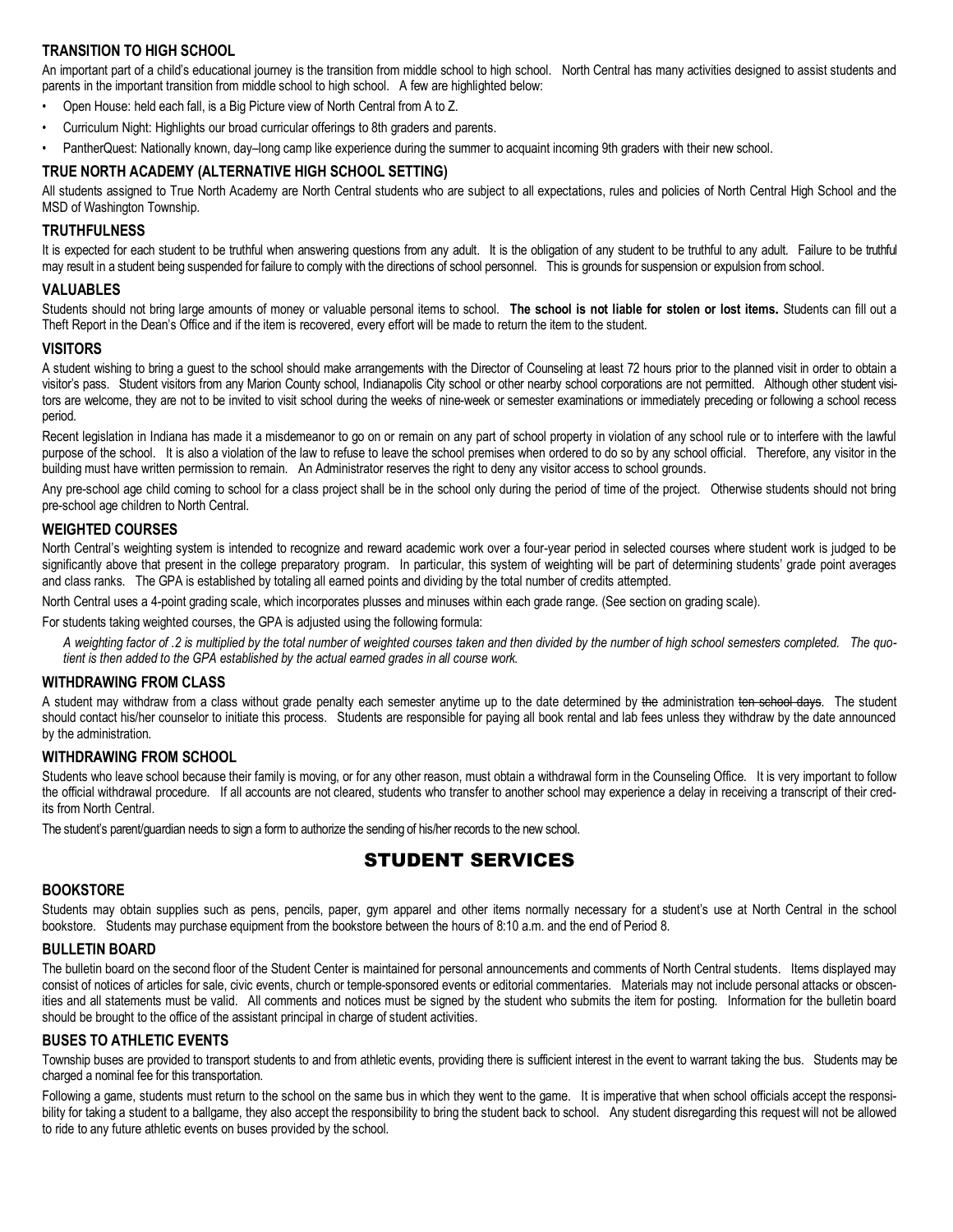## **CAFETERIA**

Washington Township participates in the USDA School Breakfast, Lunch, Snack and Summer Feeding programs. These programs play a critical role in supporting academic achievement & combating childhood hunger and obesity. OUR MISSION is to provide nutritious, high quality, cost effective meals that provide students with healthy choices for developing positive life-style decision making. For valuable information about these programs please visit the webpage at [https://www.msdwt.k12.in.us/child-nutrition-services.](https://www.msdwt.k12.in.us/child-nutrition-services) On this page, you will find menus, meal prices, nutritional information, and applications with instructions regarding applying for meal and textbook assistance. A meal and textbook assistance application must be completed every school year and the quickest and easiest way is online a[t http://cafe.msdwt.k12.in.us.](http://cafe.msdwt.k12.in.us/)

**Cafeteria:** Breakfast is served at North Central between 7:55 and 8:14 a.m. Lunch is served in the school Cafeteria during periods 4, 5, 6, 7 and 8. Students may go directly to any one of the lunch lines. Since there are ample serving lines, there is no need for running to the Cafeteria. Students are not to cut in line. They may sit at any table of their choice. Each student must use a tray to purchase anything in the Cafeteria. After eating, students must return their trays to the conveyor belt and students are expected to throw trash into available containers. Food is not to be eaten outside of the Cafeteria during the school day. After students have finished eating, they may stay in the Cafeteria or go to the lower Student Center. Students may wish to go to the Counseling Center at this time to arrange for an appointment with their counselors. Unless they have a pass, students may not go into classroom areas during lunch periods. It is the responsibility of students to display positive acts of good citizenship at all times.

Student ID: A Student ID serves as a debit card and is required to quickly access the meal account and make purchases for breakfast, lunch and extras. Cashier will ring up all items on the tray and the total amount of the sale will be deducted from the pre-paid balance in the account. Extras cannot be purchased without money on the account and charging of meals is not allowed.

**Meal Payment Procedure:** All school cafeterias use a pre-pay meal account system. A pre-paid meal account helps the lunch lines move faster and gives students more time to eat, relax and visit with friends. Online payments are simple, safe and a secure way to make payments to your students account 24 hours a day at your convenience. Visit [www.mypaymentsplus.com](http://www.mypaymentsplus.com/) or download the app to register for a Free Account and begin making payments.

**Check or Cash:** Lunch lines are now Cashless! If using check or cash, the payment must be placed into the Meal Payment Drop Box before entering the serving line. Place the cash or check in a sealed envelope marked clearly with student's name, ID#, \$ amount, check number, and put in the Meal Payment Drop Box located in two locations outside the cafeteria. Payments received before 10 am will be on the student's account before lunch. If cash is received at checkout change will not be given but deposited into the student's meal account. If a check is returned for Insufficient Funds, the school district will assess a \$25.00 fee per check.

**Refund or Fund Transfer Request:** Students leaving the district or graduating seniors who have a balance on their school meal account may request a refund, transfer money to a sibling or donate to the Lunch Donation Fund by completing the [Refund Request Form.](https://docs.google.com/forms/d/e/1FAIpQLSfiWsqrn5flSE92C5rHsQYJOC1sLJHMCBZGTOCUliOOMfaJ-Q/viewform) Refunds in the amount of \$5.00 or less can be issued by visiting your school cafeteria. **IMPORTANT:** Before requesting a refund log onto [www.mypaymentsplus.com](http://www.mypaymentsplus.com/) and disable any automatic repayment feature you may have set up on the account. Your credit card **WILL** be charged if automatic repayment is **NOT** disabled.

#### **SPECIAL MEAL ACCOMMODATIONS**

Washington Township Schools adheres to specific USDA guidelines in providing special diet accommodations for students. In accordance with the criteria set forth in USDA Regulation 7 CFR Part 15b, those students who are unable to eat the school meal due to a disability, medical need, or impairment are accommodated. Dietary needs due to lifestyle and religious reasons are important to our school but not a requirement by USDA to make accommodations. Our school will try to accommodate lifestyle and religious needs through our current menu options.

In many cases, students do not require special meal substitutions, instead foods can be avoided, and other choices picked. Point-of-sale alerts are used to monitor students with medically documented life threatening allergies. A signed medical statement must be provided to the school nurse in order for these alerts to be set in the cafeteria.

Please refer to the MSDWT Child Nutrition webpage for more detailed information on medical statements for children with special dietary needs and milk substitutions.

#### **FREE AND REDUCED MEAL APPLICATIONS**

Free and Reduced Price meals are available to families who qualify. A new application must be completed every school year **beginning July 20, 2022** unless you are otherwise notified that your student has been pre-approved through Direct Certification. Only one (1) Free and Reduced Meal application is required per family. Incomplete applications cannot be approved, so please fill out all required information. If your family chooses to apply, there are four ways to do so:

- 1. Complete an application online for quick processing. Go to http://cafe.msdwt.k12.in.us Results within 48 hours.
- 2. Print a paper application Go online to MSDWT Child Nutrition Services, choose tab "Meal Information and Guidelines", then select the "Download Meal Application Form" link to print and complete application
- 3. Pick up a paper application at any school or the H. Dean Evans Community and Education Center.
- 4. Call the Child Nutrition office at (317) 205-3332 Extension 77211 and ask for an application to be mailed to you.

All completed applications can be returned to any school office, cafeteria or mailed to:

H. Dean Evans CEC Attention: Child Nutrition, Free and Reduced 8550 Woodfield Crossing Blvd. Indianapolis, IN 46240. Applications can be faxed to (317) 205-3385. You will be notified by email, phone or mail of your student's status within ten (10) working days. Until notification, you MUST provide your child with a lunch from home or money to pay for their lunch.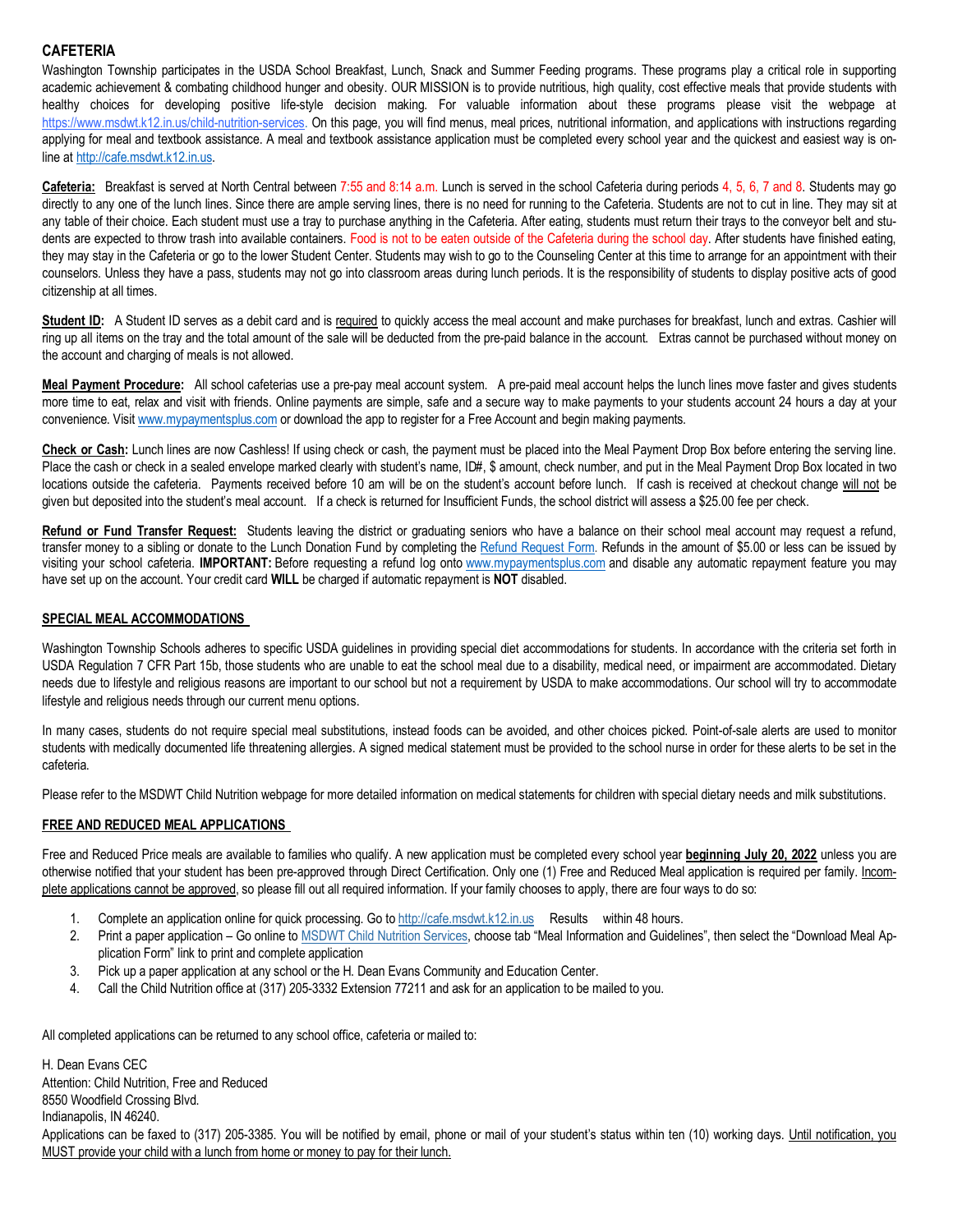Factors considered in the application process are household size and total household gross income. HOUSEHOLD SIZE is considered all persons, related or unrelated: Including parents, children, grandparents who live in your home and share living expenses. THE TOTAL HOUSEHOLD GROSS INCOME is the income each household member received last month before taxes. This includes wages, social security, pension, unemployment, welfare, child support, alimony, and any other cash income. Other determining factors include being a recipient of: SNAP (Food Stamps), TANF and/or FDPIR. Foster children are eligible for free meals regardless of household income.

## **COUNSELING**

The Counseling Department staff of North Central High School is dedicated to helping students make good decisions throughout their high school years. Twelve licensed school counselors, a Coordinator of College/Career Counseling, two Social Workers and three secretary's work together to deliver a variety of counseling services. All students have an alphabetically assigned counselor who stays with them for their four years of high school. Counseling programs are generally divided into the areas of academic planning, career and post-secondary planning, student support services, and college admission planning. Personal concerns may be discussed confidentially one-on-one or in a small support group setting. Counselors will meet with each student periodically but students are encouraged to contact their counselor whenever they need assistance. A student may initiate a conference by stopping by the Counseling Center during passing periods, lunch periods, before or after school to complete a "Conference Request" form. Students are then called out of study hall or class with a Counseling pass or Canvas notification. Students must have their student ID cards with them to be admitted to the Counseling Office.

## **HEALTH CENTER\***

The Health Center is open daily from 8:00 a.m. - 4:30 p.m. for health needs or consultations for students who are in possession of their current North Central student ID cards. Students must obtain a pass from their classroom teacher to gain admittance to the Health Center.

#### **IMMUNIZATION REQUIREMENTS**

Indiana law (IC 20-34-4 et seq., POLICIES 5320, 5330, 5340 AND 5341) requires that whenever a student enrolls in school, the parent/guardian must furnish a written statement of the student's immunization unless such a statement is already on file at the school. The statement must be accompanied by a physician's certification of the immunization history. The parent/guardian must furnish this statement upon enrollment.

If the student does not meet the immunization requirement pursuant to I.C.20-23-4-2, the student will be removed from school until the parent/guardian can provide proof of Immunization unless:

- 1. There is a valid religious objection under I.C.20-34-3-2;
- 2. An exception as provided for the child's health under I.C.20-34-3-3; or
- 3. For chicken pox, the parent provides a signed written statement that the student indicated a history or chicken pox.

| <b>Grades 9 - 11</b> | 3 Hepatitis B<br>5 DTaP<br>4 Polio<br>2 Varicella<br>2 MMR<br>1 MCV4<br>1 Tdap                  |
|----------------------|-------------------------------------------------------------------------------------------------|
| Grade 12             | 3 Hepatitis B<br>5 DTaP<br>4 Polio<br>2 Varicella<br>2 MMR<br>2 Hepatitis A<br>2 MCV4<br>1 Tdap |

#### **LIBRARY**

The teacher-librarians of the Library serve students and faculty through instruction in inquiry-based learning, and reader's advisory. They house carefully selected print and electronic resources to support IB, MYP and DP projects in every discipline and support teen readers' needs and interests. They teach the use of databases, research methods and curate web links for specific courses through the Library's web page: www.nchslib.info. With their support staff, they also assist faculty and students with Google applications, infographic creation and video editing, as well as help students to checkout cameras and video equipment.

Individual student support available:

- $\cdot$  8:00 a.m.  $-8:24$  a.m. Printing and book check out (Upper IC)
- During Study Hall With a pass from the assigning teacher to work on assignments requiring a computer (Upper IC)
- During lunch Computer use, book and magazine checkout (Lower IC)
- 3:45 p.m. 4:45 p.m. (Monday-Thursday) After School Learning Center
- Students must have a current North Central ID at all times to enter the Information Center.

#### **LEARNING CENTER**

The Learning Center is staffed by teachers and professional tutors. It is open to any student who:

- is in possession of the current North Central student ID card.
- would benefit from small group tutoring.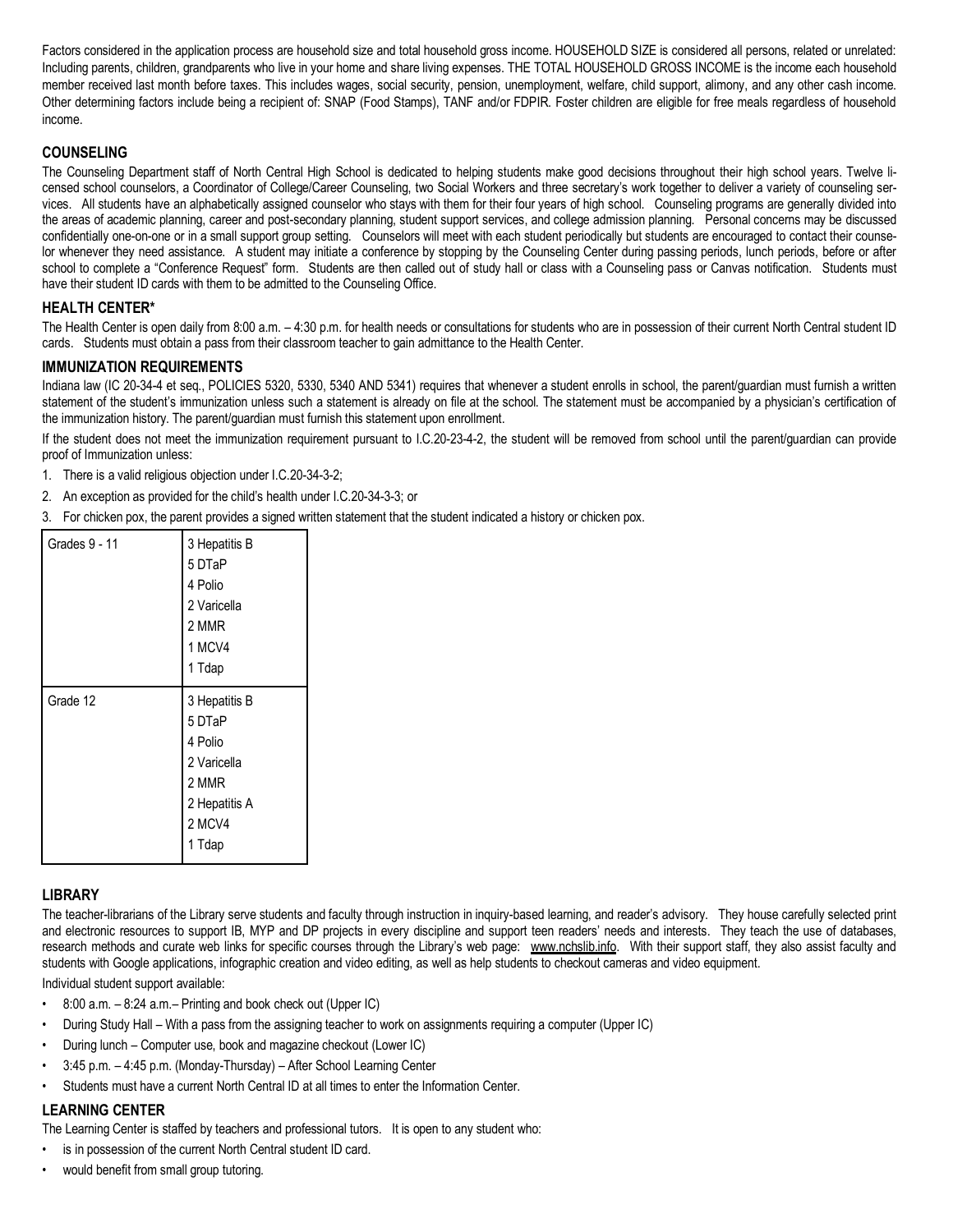#### • needs assistance with academic assignments.

A student who would like to do classwork in the Learning Center during study hall must do the following:

- 1. ARRIVE BEFORE THE TARDY BELL RINGS WITH A PASS FROM AN ACADEMIC TEACHER.
- 2. Report to the Learning Center with student ID card.
- 3. Pick up a tutoring agreement slip at the check in desk, fill it out completely, ask a tutor to sign it and return it to the desk upon exiting.
- 4. Report to the tutoring area that offers the needed academic support.

The Learning Center is closed Period 4 each day. The After School Learning Center, located in the upper Library, is open from 3:45p.m. - 4:45 p.m. Monday through Thursday according to the academic calendar. The After School Learning Center opens on the Monday of the second week of the semester. Students must report by 3:45 p.m. or have a pass from a coach or teacher.

#### **LOCKERS**

Students may request a locker. Lockers at North Central are coded with a letter followed by a number. The letter indicates the hall and the first number indicates the floor; e.g. 1 indicates 1st floor, 2 indicates the 2nd floor.

#### **Students may not share lockers.**

Locker combinations are confidential in order to protect the property of students. The school cannot be responsible for any damage or loss of property if a student inappropriately shares the locker combination. To be sure the locker locks when closed, spin the dial and try the handle. Any questions concerning lockers should be directed to the assistant principal in charge of lockers.

The student's use of the locker does not diminish the school's ownership or control of the locker. North Central retains the right to inspect the locker and its contents to insure that the locker is being used in accordance with its intended purpose, and to eliminate fire or other hazards, maintain sanitary conditions, attempt to locate lost or stolen materials and to prevent use of the locker to store prohibited or dangerous materials such as weapons, illegal drugs or alcohol.

- 1. **Locks:** North Central will retain access to student lockers by keeping a master list of combinations for all lockers with combination locks and by retaining a master key for all lockers with pad locks. Students may not use their own locks or other devices to prevent access to lockers by school officials, and any unauthorized locks or other devices to prevent access may be removed without notice and destroyed.
- 2. **Use of Lockers:** Lockers shall be used only to store school supplies and personal items necessary for use at school. Lockers shall not be used to store items which cause, or can reasonably be foreseen to cause, an interference with school purpose or an educational function, or which are forbidden by state law or school rules, such as drugs, drug paraphernalia, beverages containing alcohol, tobacco, obscene material, weapons, any flammable substance, bombs or explosive devices, any pungent acid or nauseous chemical, any Information Center books not properly checked out or overdue, unreturned gym or athletic equipment, or any stolen items. Students shall keep their lockers in a clean and sanitary manner.
- 3. **Authority to Inspect:** North Central retains the right to inspect lockers to insure that they are being maintained in accordance with the conditions of Rule No. 2. All inspections of student lockers shall be conducted by the principal or a member of the administrative staff designated in writing by the principal. A copy of the list of those staff members designated by the principal to inspect lockers shall be available in the principal's office.

#### 4. **Inspection of Individual Student's Lockers:**

- A. The inspection of a student's locker will not be conducted unless the principal or the principal's designee has a reasonable suspicion to believe that the locker to be inspected contains items which cause, or can reasonably be foreseen to cause, an interference with school purpose or an educational function, or which are forbidden by state law or school rules. ["Reasonable suspicion" as used in these rules may be based on a number of factors including, but not limited to, (1) information received by the principal, or the principal's designee, from teachers, students, law enforcement officers or detection devices including trained dogs, (2) the past records of the student whose locker is to be inspected, (3) the seriousness of the problem to which the search is directed, such as violence or drug use in the school, and/or (4) the behavior of the student (for example, indications that the student is intoxicated).]
- B. Before a student's locker is inspected, the student, if present on the school premises, shall, when possible, be contacted and given the opportunity to be present during the conduct of the inspection. There may be circumstances which require that the inspection be conducted without delay in order to protect the health and safety of others present on school premises. In such circumstances, it will not be possible to contact the student prior to the inspection. Whenever an individual student's locker has been inspected under this rule without the student's presence, the principal or the principal's designee shall notify the student of such inspection as soon as practicable thereafter.
- C. Except in an emergency the designated administrator will be accompanied by another staff member when searching an individual student's locker.

#### 5. **General Inspection of Lockers:**

- A. An inspection of all lockers in the school or all lockers in a particular area of the school, may be conducted if the principal, the principal's designee, superintendent or assistant superintendent reasonably believes that such an inspection is necessary to prevent, impede or substantially reduce the risk of (1) an interference with school purposes or an educational function, (2) a physical injury or illness to any other person, (3) damage to personal or school property, or (4) a violation of state laws or school rules, including, but not limited to, the following circumstances justifying a general inspection of a number of lockers:
	- (a) the school corporation's having received a bomb threat;
	- (b) evidence of student drug or alcohol use, which creates a reasonable belief of an unusually high level of student use;
	- (c) checking for missing Information Center books, lab chemicals or other school equipment or school supplies at mid-term, end of grading periods and/or before school;
	- (d) student violence, or threats of violence, which creates a reasonable belief that weapons are stored in the lockers.
- B. If a general inspection of a number of lockers is necessary, then all lockers in the defined inspection area will be examined. Students will not necessarily be given the opportunity to be present while a general inspection is being conducted.
- 6. **Student Material:** When conducting an inspection pursuant to these rules, the inspector shall take care to avoid unduly disrupting the contents of the locker or intruding unnecessarily into any student's written material located in the locker. In addition, as to written material, the inspection will be kept to the minimum level necessary to determine that such material is not in itself, or being used to conceal, contraband.
- 7. **Disposal of Confiscated Contraband:** All contraband confiscated from lockers may be disposed of by the principal or the principal's designee as he or she deems appropriate, including, but not limited to, (a) return to the proper owner or place; (b) use as evidence in a student discipline proceeding if possession of the contraband constitutes a ground for suspension or expulsion; (c) delivery to the appropriate law enforcement officials for prosecution purposes if possession of the contraband constitutes evidence of a crime; or (d) destruction.
- 8. **Involvement of Law Enforcement Officials:**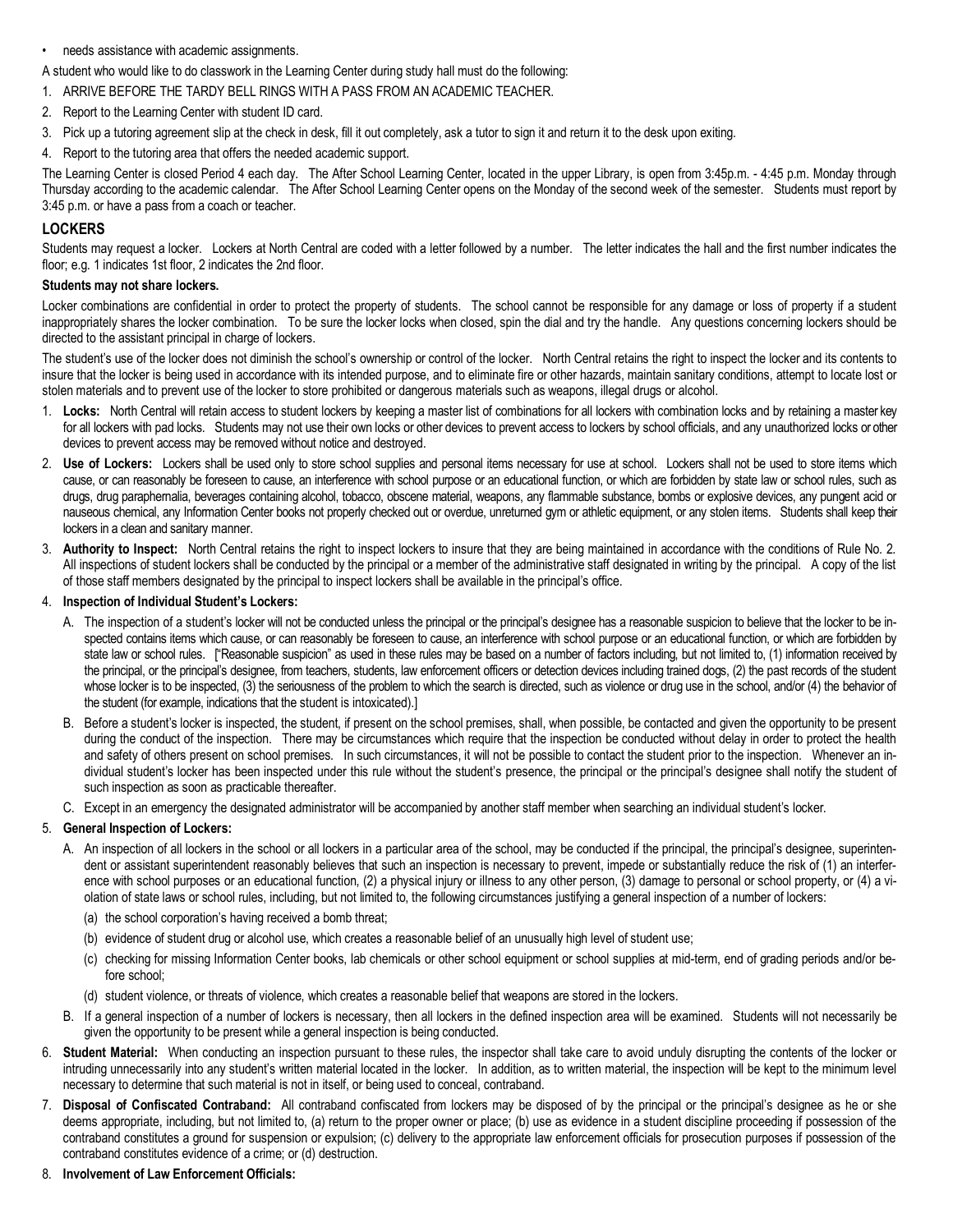- A. The principal, or his designee, may request law enforcement officials to assist the school administrators in inspecting lockers or their contents for purposes of enforcing school policies only if such assistance is required:
	- (1) to identify substances which may be found in the lockers; or
	- (2) to protect the health and safety of persons or property, such as to aid in the discovery and disarming of bombs which may be located in the lockers.
- B. If a law enforcement official requests to inspect a student's locker or its contents, the principal shall require the production of a search warrant before allowing such official to inspect.
- C. School administrators shall not make an inspection of a locker or its contents on behalf or in the place of law enforcement officials. The principal may cause a locker inspection to be performed for school purposes if information supplied by law enforcement officials gives rise to a reasonable suspicion that a locker contains contraband.
- 9. **Locker Cleaning/Repair:** Nothing in these rules shall affect members of the custodial staff who, at the direction of the principal, clean and/or repair (a) lockers from time to time in accordance with a general housekeeping schedule or (b) the locker of a student no longer enrolled in the school. Further, a member of the custodial staff may open a student's locker during any vacation period if he or she has reason to believe this locker contains rotting, spoiling or mildewing items such as food, wet clothes, etc.

**Publication of Rules:** Code of Conduct available at: www.msdwt.k12.in.us

## **LOST AND FOUND**

The lost and found department is located in the school bookstore. Students may claim belongings between 8:10 a.m. and the end of Period 8.

## **MEDICATION AT SCHOOL**

In order to protect the health and welfare of students, Indiana law (IC 34-30-14-1 et. seq.) and 511 IAC 7-21-8 requires that schools observe certain safeguards in the administration of medication. As a general matter, the school is not responsible for the diagnosis and treatment of student illness. If medication is to be administered to a student at school, the following procedures must be observed.

#### **Prescription Medication**

- 1. A prescribing physician or practitioner must provide a written order stating the name of the student, the amount of medication to be administered, identification of the medicine, directions for proper administration of the medication, and the signature of the physician or practitioner.
- 2. Written consent of the parent/guardian for the school to administer a prescribed medication must be on file with the physician's or practitioner's written order.
- 3. Students are not permitted to keep medication in their possession; therefore, the necessary forms and the medication must be turned in to the school office as soon as it is brought to the school building. The medication must be brought to school by the parent/guardian and kept in the original container provided by the parent for preschool special education and grades k-8 students. North Central students may transfer medication to and from school if Form (5330 F/C or F/D) is on file and signed by parents.
- 4. Both the physician's or practitioner's order and the written parent consent will be maintained on file at the school, and will be valid for ONE academic year.
- 5. Any withdrawal of consent to administer medication must be made in writing by the parent/guardian to the building principal.
- 6. Self-administration of medication for acute and chronic diseases requires authorization on file. The authorization must include a physician's statement that the student has an acute and/or chronic disease or medical condition for which the physician has prescribed medication; and the student has been instructed in how to self-administer the medication; and the nature of the disease or medical condition requires emergency administration of the medication. The statement must be filed annually with the school. If it is necessary to remove medication once sent to the School Health Center, the parent/guardian of preschool special education and grades K-8 students must make arrangements to go to the school and pick it up personally.
- 7. All medication must be given by school employees or persons designated by the school administrator.
- 8. It is the responsibility of the parent/guardian to see that the student's prescription is filled and sent to the office on a regular schedule so that his/her medical and educational needs are not disrupted.
- 9. For preschool special education and grades K-8 students, all medications held by the school must be picked up by the last day of school or they will be destroyed. North Central students may transfer home medicines if Form 5330 F/C or F/D has been signed by the parent/guardian and is on file.

#### **Non-Prescription Medication**

- 1. Written consent of the parent/guardian must be on file and shall contain the name of the student, identification of the medication to be administered, directions for administration of the medication, and the signature of the parent/guardian. Medicines must be sent in the original container.
- 2. Parental consent must be kept on file at the school and is valid for **ONE** academic year.
- 3. Any withdrawal of consent to administer medication must be made in writing by the parent/guardian to the building principal.
- 4. All procedures pertaining to the administration of prescription medication shall apply to non-prescription medication.
- 5. For special education preschool and grades K-8, all medication held by the school must be picked up by the last day of school or it will be destroyed. North Central students may transfer home medicines if Form 5330 F/C or 5330 F/D has been signed by the parent/guardian and is on file.
- An accurate log of all medications administered to students must be maintained by school employees or designated persons responsible for administering medications.

#### **PARENT TEACHER ORGANIZATION**

The North Central Parent Teacher Organization is the parent/guardian, student, and teacher organization of the school. All parents/guardians, teachers and students are invited to join. The dues are \$10.00 per family per year. Parents/guardians receive notification of all meetings through *The North Central Message* which is published nine times per year and electronically sent or mailed to every family. It is also available to view on the North Central web site.

In addition to helping with *The North Central Message*, the P.T.O's over 300 active volunteers primarily assist in staff support and event hospitality. Volunteers are recruited through the Count-On-Me sheets included in *The North Central Message* in the spring and fall. As one of its many contributions to the school, the Parent Teacher Organization has purchased paintings for the art collection located throughout the building.

#### **SEARCH AND SEIZURE**

The Board of Education recognizes its obligation to balance the privacy rights of its students with its responsibility to provide student, staff, and authorized visitors with a safe, hygienic, and alcohol/drug-free learning environment (Policy 5771). The Board directs administrators, when there is reasonable suspicion that a violation of the District policy, school rules, the student Code of Conduct, or the laws of the State of Indiana has occurred, to conduct a search of a student and the student's belongings, including the student's vehicle.

Anything found in the course of a search pursuant to Policy 5771 which constitutes evidence of a violation of a law, District policy, or school rule or which endangers the safety or health of any person shall be seized and used as evidence if appropriate. Seized items of value shall be returned to the owner if the owner may lawfully pos-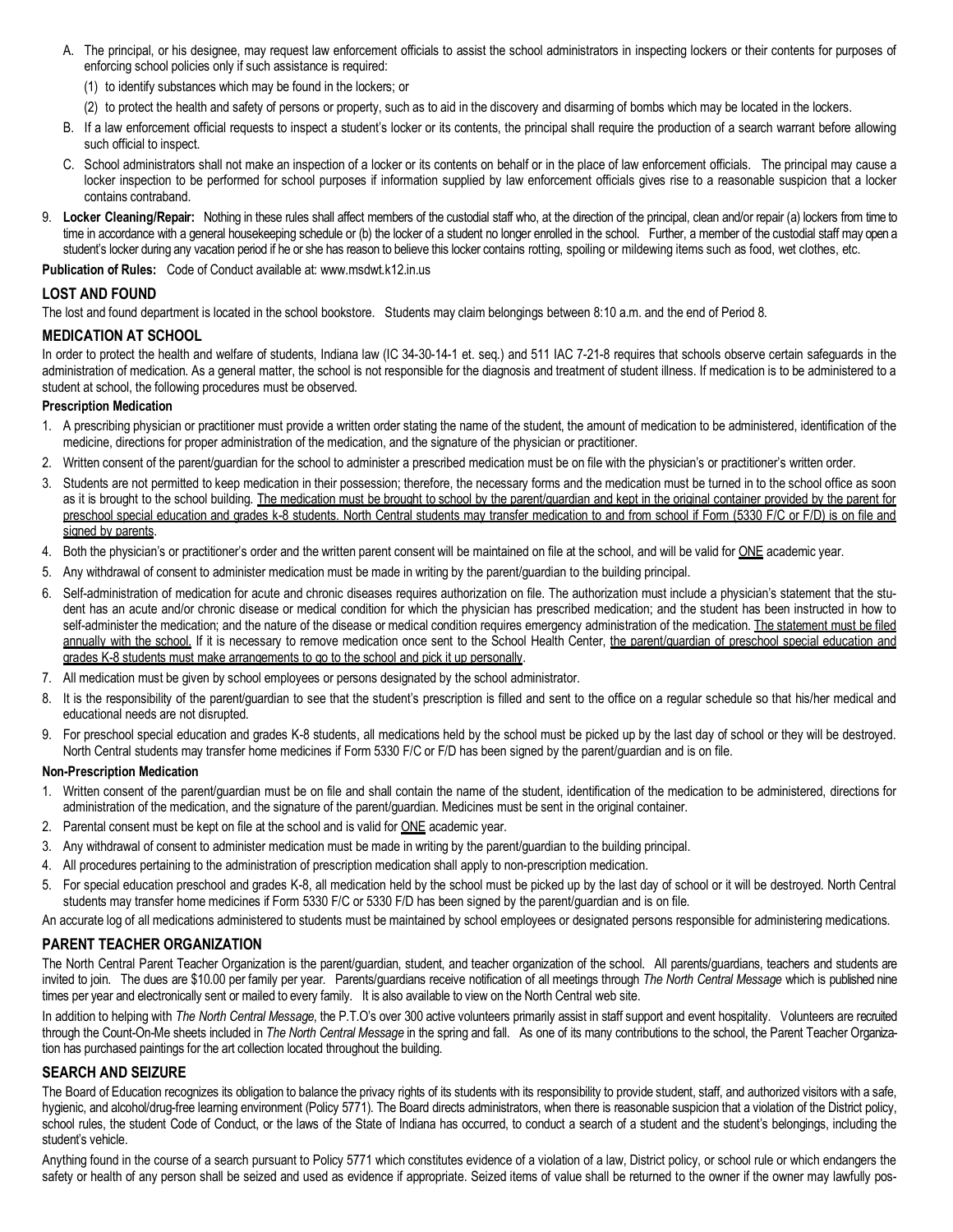#### sess the items.

A parent/guardian seeking return of confiscated property involved in the discipline of a student will be required to:

- Provide picture identification such as a current Indiana driver's license, Indiana identification card, or the equivalent credential from another state, or passport;
- Provide proof of ownership of the confiscated property.

#### **Metal Detectors**

The Superintendent is authorized to install metal detectors and video and audio monitoring equipment on school property in order to protect the health, welfare and safety of students, staff, visitors, and Board property. The Superintendent is also authorized to deploy other security devices, including hand held metal detectors, that would assist in the detection of contraband such as weapons or drugs in school buildings; on Corporation property; and/or at school activities held off site. Free standing or hand held metal detectors will be used in a manner consistent with Board Policy and Administrative Guideline 7440.

#### **Student Lockers, Desks, Storage Areas**

A student who uses a locker, desk, and/or storage area that is the property of the Metropolitan School District of Washington Township is presumed to have no expectation of privacy in that locker or the locker's contents.

A principal or principal's designee may, in accordance with the rules of the Board of Education, search a student's locker and the locker's contents at any time. In addition, any teacher or member of the administrative staff may search student desks and storage areas at any time.

A law enforcement agency having jurisdiction over the geographic area in which the school is **located** may:

- (1) at the request of the school principal; and
- (2) in accordance with rules of the Board of Education of the Metropolitan School District of Washington Township, assist a school administrator in searching a student's locker and the locker's contents.

The Metropolitan School District of Washington Township will provide each student and each student's parent a copy of the rules of the governing body on searches of students' lockers and locker contents upon request.

#### **STUDENT DELIVERIES**

Balloons, flowers, etc. will NOT be delivered during the school day. Lunch money, projects, etc. may be left with the receptionist for students to retrieve during passing periods, items will not be delivered to students. Cell phones may not be left at the front desk or Dean's Office. **Fast food deliveries are prohibited to students. No refunds of monies spent on delivered food will be given.**

#### **STUDENT MESSAGES**

Messages will be delivered to students only in cases of emergency.

#### **TEXTBOOK RENTAL FEES**

The MSDWT purchases textbooks adopted by our District for each subject. A Textbook Rental fee and a supplemental materials fee are assessed for books and materials. These fees are due on the first day of school. For questions about payments, please contact your child's school. (IC 20-26-12-1)

#### **VENDING MACHINES**

Vending machines located throughout the building are in operation for the convenience of the students and faculty. They are normally available after 3:30 p.m. In order to keep the building neat and clean, numerous waste containers have been placed throughout the building.

# STUDENT CONDUCT

The MSDWT is governed by laws (IC 20-8.1-5.1 et.seq.) which permit school administrators to suspend and expel students for violating school regulations on school grounds; immediately before, during, and immediately after school hours, and at any other time when the school is being used by a school group, off school grounds at a school activity, function or event, or traveling to or from school or a school activity, function or event.

In an attempt to emphasize the importance of proper conduct by students, the MSDWT implemented a Code of Conduct available at www.msdwt.k12.in.us effective June, 2018. Parents will be provided information about or pertaining to these on an annual basis.

The administration and faculty of the MSDWT consider suspension and expulsion severe forms of discipline. They are used when the student's behavior is such that harsh punishment is warranted or when necessary to maintain a positive educational atmosphere in the school.

# NORTH CENTRAL HIGH SCHOOL STATEMENT OF STUDENTS' RIGHTS AND RESPONSIBILITIES

The philosophy of education of the Metropolitan School District of Washington Township places emphasis on the dignity of the individual and the need for students to develop a sense of responsibility. This statement of students' rights and responsibilities, written to aid students in achieving the overall educational goals of North Central High School has been based on the following idea: The provisions of the United States Constitution and Bill of Rights apply to all citizens, including students. Students, the faculty, and the community should have a written document stating these rights and responsibilities.

#### **ARTICLE I FREEDOM OF EXPRESSION**

- A. Students shall have the right to freedom of speech as set forth in the first amendment of the Constitution of the United States as long as it does not interfere with school purposes or educational functions.
- B. Guidelines for the distribution of extracurricular publications, petitions, leaflets, handbills, or other printed materials to be circulated, displayed, or sold on school property must be obtained from the assistant principal in charge.
- C. Students may exercise their freedoms of assembly as set forth in the first amendment of the Constitution of the United States as long as these activities do not interfere with school purposes or educational functions.
- D. The Student Council shall maintain a bulletin board for general use by students. Any publications, leaflets, handbills, advertisements, or other printed material may be displayed provided there is sufficient space. The material to be displayed must be submitted to the assistant principal in charge of student activities who shall be responsible for channeling it to the students in charge of maintaining the bulletin board. Student use of bulletin boards in individual rooms shall be regulated by the teacher responsible for said room.
- E. Students shall be secure in their persons, papers, and effects against unreasonable searches and seizures as set forth in the fourth amendment of the Constitution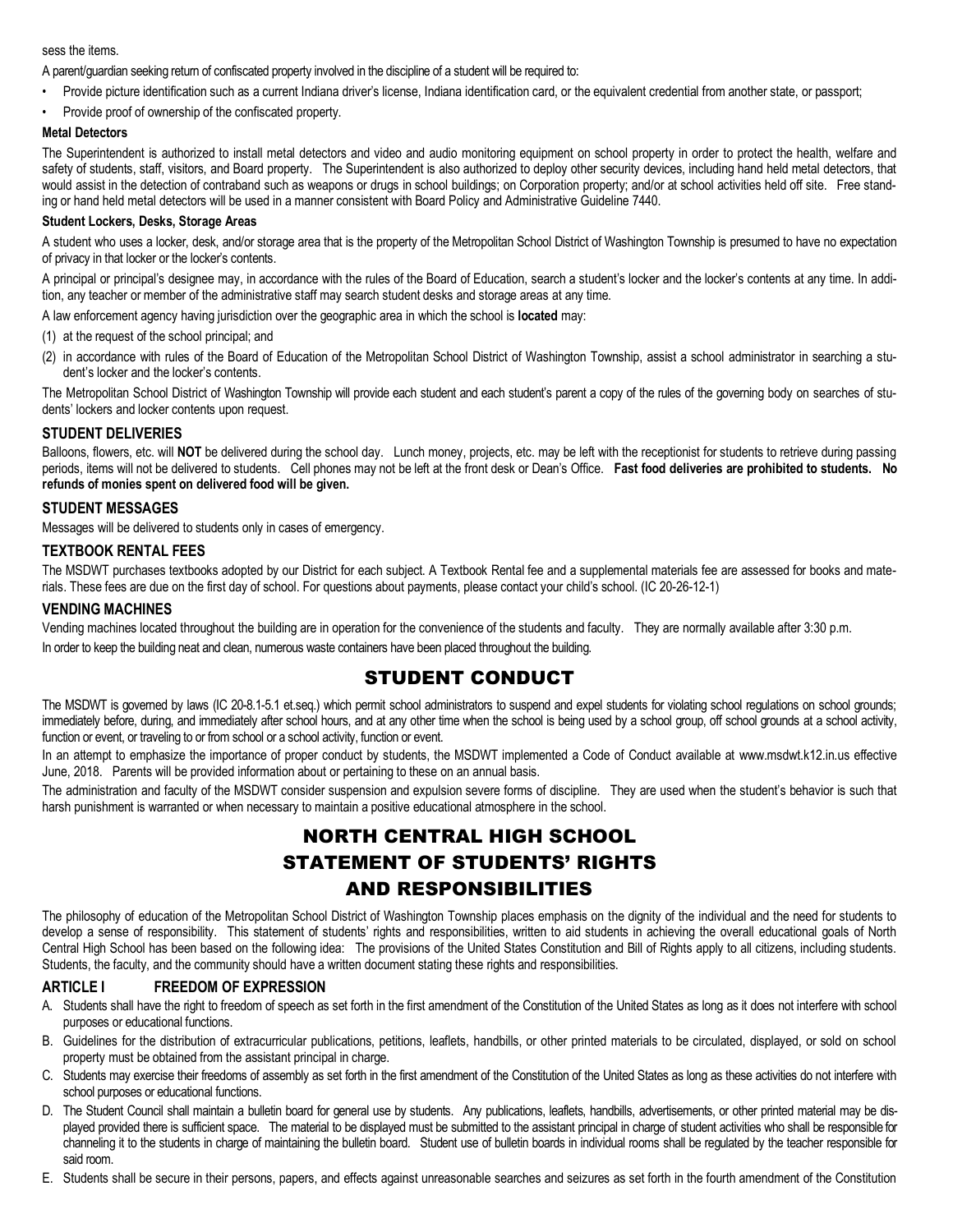of the United States.

F. Student dress is the responsibility of all students and parents/guardians for the regularly scheduled school day. The school shares this responsibility in areas of health, safety, cleanliness of person and apparel, and classroom deportment. Students are expected to observe standards of common decency in their dress, be clean in appearance, and wear shoes or other similar footwear for reasons of health and safety. Special areas of curricular offerings such as shops or laboratories will require certain safety measures which will be prescribed by the department. Clothing or ornaments, which mar the furniture, is prohibited. Standards for conduct and grooming may be established by those responsible for supervising the extracurricular activity. Students may not wear any clothing, which depicts drugs, tobacco, alcohol, hate, gang activity, or that may interfere with school purpose.

## **ARTICLE II STUDENT ACTIVITIES**

- A. Students shall be free to organize associations within the school for educational, social, service, intramural athletics, and other proper and lawful purposes, provided that no such group unjustly discriminates against any student because of sex, race, religion, or nationality.
	- 1. Students who wish to form a new school sponsored organization must present a written statement of purpose for approval to the assistant principal in charge of student activities. Student organizations must have a faculty sponsor. Sponsors may be selected by the organization subject to the approval of the administration. School sponsored organizations may be permitted to use the school name as part of their own name. Since they have the added responsibility for preserving the esteem of the school, organizations should refrain from overtly representing or inferring that its views are sanctioned by the school. Restrictions may be placed on the use of the school name in extramural activities to prevent any unauthorized individual or group from using the influence and reputation of North Central High School to sway public opinion or to imply that the school sanctions the conduct or views being expressed. The school name is not to be used as part of the name of any group participating in extramural activities such as public demonstrations or parades unless approved by the school administration. Any restrictions or regulations shall be administered and accompanied by an explanation by the director of student activities.
	- 2. School sponsored organizations shall have the use of classrooms, audio-visual equipment, and the announcements privileges. Other school facilities shall be made available, with permission of the principal or the principal's designee, as far as their use for instructional purposes permits.
	- 3. Any extracurricular publication of the school or publication of any recognized student organization shall enjoy freedom of expression and opinion within the guidelines stated above under Article I. These publications also assume the above responsibilities and that of preserving the school's esteem in the community.
	- 4. Intramural Athletics and Interscholastic Athletics:

The school maintains a separate intramural athletic program for young men/young women, which takes place after school and in the evening and participation is open to all students attending North Central. Students participating in the interscholastic athletic program may not participate in that same intramural sport. Students participating in the interscholastic athletic program are subject to the rules and regulations of the Indiana High School Athletic Association.

## **ARTICLE III STUDENT RECORDS**

- A. Relevant records, such as academic, disciplinary, and medical, shall be maintained in separate files.
- B. A cumulative file shall be maintained in the Counseling Office for each student enrolled in school. Included is a current transcript of credits, standardized test data, and other general information pertinent to a student's progress and achievement.
- C. Temporary disciplinary records may be maintained separate from the permanent record and must be destroyed following the student's departure from school. Exceptional records may be maintained indefinitely by the administration when it is deemed necessary. In the event that such records are kept the parents/guardians must be informed.
- D. A temporary, confidential file may be kept by individual counselors to assist them in understanding a student's behavior. Pursuant to Burns Indiana Statutes 28-4339, counselors have the protection of privileged communication. Therefore, counselors are immune from disclosing any privileged or confidential communication made to them by students.
- E. No record, including that of conviction in a court of law, shall be noted in a student's cumulative file unless there is a demonstrable need for it, which is reasonably related to the basic purposes and necessities of the school.
- F. Students shall not be required to make any mention on a school record of race, religion, or political beliefs or associations.
- G. Access to student records shall be confined to authorized school personnel who require access in connection with the performance of their duties. Faculty members shall have ready access to student's current transcript of credits. Teachers will keep the use of these records on a professional level. The use of the cumulative file is controlled by the individual counselor. Any authorized party referring to the file must do so in the presence of the counselor or administrator. Official school records may be released to parties outside the school under legal compulsion.
- H. It is the practice of the school to answer questions related to a student's character, reliability, conduct, and academic performance. Inquiries regarding a student's personal beliefs, values, and opinions may be considered as an invasion of privacy. Therefore, great care and sound professional judgment shall be expressed by those responsible for answering such inquiries.
- I. Each student shall have access to his/her cumulative file. Students may see their guidance counselor in the Counseling Office for this information.
- J. The Elementary and Secondary Act of 1965 (ESEA) allows military recruiters access to secondary school student records. If you do not want "Directory Items", such as name, address, and phone number shared, you must send a letter to the school notifying the Assistant Principal in charge of student records that you wish to opt-out. The letter must be dated, contain the name of student, signature of a parent or guardian, and post-marked no later than September 1.

#### **ARTICLE IV STUDENT PROPERTY**

- A. Hall lockers are provided for the convenience of students. The student has no property interest in the locker. A student's locker may not be opened for inspection except by the school administration when there is reasonable cause to believe that illegal, dangerous or harmful articles are stored therein. Custodians will open lockers to clean them after a student has left North Central.
- B. A student's automobile may not be opened for inspection or search except by law enforcement agencies under the normal civil authority of these agencies. This inspection will not occur unless there is reasonable cause to believe that illegal, dangerous, or harmful articles are stored therein.
- C. If inspection takes place, the student shall be present. Exception to this may be made in cases of immediate and impending emergency, although the student must be notified of the search as soon as possible.

#### **ARTICLE V ADMINISTRATIVE PROTECTION**

- A. It is the duty of the school administration to prevent unjust discrimination in all aspects of school life as defined in this bill.
- B. No student shall suffer unjust discrimination or receive punishment for reasons of participation or membership in any lawful organization, which carries on its activities outside the school unless these activities interfere with the educational process.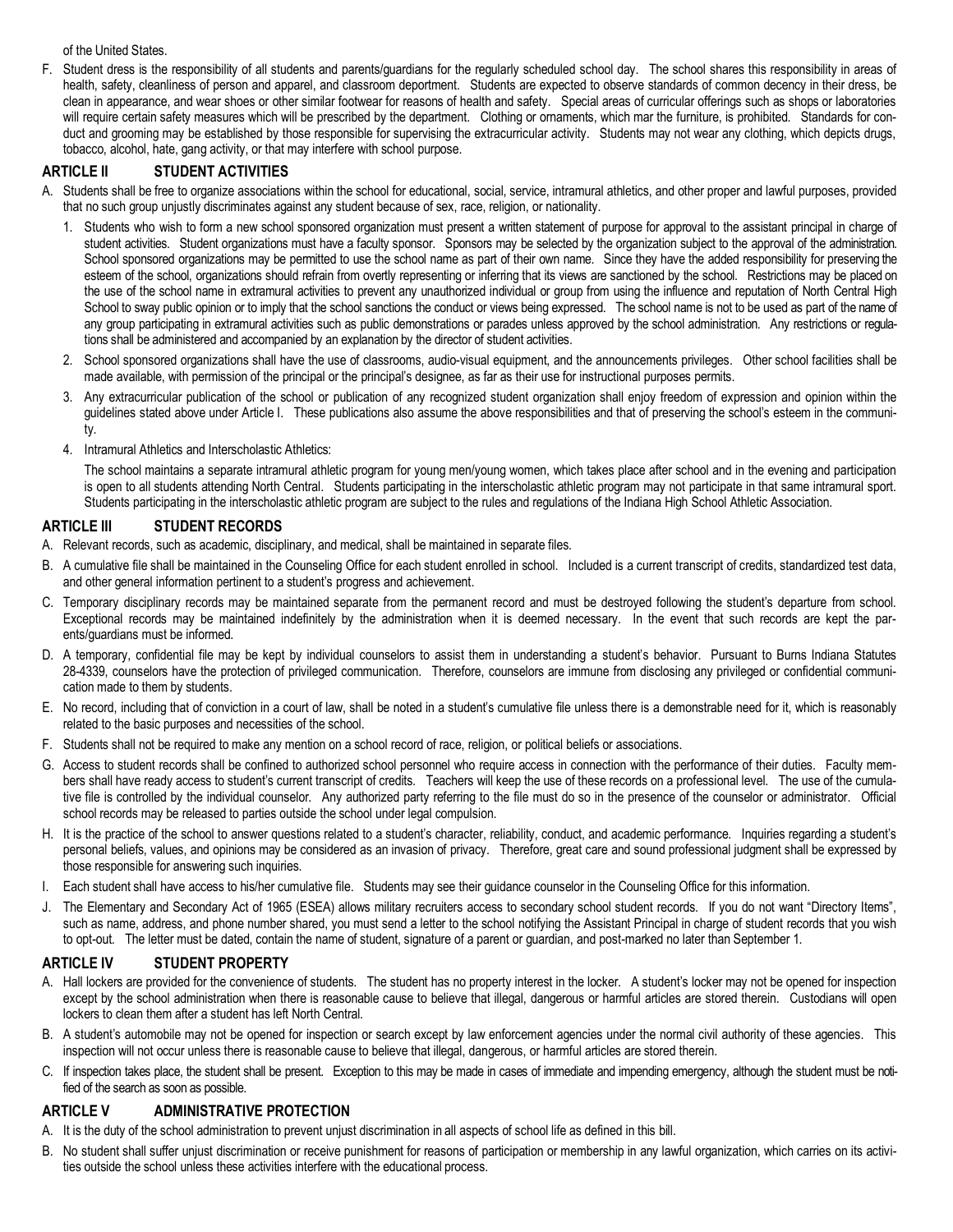- C. No teacher may enforce a rule in class, which is in conflict with this Statement of Rights and Responsibilities, or any other rules set by the school administration.
- D. Copies of the Statement of Rights and Responsibilities, as well as any other rules and regulations to which students are subject, are available to all students.
- E. Any student who feels he has been unjustly discriminated against, believes his/her rights have been violated, or has any other grievance concerning school affairs or administrative decisions, may report said grievance to an administrator or to the grievance committee of the Student Council.

#### **ARTICLE VI AMENDMENT PROCEDURE**

Amendments to this bill may originate from students, faculty, or administrators and must be presented to the Student Grievance Committee where they must be approved by a simple majority. Approval by a majority vote from the Student Council is also necessary along with administrative approval. If the proposed amendments are not ratified by one of the parties involved, the initiating party may re-write the said amendment in keeping with the recommendations coming from the other parties. The amendment may be appealed by this procedure no sooner than 20 school days following its rejection. It is understood that the principal retains his/her legal responsibility and is held accountable for policy decisions affecting the operation of the school. Therefore, although students and faculty may share in the decision making process, the principal does have full authority for the operation of the school as vested in him through the Board of Education.

This Statement of Students' Rights and Responsibilities shall be re-evaluated prior to the end of each school year and approved by the Student Grievance Committee and the Administration.

# ATHLETICS

North Central has thirteen (13) interscholastic sports for young men. They are baseball, basketball, cheerleading, cross-country, football, golf, soccer, swimming, tennis, track and field, wrestling and the club sports of rugby, lacrosse, and volleyball.

North Central has thirteen (13) interscholastic sports for young women. They are basketball, cheerleading, cross country, golf, soccer, softball, swimming, tennis, track and field, volleyball, wrestling, and the club sports of rugby and lacrosse.

Any student with sufficient ability is eligible for membership on a North Central athletic team provided the student passes a physical examination and meets the M.S.D. of Washington Township/North Central High School scholastic standards. Students interested in participation in interscholastic sports, cheerleading or club sports must abide by the North Central Athletic Code. Copies of this code are available from the office of the Athletic Director.

A record of each student's participation, achievements, and awards in interscholastic athletics is kept by the Athletic Director.

#### **ATHLETIC AWARDS**

Please refer to the Athletic Student Handbook for award information.

#### **CHEERLEADING**

Cheerleaders contribute greatly to school spirit and pep sessions. Tryouts are held in the spring. Reserve and Varsity squads make up the team.

Cheerleaders must meet the scholastic standards required of students who participate in interscholastic sports. The coach of the cheerleader team is responsible for the selection of the squad members.

#### **INTRAMURAL ATHLETICS**

The intramural athletic program, which takes place after school and in the evening, is open to any student attending North Central High School in good standing. Activities are offered in basketball and soccer, and each requires a small fee on the part of the participant. Participants must meet the 2.0, passing five subjects, extra-curricular requirement. Information concerning intramural activities is included in the daily announcements.

#### **TICKETS**

Tickets to all sports contests in which North Central participates may be obtained at the athletic office, P101 which is located at the end of lower L Hallway next to the Natatorium.

A season ticket, indicated on the GoFan app, which will admit a student to all non-tournament home athletic contests sponsored by North Central High School, may be purchased by going to GoFan.co and searching North Central on your laptop, desktop or cell phone. No Season tickets are also available for adults. Athletic passes are non-transferable. Passes will be cancelled without a refund if used illegally. Athletic sports passes are not good for, Marion County, or IHSAA tournament event, or any special event designated by the NCHS Athletic Department. The season sport passes are good for the school year and will not be pro-rated by season.

#### **HANDBOOK FOR NORTH CENTRAL ATHLETES**

The Handbook for North Central student athletes that governs athletic participation can be found on our website at nchs.cc under the athletic tab or can be obtained in the North Central Athletic Department.

In general, the handbook contains the following information.

- A statement of philosophy and purpose regarding athletics at North Central.
- How clubs are defined within the scope of the Athletic Department.
- Basic, but not all inclusive, eligibility standards for athletic participation.
- Basic, but not all inclusive, IHSAA standards that may deny eligibility to a student athlete.
- North Central standard for participation and good sportsmanship for student athletes.
- Code of conduct for student athletes.
- General information regarding athletic participation for student athletes and families.
- Student awards.
- Team requirements for a varsity letter.

# STUDENT ACTIVITIES/ STUDENT REPRESENTATIVE GROUPS

The intention of student representative groups at North Central, as stated in the Student Council Constitution, is to provide ". . . a proving ground for our thoughts, words, and actions." Thus, student representative organizations aim both for the immediate profit of organized student action and the deeper benefits of personal contact within a working democracy.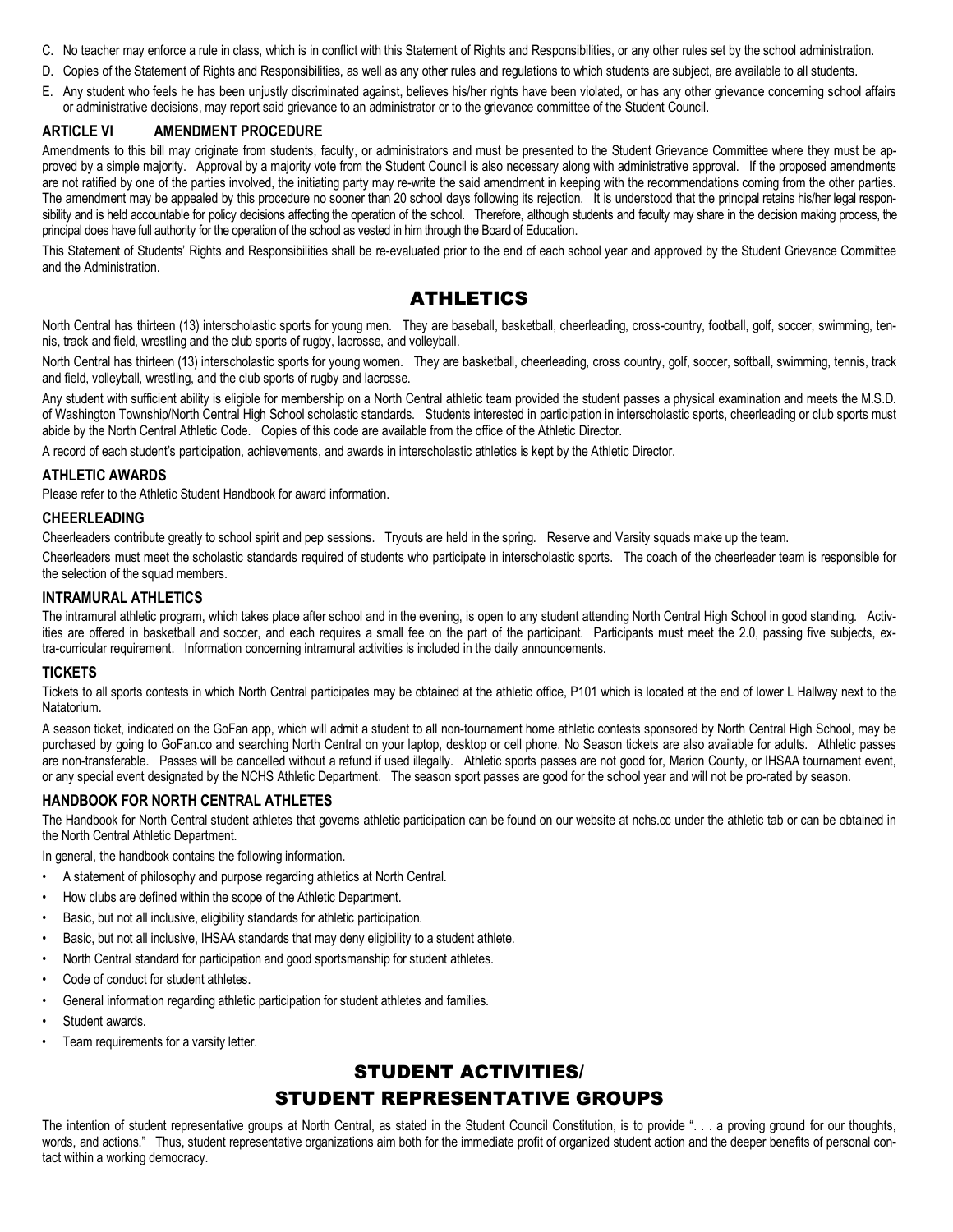## **STUDENT COUNCIL**

The purpose of the Student Council is to develop attitudes of, and practice in, good citizenship; promote harmonious relations throughout the entire school; improve student-teacher relationships; and improve the general welfare of the school.

Activities last year included but were not limited to: Homecoming Activities, stuff a Bus for North Central's Canned Food Drive, Winter Homecoming Dance, participation in MIC activities, decorating lockers for students, Tailgate Party, worked with Key Club to feed families at the Holiday Season, and the NC Prix.

Students who meet the qualifications for Student Council must earn points to remain on the Council. Information may be obtained from the Student Council sponsors.

Freshman and sophomore members of Student Council will also serve as Class Council members for their respective grade levels.

In the spring of each school year the student body elects the president, vice-president, secretary and treasurer of the Student Council for the forthcoming year. The candidates for office are selected by a nominating convention, which elects five nominees for each office; and then the student body, in a primary election, selects two candidates for each office. Finally, in another all-school election, the student body elects the officers for the coming year. The assistant secretary is elected by the Council in the spring.

The Student Council usually meets once a week. Special meetings are called when necessary.

#### **CLASS COUNCIL**

Seniors and juniors have a representative council elected in the fall of the year. Representatives are elected at large through a petition/election process. Officers for the next year's grades 11 & 12 are elected in the spring. Junior and Senior councils each have <u>twenty</u> members plus class officers. These councils are designed to plan class activities with the aid of the faculty sponsors. Seniors and juniors have a formal class organization with a president, vice-president, secretary and a treasurer elected by each class. Students wanting to be a candidate for one of these positions must file a petition.

Class Council plans activities for individual classes. Freshman Council members plan activities for the grade 9 students. Sophomore Council members help to design rings and work with Student Council upperclassmen in planning activities for the entire school. Grades nine and ten spend a great deal of time publicizing events and learning how to conduct meetings and plan activities with the upperclassmen.

Junior Class Council is responsible for publicizing Junior Spectacular and planning the Prom. Money raised from Junior Spectacular keeps down the cost of Prom. Money from the Prom keeps down the costs of senior activities.

Senior Class Council is responsible for but not limited to the Senior Bonfire, Senior Blood Drive, Parent Luncheon, and Grad Dance.

# GENERAL INFORMATION

#### **CLOSED CAMPUS**

North Central has a closed campus. Students may not leave the building during the day. During their lunch period, students are to remain in the cafeteria.

#### **DANCES**

Students who choose to attend school dances/Blast-Off must pass a breathalyzer test.

All school dances, unless otherwise granted, are open to North Central students and their dates. Among the dances, which have been sponsored by school organizations, have been the Junior Prom and homecoming dances. The senior graduation dance is held the weekend following the Commencement Program.

Dance tickets should be purchased in advance at school during the school day. If they are available at the door the night of a dance, the price may be higher than for the advance-purchase price.

If a North Central student chooses to bring a non-North Central student as a guest to a school dance, then a guest request form must be submitted to the administrator in charge of student activities at least one day prior to the event. All guidelines established on the guest request form must be met to gain entrance. Guests are expected to abide by all North Central rules.

Students are expected to be present throughout the dance. However, if they leave early, they are not permitted to return. Most dances end at 11:00 p.m. At least one member of a couple attending the Junior Prom must be a North Central junior.

#### **FIGHTING**

Students who fight will be dealt with in the following manner: The first offense of the school year will result in a five-day suspension from school, placed on school probation, and may be arrested. However, based upon the severity of altercation, a student may be recommended for expulsion.

A second offense in the same school year will result in a ten-day suspension from school with a request for expulsion and may be arrested.

#### **HOMECOMING**

Homecoming is an event sponsored by Student Council with a corresponding dance scheduled the evening of the game or evening following the game.

#### **MAKE UP WORK**

Excused Absence: Students will receive 100% credit for all work made up within two days of each day of absence. A parent must have called on the day of the absence.

Unexcused Absence: Students will receive 75% credit for all work made up within two days of the absence.

Truancy: **Students will receive 0% for all work missed because of truancy.** Truancy is defined as being out of class without prior parental permission and knowledge.

#### **PRODUCTIONS**

The student productions each year usually include a musical, a children's theatre presentation, all-school plays, a number of one-act plays, the Junior Spectacular, the Fine Arts Festival, orchestra and band concerts, and a Holiday Music Program. Any student who meets the standards of participation may try out for the all-school plays. Shorter plays are frequently given by Theatre Arts Classes and the Repertory Theatre Company.

A musical is presented each year by the Performing Arts Department.

The Junior Spectacular is a musical variety show presented each year by the junior class. The acts, written by members of the junior class, are selected from those trying out. The chairpersons of the acts must be juniors. A student may appear on stage in connection with only one act. Each act has a faculty sponsor.

Late in the fall and spring semester, the Fine Arts Festival is presented by the Art and Performing Arts Departments. In addition to a musical program, works of art and crafts entered in the all-school show are on display in the student center.

The orchestra and band concerts are presented by the students enrolled in instrumental music.

Just prior to winter break the Holiday Program is presented by the Performing Arts Department students.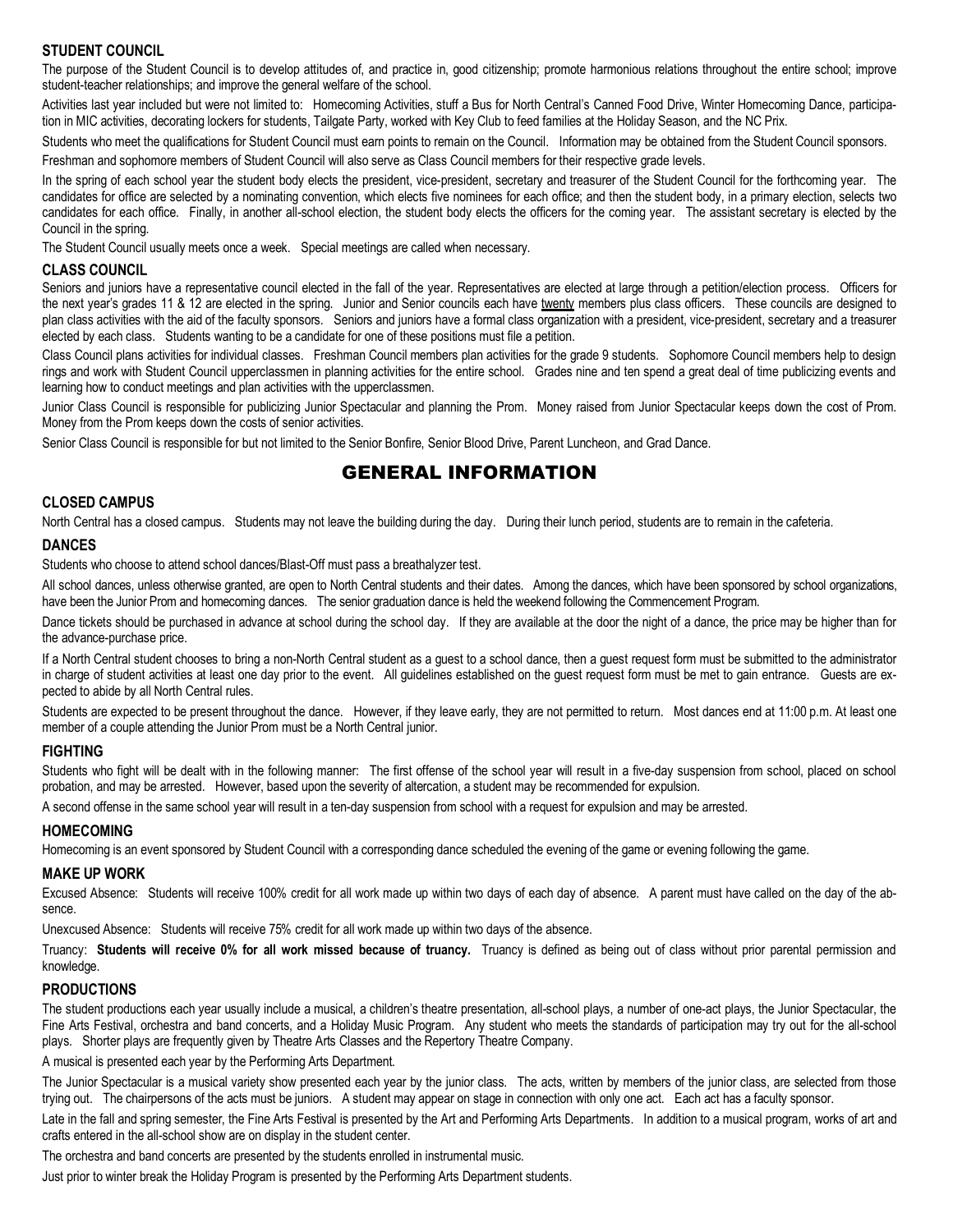# ACTIVITIES

(List subject to change.)

Clubs may be formed depending upon student interest, development of a constitution and attainment of a faculty sponsor. See the assistant principal in charge of student activities for details.

For a complete description of any of the activities please consult the NCHS web page.

To participate in any activity a student must meet the minimum North Central High School participation requirements. Additional requirements may be set for specific activities.

#### **ACADEMIC COMPETITIONS**

North Central participates in several academic competitions sponsored by the Indiana Academic Competitions for Excellence. In addition, students who become members of academic teams must meet the Standards for Participation established by North Central and by Indiana Academics Competitions for Excellence (IACE).

#### **ACADEMIC SUPERBOWL**

Students participate in a statewide competition where there is a yearly theme for the competition. Teams of three compete in one of five subject areas (math, science, social studies, English, fine arts) and an interdisciplinary competition.

#### **ACE MENTOR PROGRAM**

ACE is a national mentoring program that allows students to work with professional engineers on a common project. Upon the completion of the project students are eligible to earn scholarships, get summer internships and make contacts that will allow them to further their career interests in engineering.

#### **ARTISTICALLY TALENTED PROGRAM**

The Artistically Talented Program is an Art Enrichment program. Students work with artists, visit museums, and have hands-on studio experiences, which go beyond the classroom experience. There is limited space in this program, so students must submit both a portfolio and tryout assignment as well as fill out all applications (student and parent) and commitment forms to attend after-school sessions from mid to early October to mid-March.

#### **BEST BUDDIES**

Best Buddies is a non-profit organization dedicated to enhancing the lives of people with intellectual disabilities by providing opportunities for one-to-one friendships. Founded in 1989 by Anthony Kennedy Shriver, Best Buddies is a vibrant international organization that has grown from one original chapter to more than 1,200 middle school, high school, and college campuses across the country and internationally.

#### **BLACK HISTORY CLUB**

The Black History Club exists to educate students about the contributions of African-Americans to history as well as the present. This club provides students with cultural experiences and community service opportunities. Students will learn both academic and life skills which will prepare them for the future. Each student will be encouraged to develop positive, healthy relationships with their peers, family, and other adults.

#### **BRIDGE**

Bridge is a program offering academic guidance for students who have learned English as a new language and no longer receive ENL services or are advanced language learners (WIDA levels 4 or 5). Bridge is a 4–year program, and students meet in grade – level Bridge Homerooms. The program offers academic guidance and community service opportunities to prepare students for college. Students are selected for the program during 8th grade by counselors; 9th – 11th grade students may apply for the program. Acceptance is based on grades, behavior, attendance, determination, and desire to attend college.

#### **CHESS CLUB**

Chess Club meets twice a month on Thursdays. Friendly games of chess take place. It is open to novice as well as experienced chess players.

#### **FRENCH CLUB**

This club strives to promote and expand understanding of the Francophone world, culture and language. Activities have included movies, food, holiday celebrations, school spirit participation and community service. All students who are or have been enrolled in a French class may attend. There is no fee.

#### **GERMAN CLUB**

The German Club is open to all students enrolled in German classes at North Central. The club competes in the annual Indiana State German Contest, and attends cultural events such as concerts at the Indianapolis Symphony Orchestra.

#### **HABITAT FOR HUMANITY**

Habitat for Humanity is a student organization dedicated to improving substandard housing in Indianapolis. The three responsibilities of the group include educating others about housing needs, raising money and building. The group works closely with the Indianapolis affiliate of Habitat for Humanity. Meetings are held throughout the year to plan upcoming events. Building opportunities take place at the Habitat warehouse and building sites.

#### **HANDBELL RINGING CLUB**

Club participants play handbells and perform for the King's Court Madrigal dinner in December and for the Side by Side Concert in the spring. No audition is required for this extra-curricular club.

#### **HOOSIER BOYS/GIRLS STATE**

Hoosier Boys/Girls State is a one-week Indiana government simulation where students from all over the state learn about politics. Participants run for political office, campaign, give speeches, and learn about the duties of offices ranging from the governor to political party chairs. The American Legion and its auxiliaries run the camp. Students will receive additional information about this organization through their social studies classes. Only juniors are eligible.

#### **HOOSIER SPELL BOWL**

The Hoosier Spell Bowl is a state competition for grades 9-12 public and private high school students. Membership on the Spell Bowl team is open to all interested students. Team members who actually compete in local and state meets are determined by performance on spelling tests administered by the team's coach.

#### **INTRAMURAL ATHLETICS**

The intramural athletic program, which takes place after school and in the evening, is open to any student attending North Central High School. Activities are offered in basketball and bowling, and each requires a small fee on the part of the participant. Participants must meet the 2.0, passing five subjects extra-curricular requirement. Information concerning intramural activities is included in the daily announcements.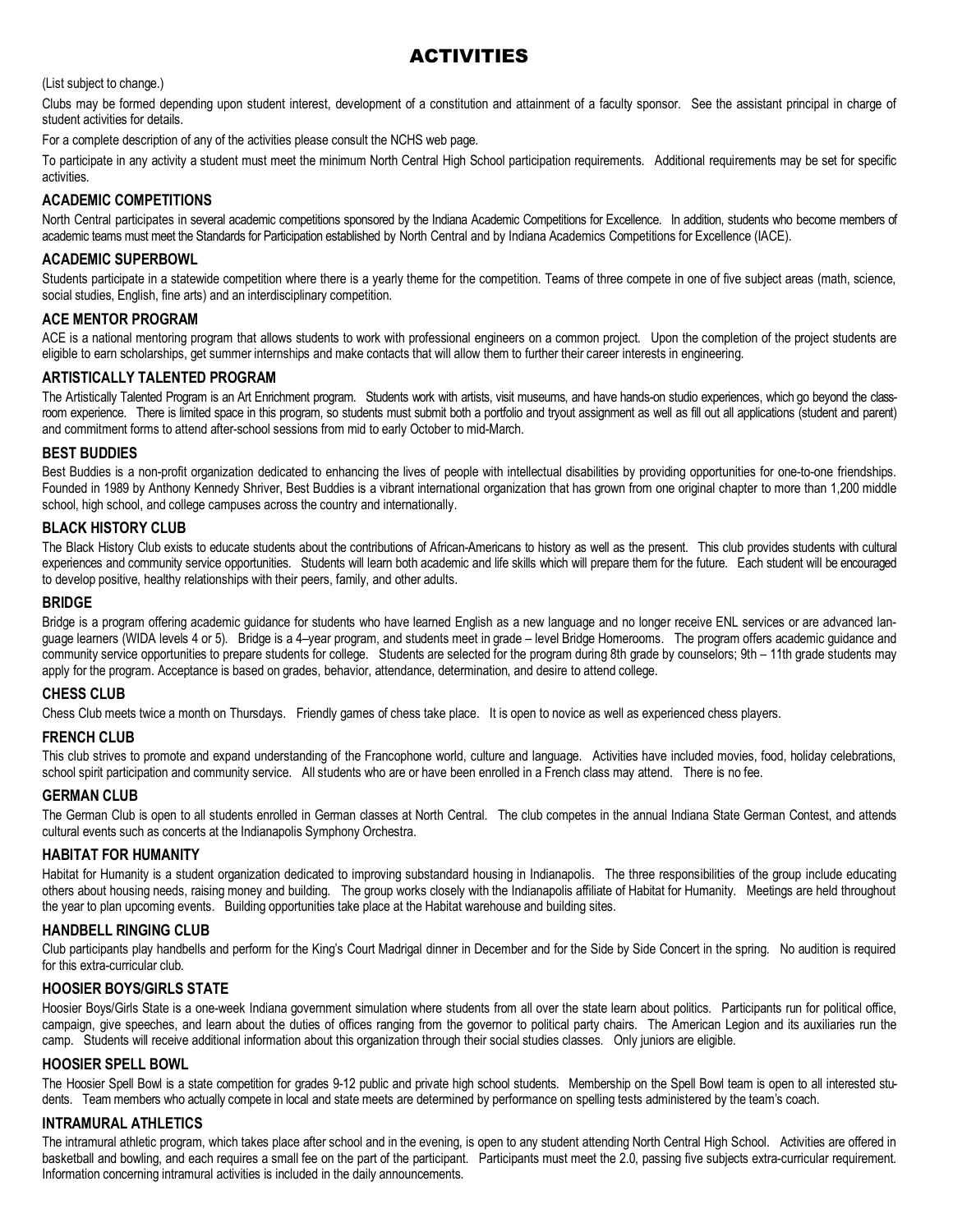## **JAPANESE CLUB**

In the Japanese Club you can learn interesting information about Japanese culture, such as calligraphy, martial arts, origami, food, games, movies, etc. Students are encouraged to bring topics of interest related to the Japanese culture for detailed discussion.

#### **JROTC COLOR GUARD TEAM**

The JROTC Color Guard is a four-member team of cadets that present the National and State colors in support of the local community and North Central H.S. home football/basketball games, and pep sessions. The Panther Battalion Color Guard Team participates in competitions throughout the state/country along with the JROTC Drill Team. A school monogram may be earned, as well as trophies, medals and ribbons for active participation.

#### **JROTC DRILL TEAM**

The JROTC Drill units are formed for Regulation and Exhibition drill based on the number of competitive members participating. The Panther Battalion Drill Team participates in competitions throughout the state/country along with the Color Guard Team. A School Monogram may be earned, as well as trophies, medals, and ribbons for active participation.

#### **JROTC RAIDERS TEAM**

The JROTC Raiders Team are a voluntary team of cadets interested in more physical, adventuresome activities. Training consists of fitness workouts, field craft, mountain training, water activities and intermediate military skills. The Panther Battalion Raiders Team participates in competitions throughout the state/country. A school monogram may be earned, as well as a black shoulder cord and skills ribbons are earned by qualifying Raiders.

#### **JROTC RIFLE TEAM**

The JROTC Rifle Team consists of five to fifteen cadets with the best marksmanship skills in the unit. The Panther Battalion Rifle Team participates in matches throughout the state and in postal competitions throughout the country. A school monograms may be earned, as well as trophies, National Rifle Association awards, and Army Marksmanship Badges.

#### **JUNIOR CLASSICAL LEAGUE (LATIN CLUB)**

The Junior Classical League is for students enrolled in a year-long Latin class who wish to explore further the culture and language of ancient Greece and Rome. Members engage ancient history, mythology, customs, language, sports, drama, art, and music through local club activities, as well as through competitions and events throughout the state. JCL also offers the opportunity for students to hold positions of leadership at local and state levels, earn state and national awards in competitions, and obtain scholarships for advanced study in college.

#### **KEY CLUB**

Key Club is an international service organization, affiliated with Kiwanis International, locally chartered through the North Side Kiwanis Club, under the complete jurisdiction and direction of North Central High School. The club, open to all North Central students, is actively involved in service to both school and community.

#### **LACROSSE (MEN'S & WOMEN'S)**

The Lacrosse teams play their regular schedule in the spring, which includes a Lacrosse League and a state championship playoff. They practice daily.

#### **LADIES FIRST**

Ladies First of North Central High School is an organized group of young women dedicated to strengthening our physical, mental and moral being. We believe we are individuals who exist as an indivisible whole. Ultimately, we will go on to make positive contributions to our school, homes and communities.

#### **MODEL UNITED NATIONS CLUB**

To be a member of the Model United Nations Club, a student must have taken International Relations. The club participates in Model United Nations at the University of Chicago (MUNUC). The group is given a country to represent in a mock United Nations. Eighteen hundred students from across North and South America participate in what has been called the best Model United Nations in the USA. Delegates research various international topics and discuss and debate possible solutions.

#### **PEP BAND**

North Central High School Pep Band is an extra-curricular performing group consisting of volunteers from any of the concert bands or jazz bands. The group's musical repertoire typically consists of popular music and school songs. Required performance opportunities are: selected men's and women's home varsity games, special tournament games, and selected pep sessions. Students must maintain a 2.0 grade point average and be enrolled as a member of a concert band class to participate.

#### **PHILOSOPHY CLUB**

The North Central Philosophy Club is an organization of students who are interested in philosophical discussion and debate. Members determine the discussion topics, provide short handouts for background on the topic, if they wish, and provide leadership during the meeting. Philosophy professors from universities in Indianapolis visit occasionally as guest speakers to help us expand our knowledge of particular issues. Our purposes include sharing and challenging ideas, developing intellectual honesty and truthfulness, acknowledging the responsibility that knowledge implies, and especially enjoying the company of other thoughtful people.

#### **READERS CLUB**

Readers Club, formally known as Book Club, is a great way to meet people who also are addicted to reading.

#### **RECYCLING CLUB**

This club is open to students interested in promoting recycling around the school. Students meet together during homeroom and go from room to room to collect paper and other materials. The group also participates in community cleanups and social events.

#### **RUGBY (MEN'S & WOMEN'S)**

The Rugby teams play their regular schedule in the spring, which includes a Rugby League and a state championship playoff. They practice daily.

#### **SCIENCE CLUB**

This organization encourages student interest in science through activities outside of the classroom. Meetings include guest speakers and field trips to illustrate scientists in action and the effects of science on our world.

#### **SCIENCE OLYMPIAD**

Science Olympiad offers a competitive atmosphere that includes all branches of science, technology, and engineering. Participants are challenged with material that is not covered in traditional science courses. Most of the events incorporate hands-on experiences and utilize methods currently used in the practical field. This team is ideal for a student planning to major in science at the college level.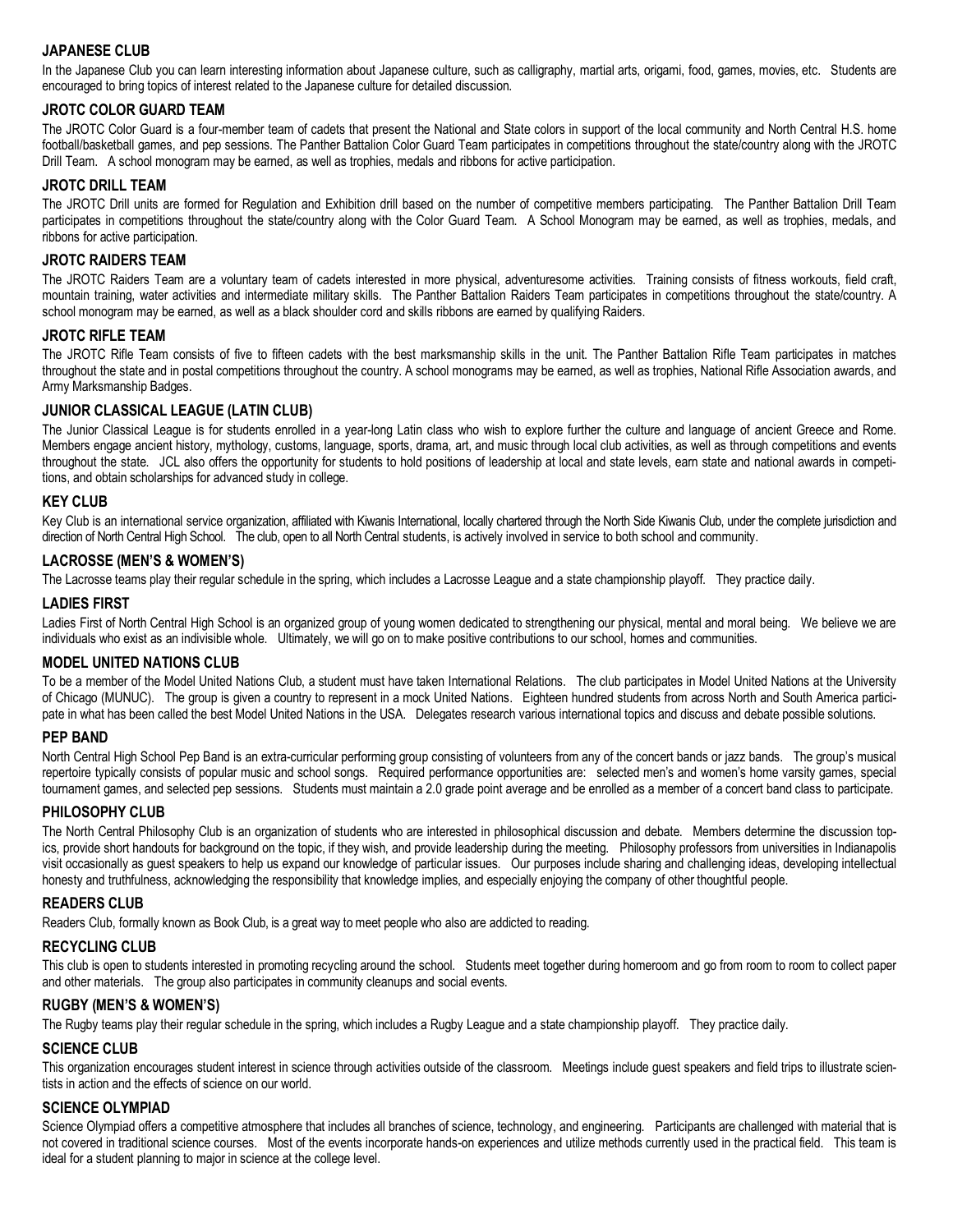## SOCIAL DEMOCRATIC CLUB

The purpose of the Social Democratic Club is to provide a forum for discussing current events and political interests.

#### **SPANISH CLUB**

"La Tertulia" is a club open to any student enrolled in Spanish. The goal of the club is to actively engage students in learning more about Hispanic culture and language through a variety of fun activities.

#### **SPEECH TEAM**

The Speech Team is open to any student who is interested in competing individually in speech and/or debate contests. Students compete in twelve different areas and gain experience in communicating. Individually the student can win ribbons, trophies and scholarships. The collective group of individuals is called a speech team.

#### **STAGE CREW**

Students are responsible for running all of the technical aspects of every event that occurs in both North Central's Auditorium and Performance Classroom. Types of work include: light board operation, sound board operation, fly rail operation, preparing properties, costumes, hair and makeup.

#### **VOLLEYBALL (MEN'S)**

The volleyball team plays their regular schedule in the spring, which includes a Men's Volleyball Association and a state championship playoff. They practice daily.

#### **YOUNG DEMOCRATS**

The purpose of the Young Democrats Club is to provide a forum for discussing current events and political interests.

#### **YOUNG LIBERTARIANS**

The purpose of the Young Libertarians Club is to provide a forum for discussing current events and political interests.

### **YOUNG REPUBLICANS**

The purpose of the Young Republicans Club is to provide a forum for discussing current events and political interests.

# PUBLICATIONS

#### **NEWSPAPER**

The purpose of the school newspaper, *The Northern Lights*, is to acquaint the reader with events of importance in the school community, publish events of importance in the school community, publish editorial and feature material for enjoyment and thought, and acquaint student staff members with the rights and responsibilities of the student press.

Students interested in writing for *The Northern Lights* should contact the sponsor. Successful completion of Beginning Journalism, a one-semester course, is a prerequisite for working on *The Northern Lights* staff. Students earn academic credit for each semester enrolled. Newspaper staff members also contribute to the publications website.

#### **WEBSITE & SOCIAL MEDIA**

The companion website to *The Northern Lights*, NCHS Live! (www.nchslive.com) features breaking news, updates, sports results and features on a daily basis. Students are responsible for creating web content and maintaining the various student publication social media networks each day. Successful completion of Beginning Journalism, a one-semester course, is a prerequisite for working on the website staff. Students earn academic credit for each semester enrolled. Website staff members also contribute to the student newspaper.

#### **YEARBOOK**

North Central's yearbook, the *Northerner*, is distributed near the close of the school year to those persons who paid for a copy the preceding fall. The yearbook serves as a record of the school year, including in its contents a pictorial story of student life and of activities carried on by various organizations and departments. It also has an album section of the students, faculty, and other personnel associated with the school.

A student interested in becoming a member of the staff should contact the yearbook sponsor in the yearbook office. Successful completion of Beginning Journalism, a one-semester course, is a prerequisite for working on the yearbook staff. Students earn academic credit for each semester enrolled.

# EMERGENCY PROCEDURES

**Stay with your teacher. The teacher must take attendance.**

#### **If an emergency occurs during a passing period, listen for directions.**

#### **ELECTRICAL POWER FAILURE**

Since North Central is a structure containing several rooms without natural lighting it is necessary to take special measures in case of an electrical power failure.

All students are to remain with their teachers in their classroom locations. However, teachers in internal classrooms may wish to combine classes with teachers in external rooms.

If a failure should occur during a lunch period, students in the cafeteria are to remain in their seats.

If a power failure should occur during a passing period all students are to report directly to their next scheduled class.

An announcement will be made if it is necessary to dismiss school. Upon dismissal students are to go to their lockers in an orderly manner, leave the building immediately, and wait for their transportation. There should be no running at any time. Students should report home upon dismissal.

#### **EMERGENCY DRILL**

All schools in Indiana are required to have one man made emergency drill per semester. In an event of a lockdown remain calm. Close classroom doors, turn out lights and cover windows or openings. Keep away from windows; move to a safe area to reduce visibility. DO NOT call the office for general information; DO NOT make outside calls, TURN OFF CELLPHONES. DO NOT open doors or allow anyone outside of the classroom until the principal/designate or emergency personnel gives an all clear signal.

#### **EVACUATION DRILLS**

All schools in Indiana are required to have monthly fire drills. Posted in each classroom is a diagram showing the nearest exit and route from the room to a safe location outside the building. When the alarm sounds, designating a fire drill, all talking should cease at once. Students should leave the building as rapidly as possible without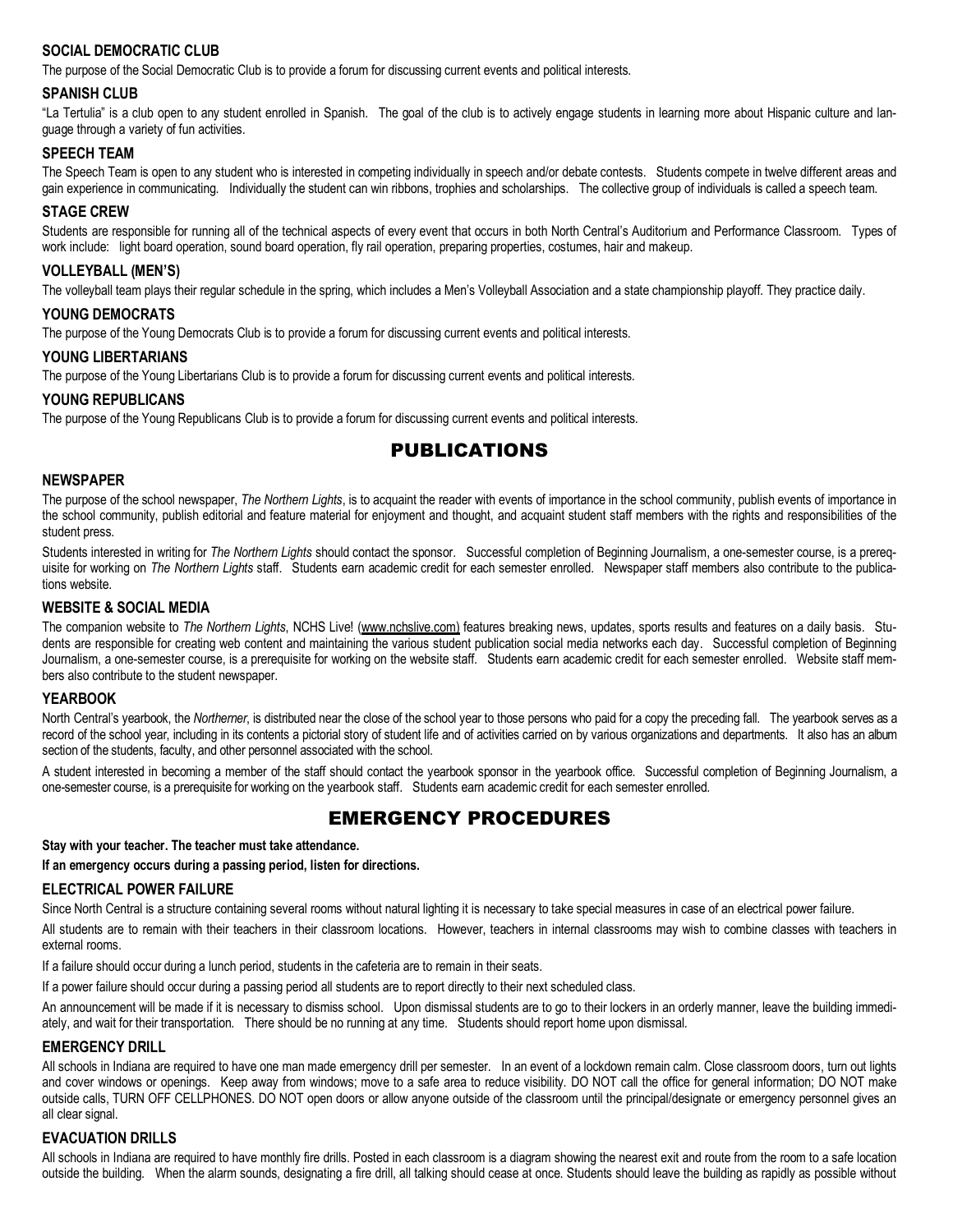#### running.

There is to be no talking while students leave the building nor while they return to classes. This instruction is important; for in case of emergency, it is necessary that all may hear directions. A building the size of North Central can be cleared in less than three minutes.

#### **SYSTEM-WIDE DRINKING WATER MANAGEMENT PROTOCOL**

As part of its system-wide improvements to the school district's buildings, MSD of Washington Township has implemented a drinking water management protocol. In consultation with environmental professionals, we have implemented the following steps to ensure the safety of our drinking water supply for all users. In order to avoid any erroneous assumptions, the School District is providing this public notice that the use of lab, classroom or other sinks for drinking water purposes is prohibited. These sinks may come in contact with chemicals, paint or other disposable matters which may be of the nature that should not be ingested. Limiting drinking water use to fountains, which are available in all school buildings, will allow the School District to best manage and maintain the safety of its drinking water supply. Use of outdoor drinking water spigots will be limited to designated sources, which will be identified by appropriate signage.

#### **TORNADO SAFETY**

All schools in Indiana are required to have one tornado drill each semester. In the event of a tornado, students and faculty in the auditorium, gymnasium, Information Center, cafeteria, or student center will evacuate these areas and move to the nearest available hall free of exterior windows or doors.

Students and faculty in classrooms, offices, or other areas with exterior windows will move into the halls away from exterior windows or doors. Before evacuating a room, all blinds should be closed and fastened as securely as possible to keep out flying glass.

Those in classrooms without exterior windows will sit on the floor by their desks. Those in second-floor classrooms will be sent to the first floor.

# PROTECT YOURSELF

**Sit down, draw your knees up under you, and cover the back of your head with your hands.**

# SCHOLARSHIPS, HONORS, AND AWARDS SCHOLARSHIPS

A number of North Central students earn scholarships each year. Students and parents/guardians annually are given information concerning the College Entrance Examination Board and the National Merit Scholarship competition.

Many other scholarship opportunities are offered by colleges, business and industrial firms, as well as civic, fraternal, and educational groups. Some awards require an examination; others require a written application or an interview. Each student should consult his/her counselor in an effort to discover scholarships for which s/he may be eligible.

# **HONORS**

#### **ARTISTICALLY TALENTED PROGRAM**

The Artistically Talented Program is an Art Enrichment program. Students work with artists, visit museums, and have hands-on studio experiences, which go beyond the classroom experience. There is limited space in this program, so students must submit both a portfolio and tryout assignment as well as fill out all applications (student and parent) and commitment forms to attend after-school sessions from mid to early October to mid-March.

#### **FRENCH HONOR SOCIETY**

French Honor Society recognizes French students, levels 3 and higher, who have maintained a high average in French (A for CP classes, B for X classes) and have shown an interest in French activities sponsored by North Central beyond the classroom. Each year the French Honor Society selects a global service project and conducts a number of fundraising activities to accomplish its goal.

#### **GERMAN HONOR SOCIETY**

Membership in the German Honor Society is determined by the student's overall grade point average, and his/her grade point average in German classes. The honor is recognized nationwide.

#### **HONOR ROLL**

Following the close of each grading period, an honor roll for achievement during the preceding grading period is posted in the General Office area.

A High Honor Roll and an Honor Roll are established on the following basis:

A student must be enrolled in at least four classes to be eligible for the Honor Roll.

Students receiving a 3.50 or higher grade point average with no grades of "D" or "F" have their names placed on the High Honor Roll.

Students with an average between 3.20 and 3.49 with no grades of "D" or "F" are on the Honor Roll.

The grade average is determined by totaling the number of points earned and dividing by the number of credits attempted.

#### **INTERNATIONAL THESPIAN SOCIETY**

This international honorary society is devoted to the advancement of dramatic arts in the secondary schools. Membership is based upon points earned for participation in productions given by North Central. Students must earn a minimum of 10 points before being eligible for consideration for membership

Students desiring to request points must do so immediately after a production, on a form provided for this purpose by the sponsors of Thespians.

#### **JAPANESE NATIONAL HONOR SOCIETY**

The Japanese National Honor Society recognizes and honors high achievement in Japanese by high school students. It is sponsored by the National Council of Secondary Japanese Teachers. Eligible students have completed the 1st semester of second year Japanese, and have maintained a 3.5 GPA in Japanese as well as a 3.0 GPA overall.

#### **NATIONAL ART HONOR SOCIETY**

National Art Honor Society is a National organization created for Grades 10-12 art students for the purpose of inspiring and recognizing those students who have shown an outstanding ability in art. The NAHS also strives to aid members in working toward the attainment of their highest potential in art areas, and to bring art education to the attention of the school and community through community and school service and art activities. Students must have completed at least one semester in Art with a grade of "B" or better, as well as meeting all North Central extracurricular requirements.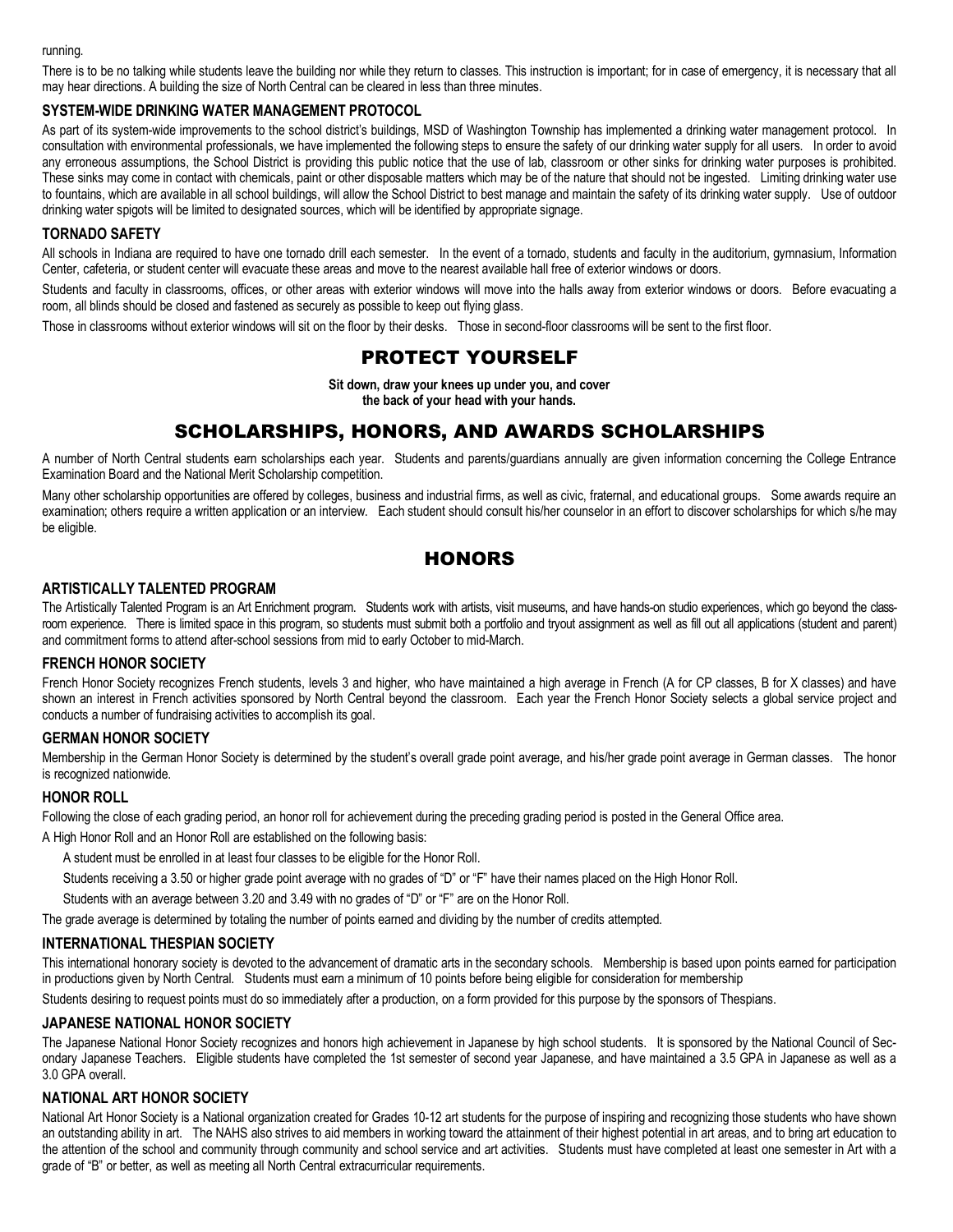## **NATIONAL FORENSIC LEAGUE**

The National Forensic League is a national speech honorary for students who have earned points in contest speaking and public service speaking. Through this organization, students have an opportunity to compete in state and national contests and to win ribbons, trophies and scholarships. The NFL is often a stepping-stone to higher successes.

#### **NATIONAL FRENCH HONOR SOCIETY**

The National French Honor Society recognizes outstanding students of French in North Central's level 5-6, 7-8, and 9-10 courses.

#### **NATIONAL HONOR SOCIETY**

Membership in the National Honor Society, bestowed upon a student by the members of the faculty, is one of the highest honors awarded at North Central High School. Students are **selected** for membership; they do not apply for membership. Only juniors and seniors may be selected for membership. NHS is more than just academic recognition. The student's selection for membership is based upon outstanding performance in the areas of scholarship, service, leadership, and character. All four areas are considered equally in determining membership. These four criteria for selection form the foundation upon which the organization and its activities are built. To qualify for membership, a student must have been enrolled at North Central for at least one semester. Initial qualification is based on a 3.5 cumulative grade point average. Students who qualify are invited to participate in the selection process. Invitation letters are mailed to qualifying students and their parents in September of each year.

In order to assist the Faculty Council in selecting members, students are asked to complete a Student Activity Information Form (not an application form), which must be completed and submitted by the announced deadline. In order for a candidate's form to be considered, they must be able to list the following: at least two leadership roles, one of which must show involvement at North Central, and at least two activities of community service, either at North Central or elsewhere in the community. The selection process follows nationally established guidelines. A faculty council, consisting of five voting faculty members, is appointed by the principal. The faculty advisor, a non-voting member, facilitates the selection process. The members of the faculty council review each candidate's activity information form and vote to select the most qualified students. The selection of each candidate to the chapter shall be by a majority vote of the faculty council. Once selected, members are required to attend the induction ceremony and must continue to demonstrate the four qualities upon which their selection was based. Members are required to attend meetings regularly, pay dues of five dollars each year, participate on a committee, design their own individual service projects, serve as a peer tutor in the Learning Center, and participate in at least one group service project each semester. Membership may be revoked if a student falls below the required grade point average or if s/he does not meet the chapter's character, service, and leadership requirements. Members who fall below these standards shall be promptly warned in writing by the chapter advisor and given a reasonable amount of time to improve. The faculty council also meets to consider warning and dismissal cases. Before dismissal from National Honor Society, a member shall have the right to a hearing before the faculty council.

A copy of the National Constitution, as well as the North Central chapter's bylaws, are available from the faculty advisor upon request. Questions about the selection process and membership requirements should be directed to the faculty advisor.

**Membership transferal:** A member of National Honor Society who transfers to another school automatically becomes a member of their new school's chapter upon verification that they are a member in good standing. A member of the North Central Chapter of NHS who transfers to another high school may request a membership verification letter from the adviser. Students who transfer to North Central and were inducted into NHS at another school must contact the adviser to request transfer of membership. A letter of verification from the adviser of the previous school is required.

#### **NATIONAL LATIN HONOR SOCIETY**

The National Latin Honor Society recognizes Latin Club students of high academic achievement and club service. Membership in the Junior Classical League and maintaining "A" average throughout the year of study are requirements.

#### **SPANISH HONOR SOCIETY/SOCIEDAD HONORARIA HISPANICA**

The *Sociedad Honoraria Hispanica*, sponsored by the American Association of Teachers of Spanish and Portuguese, recognizes high scholastic attainment in the study of Spanish at NCHS.

The goals of the organization are to promote and maintain interest in the study of the Spanish language, literature, culture and civilization through community service projects. To be eligible for membership, students must be juniors or seniors who are enrolled in upper level Spanish courses and must have maintained an A average in all of their Spanish courses.

## AWARDS

#### **ACADEMIC LETTER**

The Academic Letter is awarded to each sophomore, junior and senior who applies, meets the criteria, and returns the completed application on time. Points are earned by final grades in each course. Students should listen for daily announcements and homeroom teachers for specific information. The award criteria for each grade level is as follows:

- 95 points for sophomores
- 115 points for juniors
- 155 points for seniors

A recipient must have:

- been a North Central student for at least two semesters
- filled out an Academic Letter application, which has a faculty or staff sponsor
- earned no grade of "F" for the semester
- passed Graduation Exam

#### **CERTIFICATE OF MULTILINGUAL PROFICIENCY**

This certificate is to recognize students who are fluent in two or more languages. Eligible students must have passed the state standardized test, demonstrate proficiency in a foreign language, and have received English Language learner services at some point in Washington township. Proficiency in your native language will be demonstrated by passing the STAMP 45 World Language Assessment.

#### **CLASSROOM LEADERSHIP AWARD**

The Classroom Leadership Award is given to any student who has been nominated by a teacher for leadership in the classroom. The student has to have two other teachers validate the nomination, and the student has to pass all of their semester courses to be eligible for this award.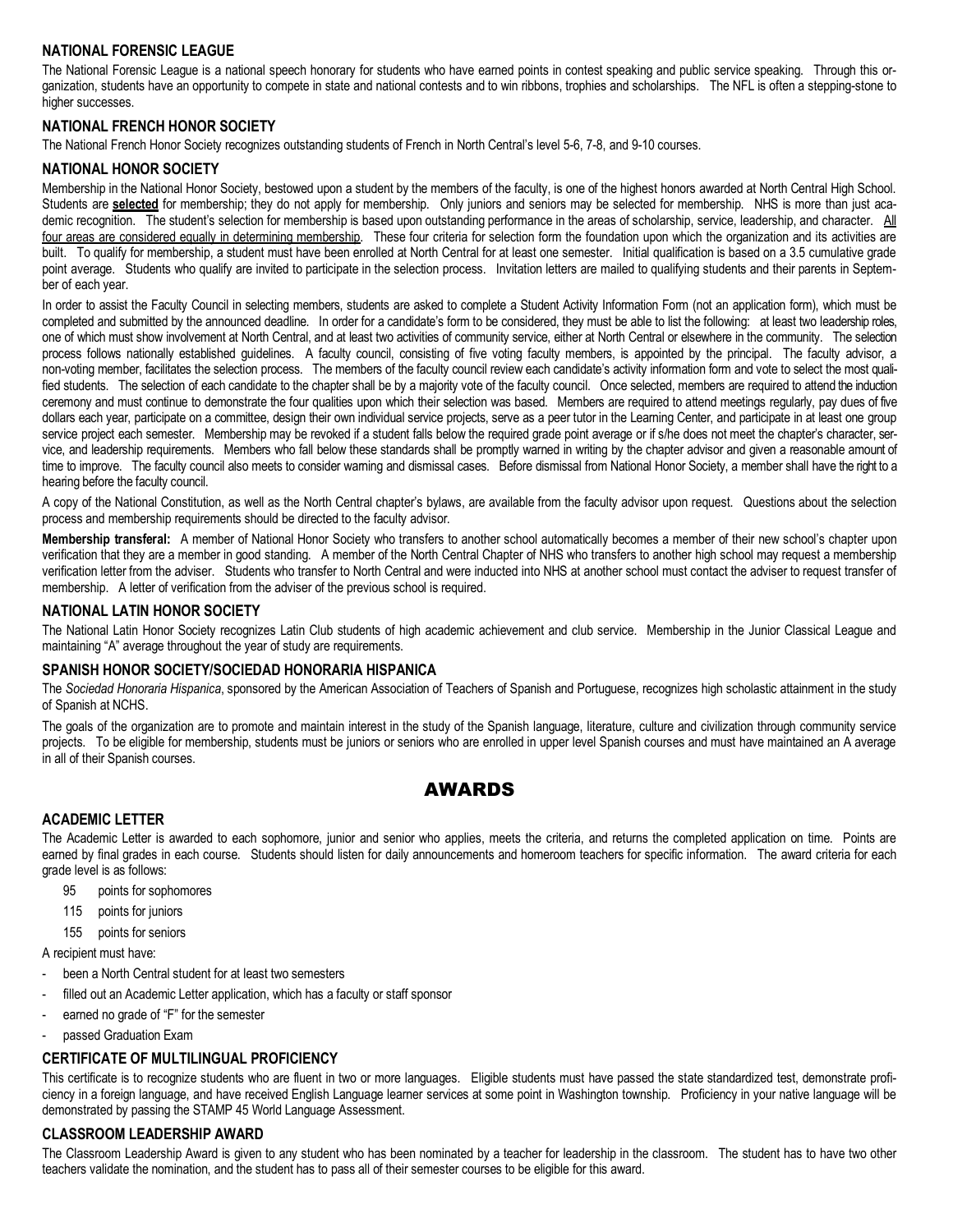## **PANTHER RECOGNITION**

This program recognizes those students who meet various levels of achievements. The awards are the Academic Letter, the Classroom Leadership Award, the Pride Award and the Service Award. Each award is independently described in this section under its own name.

#### **PRIDE AWARD**

The Pride Award honors any student who has been nominated by a teacher for outstanding improvement in attitude, behavior, citizenship or classroom participation. To be eligible for this award, the student must pass all of their semester classes.

#### **RECOGNITION NIGHT**

During the latter part of the second semester, students are recognized during an evening program. Students who have received awards during the school year and those who are to receive special awards are honored. The names of all recipients of the various awards are posted on the North Central Web site following the presentation program. Parents/guardians of students receiving awards are mailed notices inviting them to the ceremony.

#### **SENIOR HONOR CODE**

See attached application in Appendix.

#### **SERVICE AWARD**

The Service Award is given to students who have performed a service to North Central or any other Washington Township School. Any faculty or staff member may nominate students for this award. Students must be passing all classes to qualify.

#### **TOP 100**

Students who are ranked in the top twenty-five of their class, grades 9, 10, 11, 12 are recognized in a special program during March. Each of the top twenty-five seniors recognizes a current North Central staff member who contributed to their success.

#### **VALEDICTORIAN AND SALUTATORIAN**

North Central High School selects a single Valedictorian and a single Salutatorian each year. The single Valedictorian is the senior who ranks first in scholarship at the end of seven semesters (end of the first semester of the senior year). The single Salutatorian is the senior who ranks second in scholarship at the end of seven semesters.

Additional Qualifications for the Valedictorian and Salutatorian:

- A. Each of the students shall have been enrolled at North Central for three full semesters.
- B. Each shall be currently enrolled in North Central at the time the recognition is received.
- C. Each shall be a member of the current graduating class.
- If there is a tie for Valedictorian, the single Valedictorian will be determined as follows:
- A. Most honors courses completed by the end of seven semesters. These honors courses are defined as those listed among the criteria for the North Central Academic Honors Diploma.
- B. If a tie remains, then the total number of credits earned by the end of seven semesters will be the deciding factor:
- C. If A and B do not identify a single valedictorian, then the principal will appoint a committee to determine which of those tied will be declared the single valedictorian. The committee will take into consideration the number of merits earned and the attendance record of each of these students as of the end of seven semesters.

If there is a tie for valedictorian, the single salutatorian will be the student who ranks second meeting the above criteria. If there is a tie for salutatorian but not for valedictorian, the above criteria will be employed to select a single salutatorian.

## DIPLOMAS

# **INDIANA DIPLOMA WITH GENERAL DESIGNATION INDIANA DIPLOMA WITH CORE 40 DESIGNATION INDIANA DIPLOMA WITH HONORS DESIGNATION INDIANA DIPLOMA WITH TECHNICAL HONORS DESIGNATION**

# SONGS

#### *School Song*

Go, North Central on to victory, We'll make a valiant stand for all the world to see. Lift up your colors bright, and we will fight! Fight! Fight! And we'll score again and win for the red, black, and white. We'll give a shout for Central as we meet the foe. With banners flying, onward we are sure to go. Come on and march along to victory, And we'll win the game for North Central High.

**--Henry and Linda Watkins**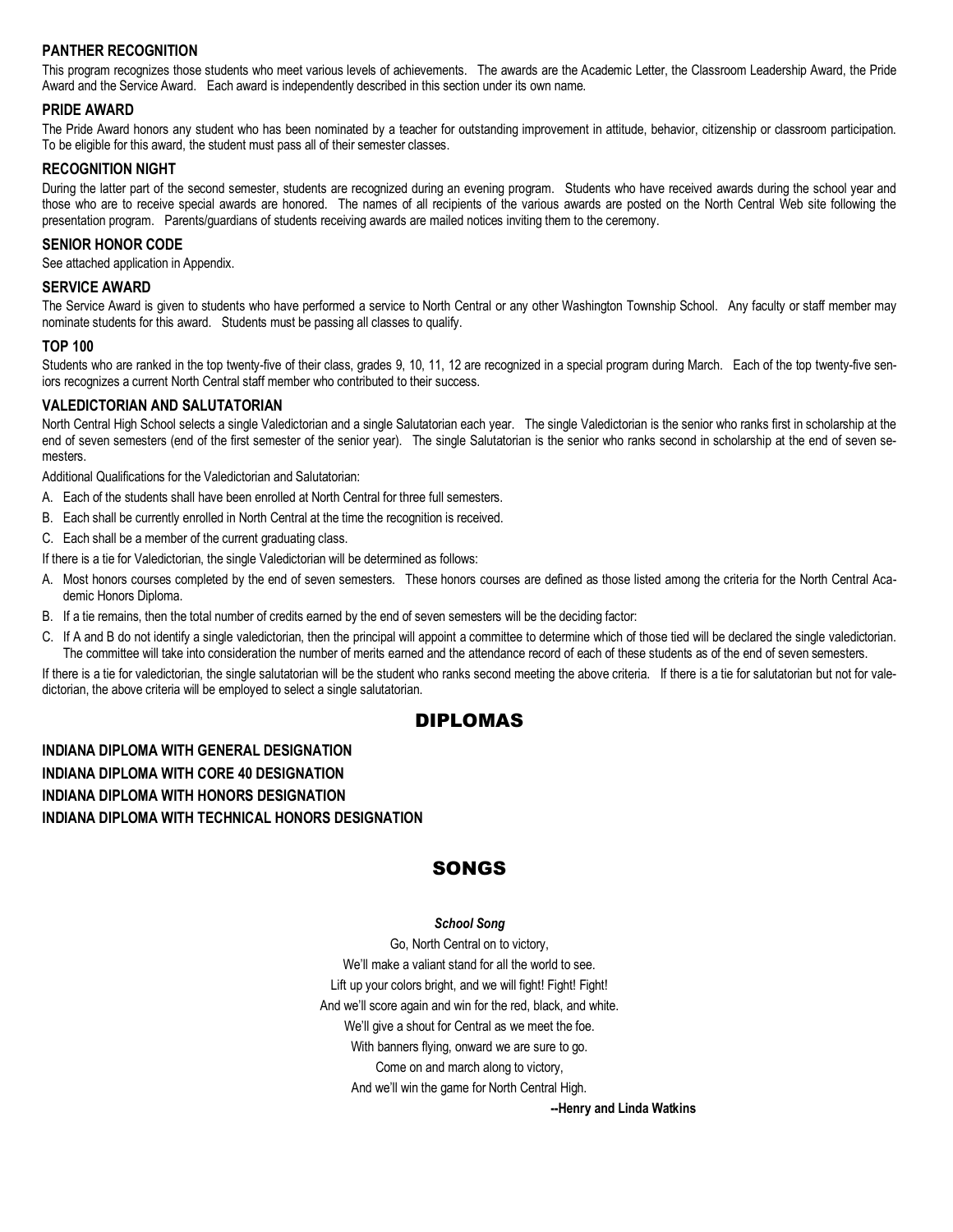#### *Alma Mater Hymn*

We sing to you, North Central High. Our hearts are true, our banners high. Thy halls are sacred, friendships long, Our pledge to you is this, our song. You'll keep our dreams and hopes secure, Through all tradition you'll endure. When we must bid a fond farewell, Our hearts with thee will always dwell.

> **--Peg Snyder --W. Otto Meiessner**

#### *Fight Song*

Hail our Panthers, hats off to thee, To our colors true we will ever be, Red, black, white united we stand, Working ever, failing never, Pulling for our team together. Panthers, we think you're grand. **GRAND NC**

# **CONSTITUTION** NORTH CENTRAL HIGH SCHOOL STUDENT COUNCIL

A copy of the North Central High School Student Council Constitution is available from the faculty sponsor or a Student Council member upon the request of any interested student or patron.

# QUESTIONS AND ANSWERS

1. Where is the lost and found?

**The official lost and found is located in the bookstore from 8:10 a.m. to the end of Period 8.** 

- 2. What is the procedure for reporting something missing from your locker, etc.? **Report to your grade level assistant principal and fill out a theft-report on missing articles.**
- 3. Where are the ticket booths?
- **At the south side of the student center, in front of the auditorium.**
- 4. Where is the Athletic Director's office?

**At the end of lower L Hallway next to the Natatorium.**

5. How many credits do you need to graduate?

**You will need 46 credits to graduate. You must also meet specific course requirements, pass the state graduation exam and complete Graduation Pathways.** 

6. Do I need to carry my student ID card?

**Yes, you need to wear it at all times. It is used to check out materials from the Library. You must display it to use the Internet. You also need it for the Health Center, the Learning Center, and the Counseling Department. Your student ID card is also used as a debit card to purchase lunch.**

7. What should I do if I'm absent?

**Have your parent/guardian call 317-259-5355 between 8:00 and 11:00 a.m. day of the absence. You may call earlier than 8:00 a.m. to leave a voice mail message.**

8. Where is H188?

**Remember all 100 and 200 rooms are first floor North Central; 300 and 400 are in the Career Center, and 500 and above are second floor North Central High School. Therefore, H188 is in H hall on the first floor of North Central.**

9. Why is being on time and attendance important?

**Over 90 percent of the calls concerning employment of a student or former student(s) deal with that person's attendance record.**

10. Who can drive to school?

**Students who have a valid operator's license (juniors and seniors) and who have registered their car and purchased a student parking lot sticker.**

11. What if I am ill or feel sick?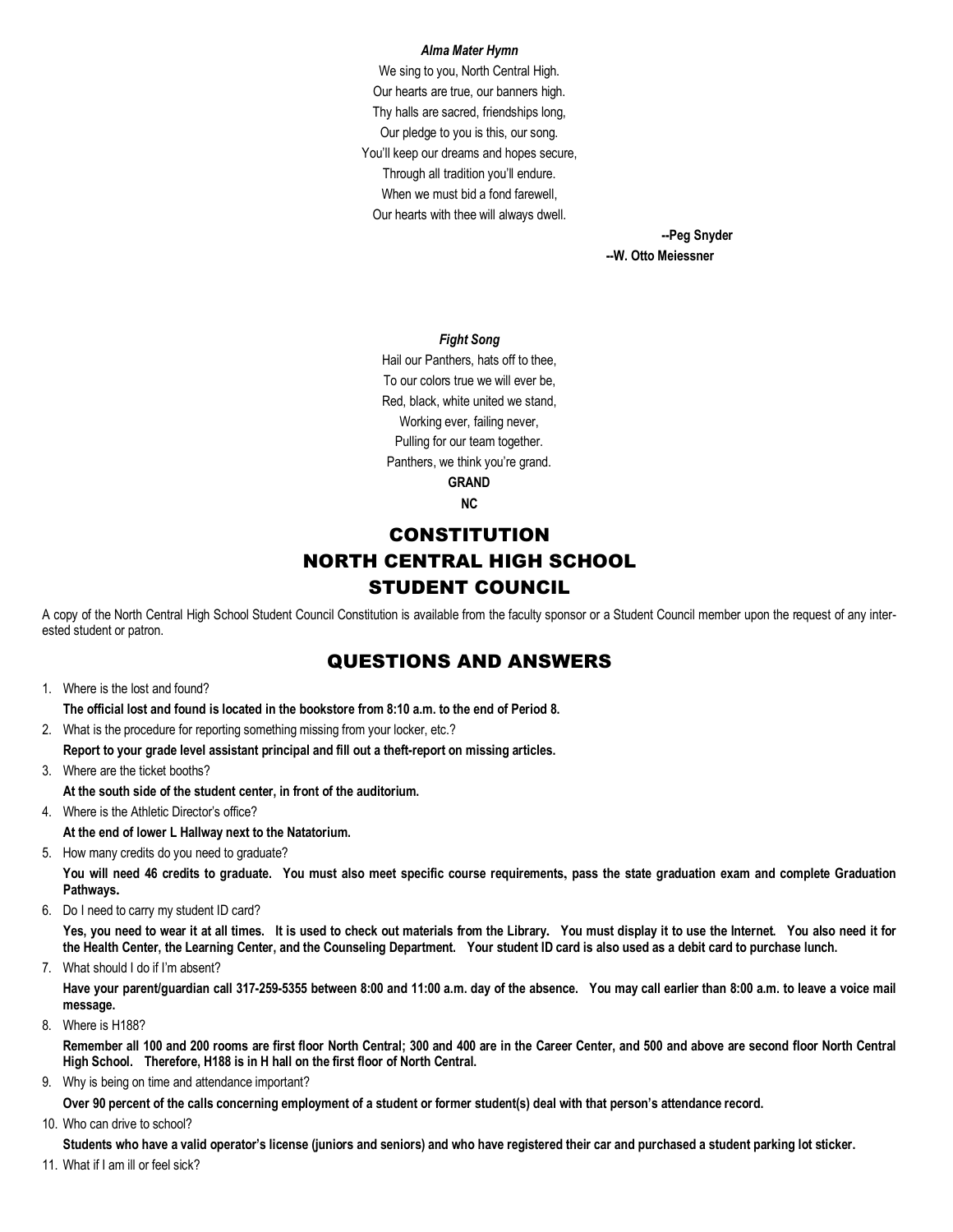**Get a pass from your teacher to the Health Center. Remember to bring your identification card.**

12. What is Public Law 218 and where can I find a copy?

**This is a law governing schools in regard to due process (relative to suspension, expulsion and/or exclusion from school). Copies are available in the North Central Library.** 

13. How many sports are available at North Central?

**Interscholastic--13 for young men, 13 for young women, with many activities offered at the intramural level.**

14. How can I enjoy high school more?

**Be active--take part in your school activities. Find a small group activity you enjoy (whether in sports, music, journalism, public service, or whatever) and participate!**

15. Can I drop a course without grade penalty?

**Yes, until the date established by the administration.**

16. What is a grade penalty?

**You earn an "F" for the semester and must repeat the course when you get a grade penalty. Your grade point average will be calculated using this "F".** 17. What happens if I'm expelled from school?

- **You are withdrawn from school and given WF's in each class. A "WF" is calculated as an F into your grade point average.**
- 18. How do I contact a teacher using e-mail?

**Teachers may be contacted by consulting the NCHS web page, or their Canvas Page.** 

19. What is the North Central website address?

**www.nchs.cc**

- 20. If I pass a course with a grade of A to C- may I retake it again in order to get a better grade?
- **No, once a credit is earned with a C-or higher the course cannot be repeated.**

#### **NORTH CENTRAL HIGH SCHOOL**

#### **METROPOLITAN SCHOOL DISTRICT OF WASHINGTON TOWNSHIP**

#### **INDIANAPOLIS, IN 46240**

# SENIOR HONOR CODE

Reaching the status of a senior in high school is an educational achievement that represents perseverance, academic success, and sacrifice. Seniors have endured, have mastered the daily routine and practices of schooling, and many, through self-discipline and responsible behavior, have achieved success.

Many questions pertaining to the behavior and academic achievement of senior students have been answered by now. However, one question remains for us all to ponder. Are our seniors ready to be responsible citizens of our community? We know how they react to control and supervision, but we don't know how they conduct themselves without the constraints of daily monitoring. In order to learn the answer, senior students must be given the opportunity to be responsible young adults.

The Senior Honor Code system allows each qualifying senior parent and student to decide if the student is ready to assume responsibility for school and his/her education. Please read the following guidelines and rules of the Senior Honor Code. If you feel your senior student can handle the responsibility, please complete the last sheet and have your senior student turn it in during registration or to the assistant principal in charge of student activities, by the date indicated on the application form.

The school administration reserves the right to verify information provided by senior students when there are questions or concerns pertaining to the validity of the information. The school administration also reserves the right to deny use of the card at any time. This is a privilege. This is not a right.

#### **A senior must have a cumulative GPA of 3.25 or higher, thirty-six (36) credits by the start of their senior year, a good discipline/attendance record, success**fully completed the 10<sup>th</sup> grade Panther Exploration and no arrears to apply for the senior honor code.

#### **SENIOR HONOR CODE PRIVILEGES**

Seniors who have earned the right to an honor card may:

- 1. Call themselves in for **all-day** absences. Out of concern for safety, parent approval is necessary for a student to leave school due to illness.
- 2. Park in the designated area north of the tennis courts (limited spacing available).
- 3. Leave for appointments through the attendance office without a parent call. Proof of the appointment must be returned to the attendance office.
- 4. Use their **visibly worn badge** in place of a teacher's pink pass.

#### **(Keep this page for reference)**

#### *Application attached*

# **ONCE THE PRIVILEGES HAVE BEEN AWARDED**

The senior honor code student will:

- **1. Wear his/her card so it is visible at all times to staff (not under clothing etc.).**
- 2. Surrender his /her card upon request by any staff member.
- 3. Surrender his /her card if s/he is suspended for any reason.

### **The administration has the right to revoke privileges for an individual or the entire class at any time. The senior honor code is a privilege. The decision of the assistant principal in charge of seniors is final.**

We have read the rules and regulations of the Senior Honor Code Program. We will abide by these rules and regulations. We understand the decision of the assistant principal in charge of seniors is final.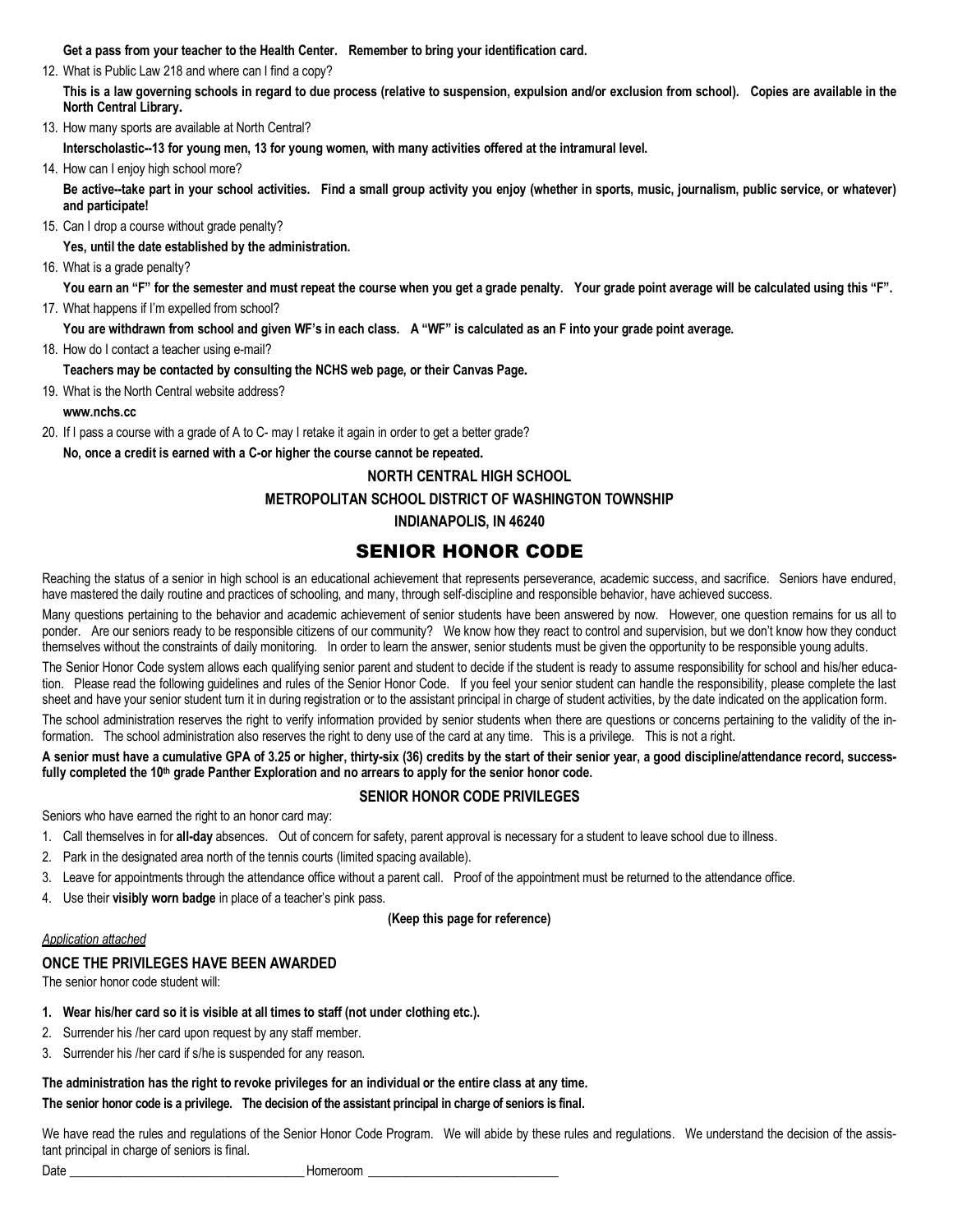| Honor Code, there will be a charge of \$5.00. | Please return this completed application with your registration materials by the noted deadline. If a new student ID card must be printed to reflect Senior |                                      |           |
|-----------------------------------------------|-------------------------------------------------------------------------------------------------------------------------------------------------------------|--------------------------------------|-----------|
|                                               | APPLICATIONS WILL NOT BE ACCEPTED AFTER THE NOTED DEADLINE                                                                                                  |                                      |           |
|                                               |                                                                                                                                                             |                                      | _approved |
|                                               |                                                                                                                                                             |                                      |           |
| Last name (Please Print)                      | First Name                                                                                                                                                  | Code#                                |           |
|                                               | Cumulative GPA (Assistant Principal will complete)______________________________                                                                            |                                      |           |
|                                               |                                                                                                                                                             | <b>SENIOR HONOR CODE APPLICATION</b> |           |
|                                               | 1. Please list your school and community activities. Indicate the number of years you have participated in each activity.                                   |                                      |           |
|                                               |                                                                                                                                                             |                                      |           |
|                                               |                                                                                                                                                             |                                      |           |
|                                               | 2. How many times were you absent from school over the last 3 years?                                                                                        |                                      |           |
|                                               |                                                                                                                                                             |                                      |           |
|                                               |                                                                                                                                                             |                                      |           |
|                                               | 3. If there are any extenuating circumstances, which should be known, please list them here.                                                                |                                      |           |
|                                               |                                                                                                                                                             |                                      |           |
|                                               |                                                                                                                                                             |                                      |           |
| WF GRADES? _____ YES _____ NO                 |                                                                                                                                                             |                                      |           |
| Article 7/504 _____ YES _____ NO              |                                                                                                                                                             |                                      |           |
|                                               |                                                                                                                                                             |                                      |           |
|                                               |                                                                                                                                                             |                                      |           |